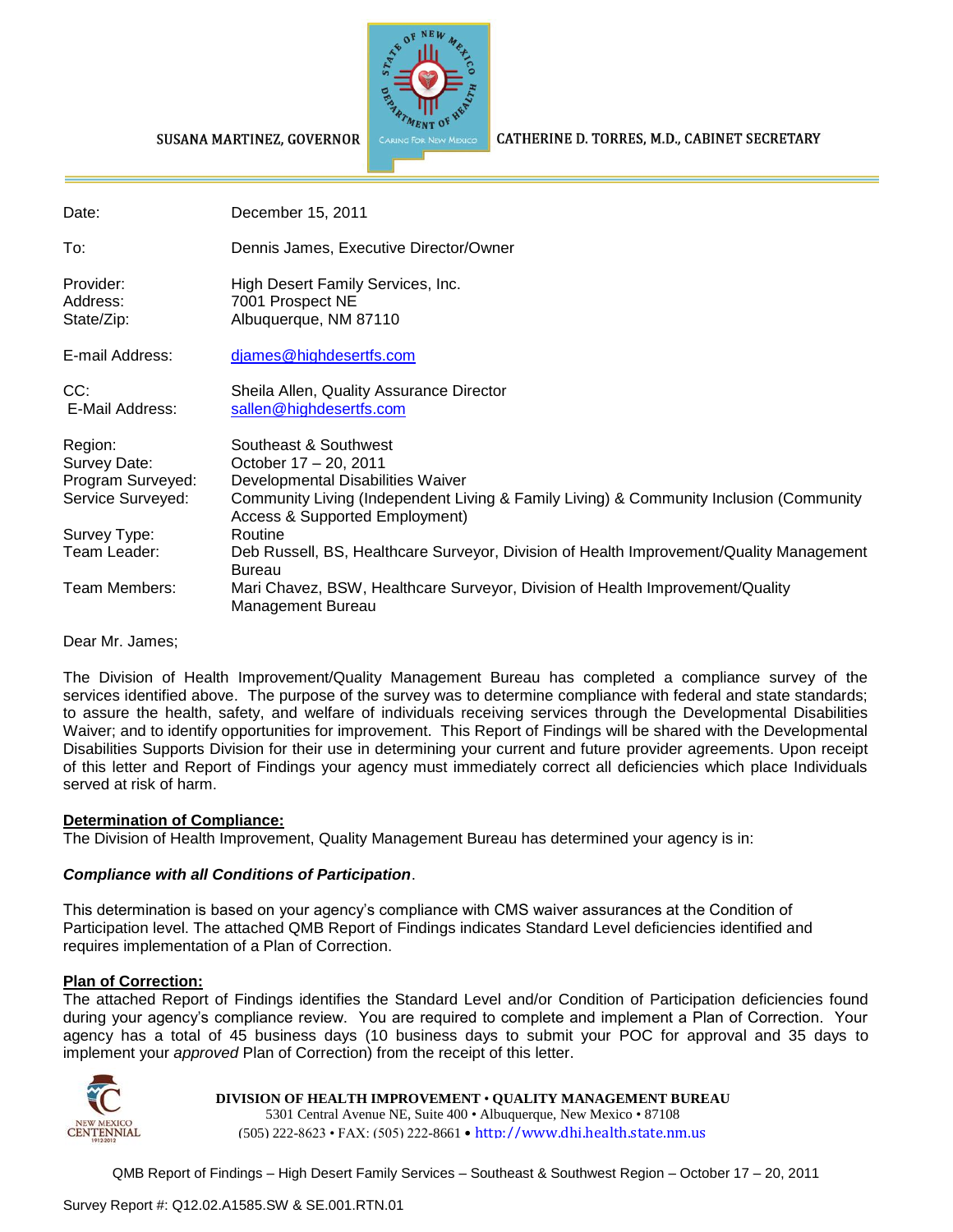#### **Submission of your Plan of Correction:**

Please submit your agency's Plan of Correction in the space on the two right columns of the Report of Findings. *(See attachment "A" for additional guidance in completing the Plan of Correction)*.

Within 10 business days of receipt of this letter your agency Plan of Correction must be submitted to the parties below:

#### **1. Quality Management Bureau, Attention: Plan of Correction Coordinator 5301 Central Ave. NE Suite 400 Albuquerque, NM 87108**

#### **2. Developmental Disabilities Supports Division Regional Office for region of service surveyed**

Upon notification from QMB that your *Plan of Correction has been approved*, you must implement all remedies and corrective actions to come into compliance. If your Plan of Correction is denied, you must resubmit a revised plan as soon as possible for approval, as your POC approval and all remedies must be completed within 45 business days of the receipt of this letter.

Failure to submit your POC within the allotted 10 business days or complete and implement your Plan of Correction within the total 45 business days allowed may result in the imposition of a \$200 per day Civil Monetary Penalty until it is received, completed and/or implemented.

#### **Request for Informal Reconsideration of Findings (IRF):**

If you disagree with a finding of deficient practice, you have 10 business days upon receipt of this notice to request an IRF. Submit your request for an IRF in writing to:

> QMB Deputy Bureau Chief 5301 Central Ave NE Suite #400 Albuquerque, NM 87108 Attention: IRF request

See Attachment "C" for additional guidance in completing the request for Informal Reconsideration of Findings. The request for an IRF will not delay the implementation of your Plan of Correction which must be completed within 45 total business days (10 business days to submit your POC for approval and 35 days to implement your *approved* Plan of Correction). Providers may not appeal the nature or interpretation of the standard or regulation, the team composition or sampling methodology. If the IRF approves the modification or removal of a finding, you will be advised of any changes.

Please call the Plan of Correction Coordinator at 505-222-8647 if you have questions about the Report of Findings or Plan of Correction. Thank you for your cooperation and for the work you perform.

Sincerely,

Deb Russell, BS

Deb Russell, BS Team Lead/Healthcare Surveyor Division of Health Improvement Quality Management Bureau

#### **Survey Process Employed:**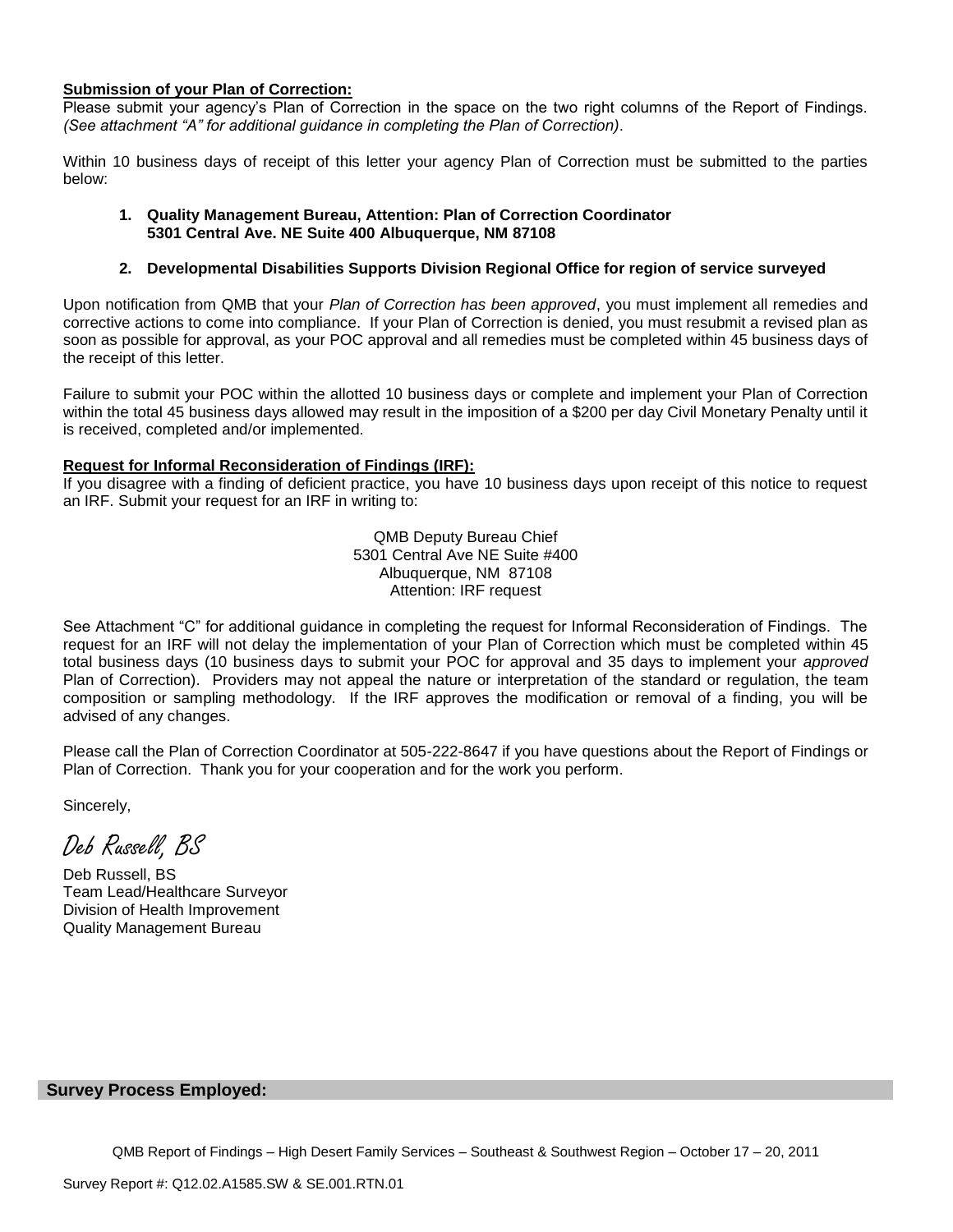| <b>Entrance Conference Date:</b>                      | October 17, 2011                                                                                                                                                                                                                                                                                                                                        |                                                                                                                                                                       |  |
|-------------------------------------------------------|---------------------------------------------------------------------------------------------------------------------------------------------------------------------------------------------------------------------------------------------------------------------------------------------------------------------------------------------------------|-----------------------------------------------------------------------------------------------------------------------------------------------------------------------|--|
| Present:                                              | <b>High Desert Family Services, Inc.</b><br>Konnie Kanmore, Program Supervisor<br>George Wallace, Service Coordinator                                                                                                                                                                                                                                   |                                                                                                                                                                       |  |
|                                                       | <b>DOH/DHI/QMB</b>                                                                                                                                                                                                                                                                                                                                      | Deb Russell, BS, Team Lead/Healthcare Surveyor<br>Mari Chavez, BSW, Healthcare Surveyor                                                                               |  |
| <b>Exit Conference Date:</b>                          | October 20, 2011                                                                                                                                                                                                                                                                                                                                        |                                                                                                                                                                       |  |
| Present:                                              | <b>High Desert Family Services, Inc.</b><br>Dennis James, Executive Director, Owner, via telephone<br>conference<br>Austin Lindsey, Chief Financial Officer, Owner, via telephone<br>conference<br>Sheila Allen, Quality Assurance Director, via telephone conference<br>Beth Sandusky, RN, via telephone conference<br>Lisa Geurin, Program Supervisor |                                                                                                                                                                       |  |
|                                                       | <b>DOH/DHI/QMB</b>                                                                                                                                                                                                                                                                                                                                      | Deb Russell, BS, Team Lead/Healthcare Surveyor<br>Mari Chavez, BSW, Healthcare Surveyor                                                                               |  |
| <b>Total Homes Visited</b>                            | Number:                                                                                                                                                                                                                                                                                                                                                 | 8                                                                                                                                                                     |  |
| ❖ Family Homes Visited                                | Number:                                                                                                                                                                                                                                                                                                                                                 | 8                                                                                                                                                                     |  |
| <b>Administrative Locations Visited</b>               | Number:<br>Grand, Clovis, NM)                                                                                                                                                                                                                                                                                                                           | 2 (604 West 2 <sup>nd</sup> Street, Roswell, NM & 212 East                                                                                                            |  |
| <b>Total Sample Size</b>                              | Number:                                                                                                                                                                                                                                                                                                                                                 | 13<br>0 - Jackson Class Members<br>13 - Non-Jackson Class Members<br>10 - Family Living<br>3 - Independent Living<br>9 - Community Access<br>2 - Supported Employment |  |
| <b>Persons Served Interviewed</b>                     | Number:                                                                                                                                                                                                                                                                                                                                                 | 7                                                                                                                                                                     |  |
| <b>Persons Served Observed</b>                        | Number:<br>survey)                                                                                                                                                                                                                                                                                                                                      | 6 (2 Individuals did not respond to surveyor<br>questions & 4 Individuals were not available during the on-site                                                       |  |
| Person Served Records Reviewed                        | Number:                                                                                                                                                                                                                                                                                                                                                 | 13                                                                                                                                                                    |  |
| Direct Support Professionals Interviewed              | Number:                                                                                                                                                                                                                                                                                                                                                 | 11                                                                                                                                                                    |  |
| Direct Support Professionals Records Reviewed Number: |                                                                                                                                                                                                                                                                                                                                                         | 98                                                                                                                                                                    |  |
| Service Coordinator Records Reviewed                  | Number:                                                                                                                                                                                                                                                                                                                                                 | 5                                                                                                                                                                     |  |
| <b>Administrative Files Reviewed</b>                  | <b>Billing Records</b><br><b>Medical Records</b><br><b>Personnel Files</b>                                                                                                                                                                                                                                                                              | Incident Management Records                                                                                                                                           |  |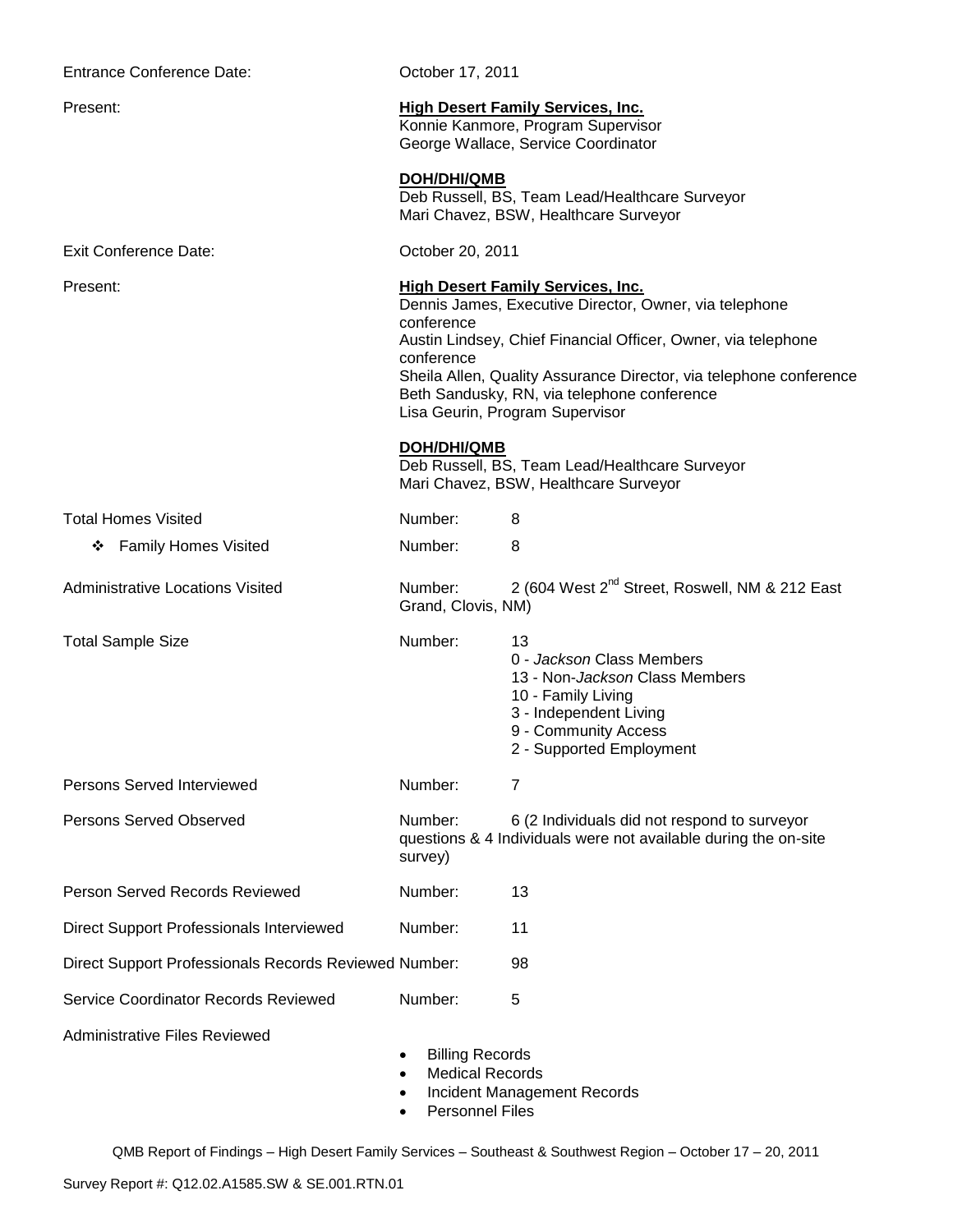- Training Records
- Agency Policy and Procedure
- Caregiver Criminal History Screening Records
- **Employee Abuse Registry**
- Human Rights Notes and/or Meeting Minutes
- **•** Evacuation Drills
- Quality Assurance / Improvement Plan
- CC: Distribution List: DOH Division of Health Improvement
	- DOH Developmental Disabilities Supports Division
	- DOH Office of Internal Audit
	- HSD Medical Assistance Division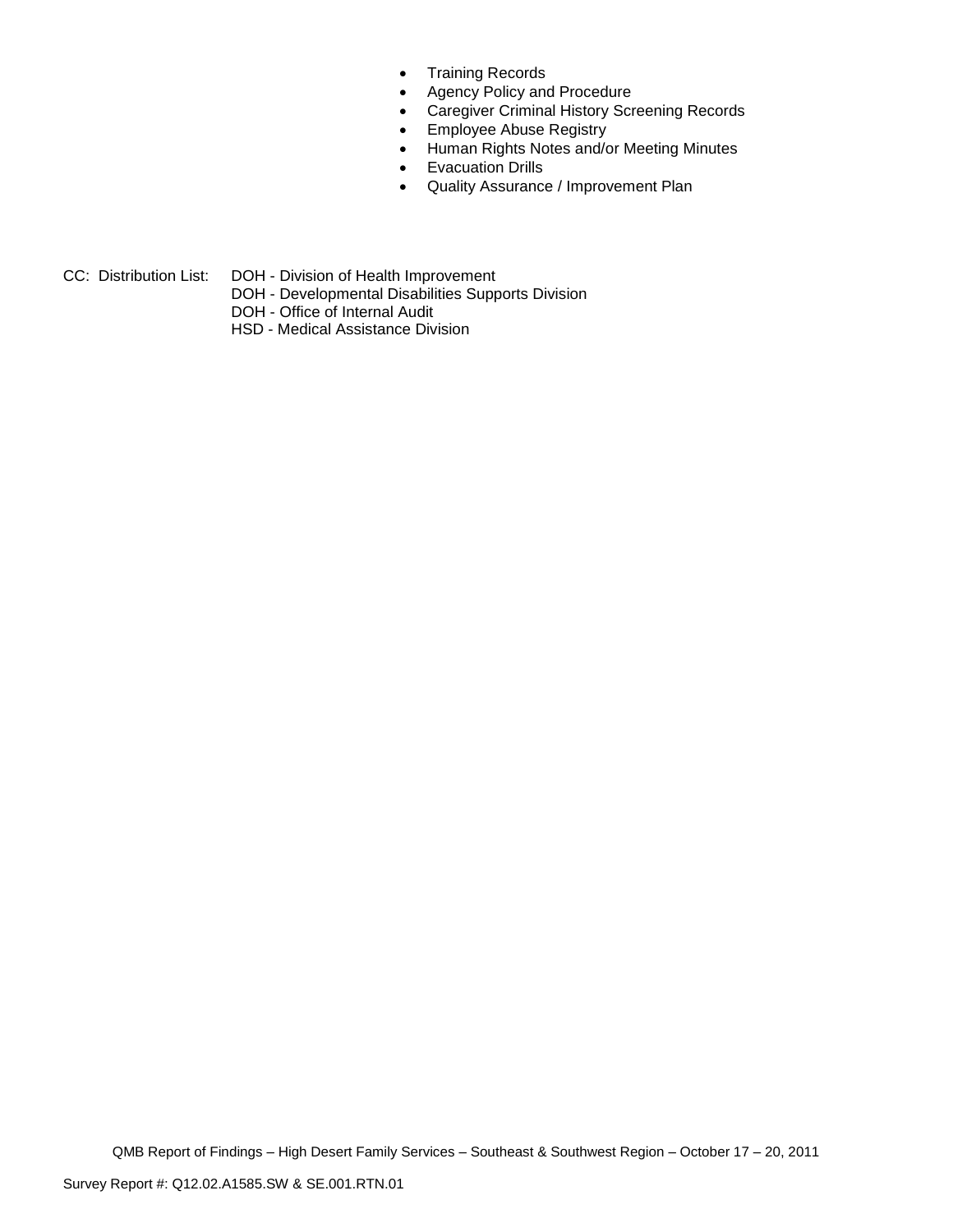# **Attachment A**

# **Provider Instructions for Completing the QMB Plan of Correction (POC) Process**

### *Introduction:*

After a QMB Compliance Survey, your QMB Report of Findings will be sent to you via e-mail.

Each provider must develop and implement a Plan of Correction (POC) that identifies specific quality assurance and quality improvement activities the agency will implement to correct deficiencies and prevent continued non compliance.

Agencies must submit their Plan of Correction within 10 business days from the date you receive the QMB Report of Findings. (Providers who do not submit a POC within 10 business days will be referred to the Internal Review Committee [IRC] for possible actions or sanctions).

Agencies must fully implement their approved Plan of Correction within 45 business days (10 business days to submit your POC for approval and 35 days to implement your approved Plan of Correction) from the date they receive the QMB Report of Findings. (Providers who fail to complete a POC within the 45 business days allowed shall be referred to the IRC for possible actions or sanctions.)

If you have questions about the Plan of Correction process, call the QMB Plan of Correction Coordinator at 505-222-8647 or email at George. Perrault@state.nm.us. Requests for technical assistance must be requested through your DDSD Regional Office.

The POC process cannot resolve disputes regarding findings. If you wish to dispute a finding on the official Report of Findings, you must file an Informal Reconsideration of Findings (IRF) request within ten (10) business days of receiving your report. Please note that you must still submit a POC for findings that are in question (see Attachment "C").

# *Instructions for Completing Agency POC:*

# *Required Content*

Your Plan of Correction should provide a step-by-step description of the methods to correct each deficient practice to prevent recurrence and information that ensures the regulation cited is in compliance. The remedies noted in your POC are expected to be added to your Agency's required, annual Quality Assurance Plan.

If a deficiency has already been corrected, the plan should state how it was corrected, the completion date (date the correction was accomplished), and how possible recurrence of the deficiency will be prevented.

The Plan of Correction must address the required six CMS core elements to address *each deficiency* of the POC:

- 1. How the specific and realistic corrective action will be accomplished for individuals found to have been affected by the deficient practice.
- 2. How the agency will identify other individuals who have the potential to be affected by the same deficient practice, and how the agency will act to protect individuals in similar situations.
- 3. What QA measures will be put into place or systemic changes made to ensure that the deficient practice will not recur
- 4. Indicate how the agency plans to monitor its performance to make sure that solutions are sustained. The agency must develop a QA plan for ensuring that correction is achieved and sustained. This QA plan must be implemented, and the corrective action evaluated for its effectiveness. The plan of correction is integrated into the agency quality assurance system; and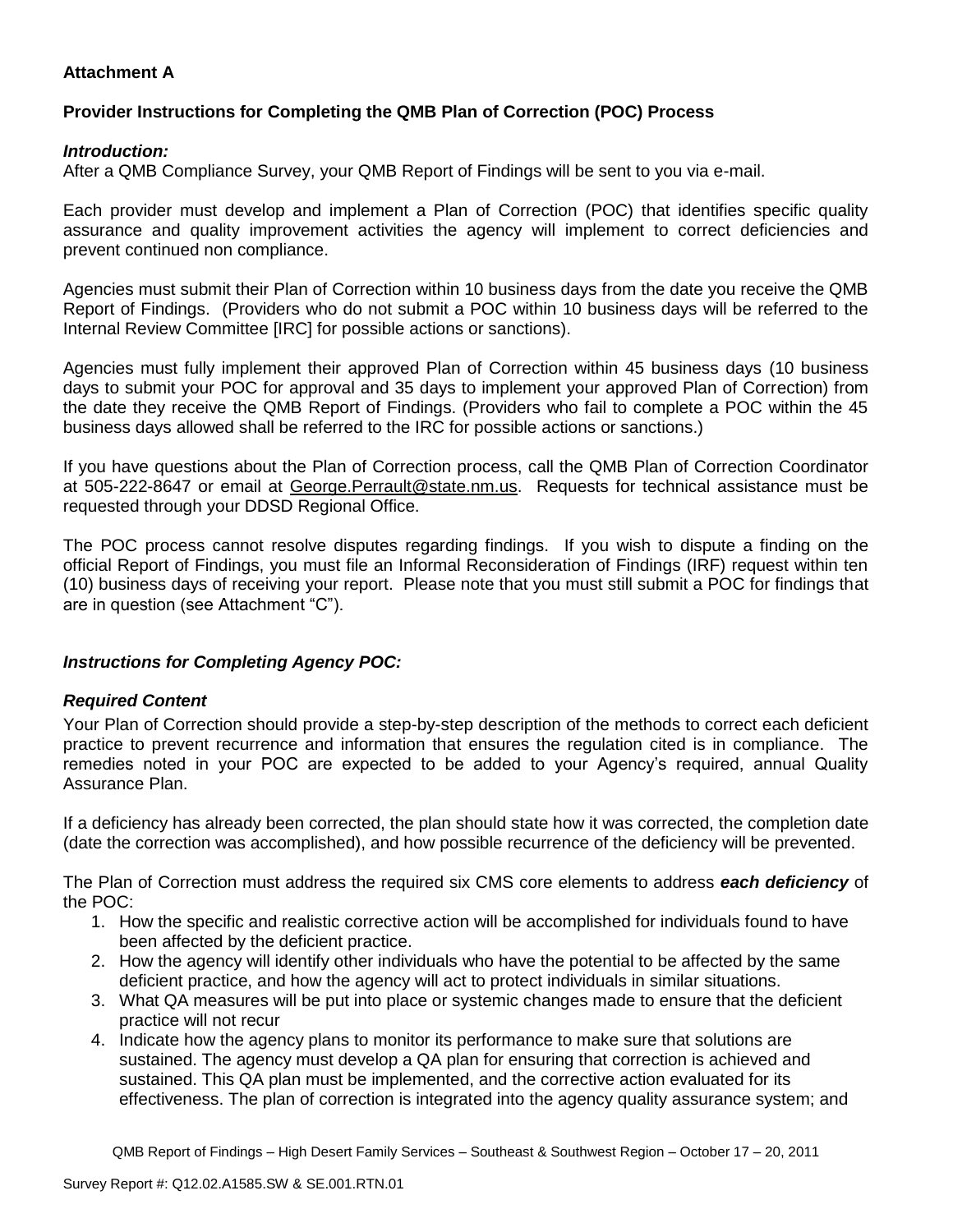- 5. Include dates when corrective action will be completed. The corrective action completion dates must be acceptable to the State.
- 6. The POC must be signed and dated by the agency director or other authorized official.

The following details should be considered when developing your POC:

- Details about how and when Consumer, Personnel and Residential files are audited by Agency personnel to ensure they contain required documents;
- Information about how Medication Administration Records are reviewed to verify they contain all required information before they are distributed, as they are being used, and after they are completed;
- Your processes for ensuring that all staff are trained in Core Competencies, Incident Reporting, and Individual-Specific service requirements, etc;
- How accuracy in Billing documentation is assured;
- How health, safety is assured;
- For Case Management Providers, how ISPs are reviewed to verify they meet requirements, how the timeliness of LOC packet submissions and consumer visits are tracked;
- Your process for gathering, analyzing and responding to Quality data; and,
- Details about Quality Targets in various areas, current status, analyses about why targets were not met, and remedies implemented.

*Note:* **Instruction or in-service of staff alone may not be a sufficient plan of correction.** This is a good first step toward correction, but additional steps should be taken to ensure the deficiency is corrected and will not recur.

# *Completion Dates*

- The plan of correction must include a **completion date** (entered in the far right-hand column) for each finding. Be sure the date is **realistic** in the amount of time your Agency will need to correct the deficiency; not to exceed 45 total business days.
- Direct care issues should be corrected immediately and monitored appropriately.
- Some deficiencies may require a staged plan to accomplish total correction.
- Deficiencies requiring replacement of equipment, etc., may require more time to accomplish correction but should show reasonable time frames.

# *Initial Submission of the Plan of Correction Requirements*

- 1. The Plan of Correction must be completed on the official QMB Survey Report of Findings/Plan of Correction Form and received by QMB within ten (10) business days from the date you received the report of findings.
- 2. For questions about the POC process, call the POC Coordinator, George Perrault at 505-222-8647 for assistance.
- 3. For Technical Assistance (TA) in developing or implementing your POC, contact your local DDSD Regional Office.
- 4. Submit your POC to George Perrault, POC Coordinator in any of the following ways:
	- a. Electronically at [George.Perrault@state.nm.us](mailto:George.Perrault@state.nm.us) *(preferred method)*
	- b. Fax to 505-222-8661, or
	- c. Mail to POC Coordinator, 5301 Central Avenue SW, Suite 400, Albuquerque, NM 87108
- 5. Do not submit supporting documentation (evidence of compliance) to QMB until after your POC has been approved by the POC Coordinator.
- 6. QMB will notify you when your POC has been "approve" or "denied."
	- a. During this time, whether your POC is "approved," or "denied," you will have a maximum of 45 business days from the date of receipt of your Report of Findings to correct all survey deficiencies.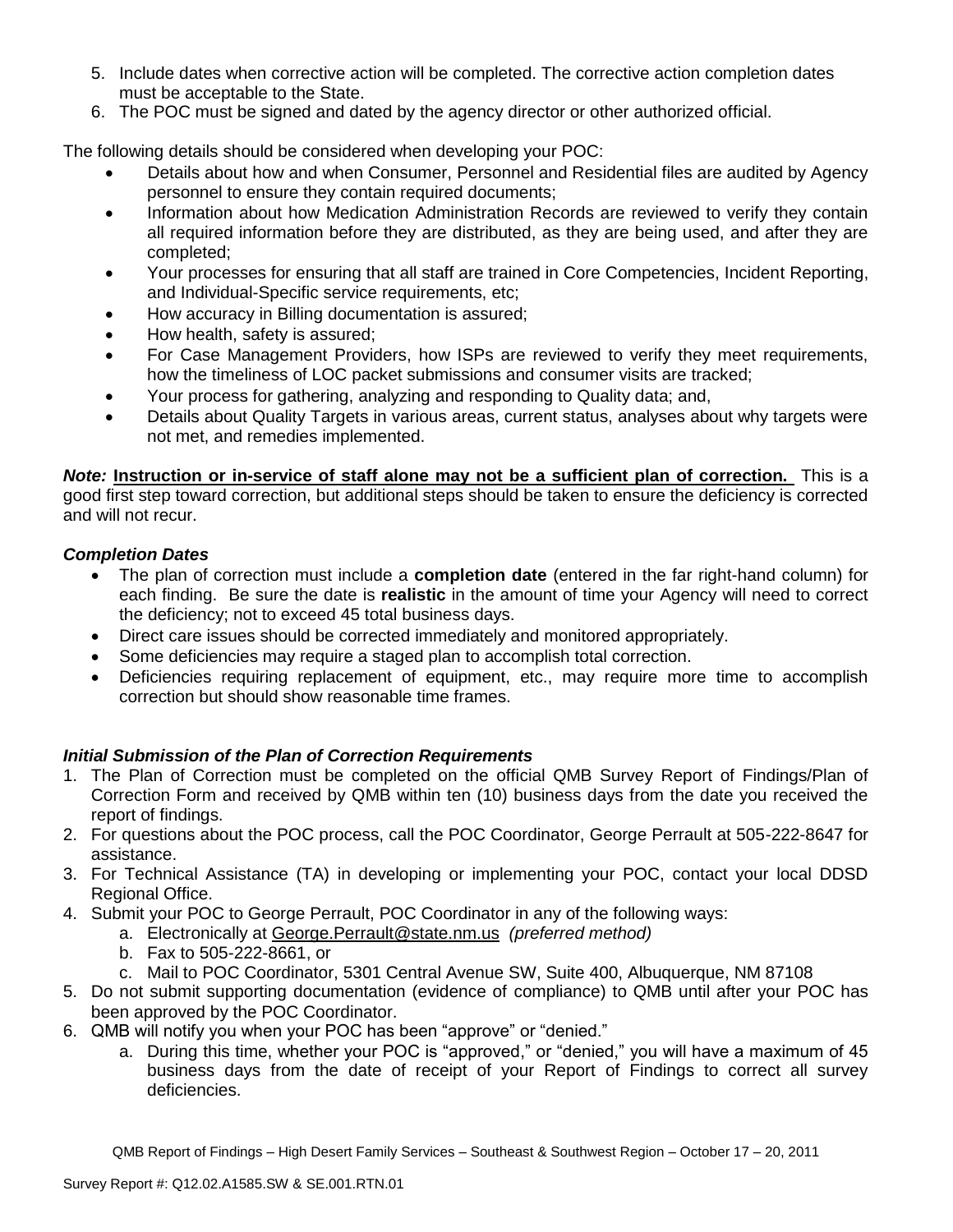- b. If your POC is denied, it must be revised and resubmitted as soon as possible, as the 45 business day limit is in effect.
- c. If your POC is denied a second time your agency may be referred to the Internal Review Committee.
- d. You will receive written confirmation when your POC has been approved by QMB and a final deadline for completion of your POC.
- 7. Failure to submit your POC within 10 business days without prior approval of an extension by QMB will result in a referral to the Internal Review Committee and the possible implementation of monetary penalties and/or sanctions.

### *POC Document Submission Requirements*

Once your POC has been approved by the QMB Plan of Correction Coordinator you must submit copies of documents as evidence that all deficiencies have been corrected, as follows.

- 1. Your internal documents are due within a *maximum* of 45 business days of receipt of your Report of Findings.
- 2. You may submit your documents by postal mail (paper hard copy or on a disc), fax, or electronically (scanned and attached to e-mails).
- 3. All submitted documents *must be annotated*; please be sure the tag numbers and Identification numbers are indicated on each document submitted. Documents which are not annotated with the Tag number and Identification number may not be accepted.
- 4. Do not submit original documents; Please provide copies or scanned electronic files for evidence. Originals must be maintained in the agency file(s) per DDSD Standards.
- 5. In lieu of some documents, you may submit copies of file or home audit forms that clearly indicate cited deficiencies have been corrected, other attestations of correction must be approved by the Plan of Correction Coordinator prior to their submission.
- 6. For billing deficiencies, you must submit:
	- a. Evidence of an internal audit of billing documentation for a sample of individuals and timeframes;
	- b. Copies of "void and adjust" forms submitted to correct all over-billed or unjustified units billed identified during your internal audit.

Revisions, Modifications or Extensions to your Plan of Correction (post QMB approval) must be made in writing and submitted to the Plan of Correction Coordinator at QMB, prior to the due date and are approved on a case-by-case basis. No changes may be made to your POC or the timeframes for implementation without written approval of the POC Coordinator.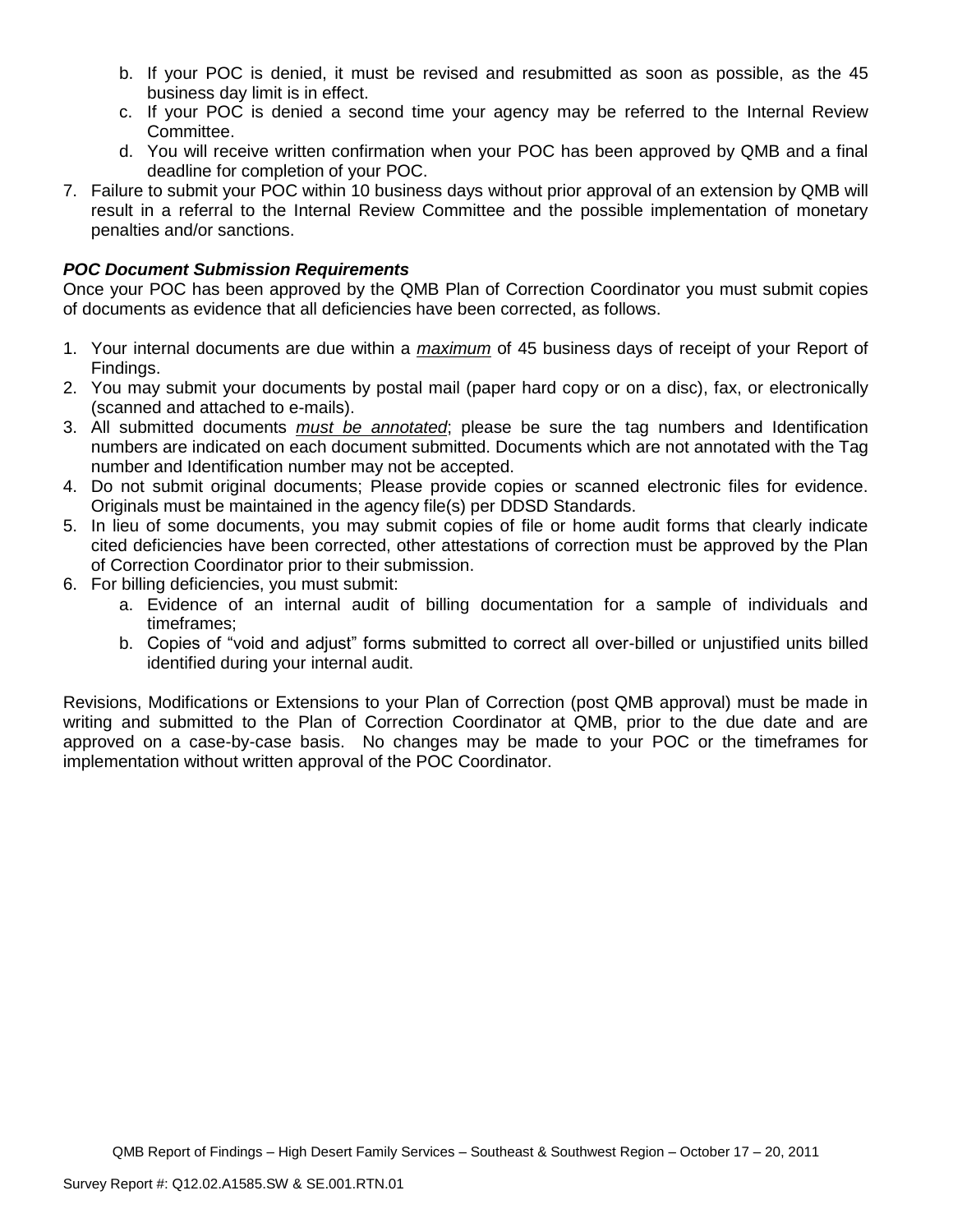# **QMB Determinations of Compliance**

### "Compliance with Conditions of Participation"

The QMB determination of "Compliance with Conditions of Participation," indicates that a provider is in compliance with all 'Conditions of Participation,' (CoP) but may have standard level deficiencies (deficiencies which are not at the condition level) out of compliance. The agency has obtained a level of compliance such that there is a minimal potential for harm to individuals' health and safety. To qualify for a determination of Compliance with Conditions of Participation, the provider must be in compliance with *all* Conditions of Participation.

# "Partial-Compliance with Conditions of Participation"

The QMB determination of "Partial-Compliance with Conditions of Participation" indicates that a provider is out of compliance with one (1) to three (3) 'Conditions of Participation.' This partialcompliance, if not corrected, may result in a serious negative outcome or the potential for more than minimal harm to individuals' health and safety. The Agency may also have standard level deficiencies (deficiencies which are not at the condition level).

Providers receiving a repeat determination of 'Partial-Compliance' for repeat deficiencies of CoPs may be referred by the Quality Management Bureau to the Internal Review Committee (IRC) for consideration of remedies and possible actions.

# "Non-Compliant with Conditions of Participation":

The QMB determination of "Non-Compliance with Conditions of Participation," indicates a provider is significantly out of compliance with Conditions of Participation and/or has:

- Four (4) Conditions of Participation out of compliance.
- Multiple findings of widespread non-compliance with any standard or regulation with a significant potential for more than minimal harm.
- Any finding of actual harm or Immediate Jeopardy.

The Agency may also have standard level deficiencies (deficiencies which are not at the condition level).

Providers receiving a repeat determination of 'Non-Compliance' will be referred by Quality Management Bureau to the Internal Review Committee (IRC) for consideration of remedies and possible actions.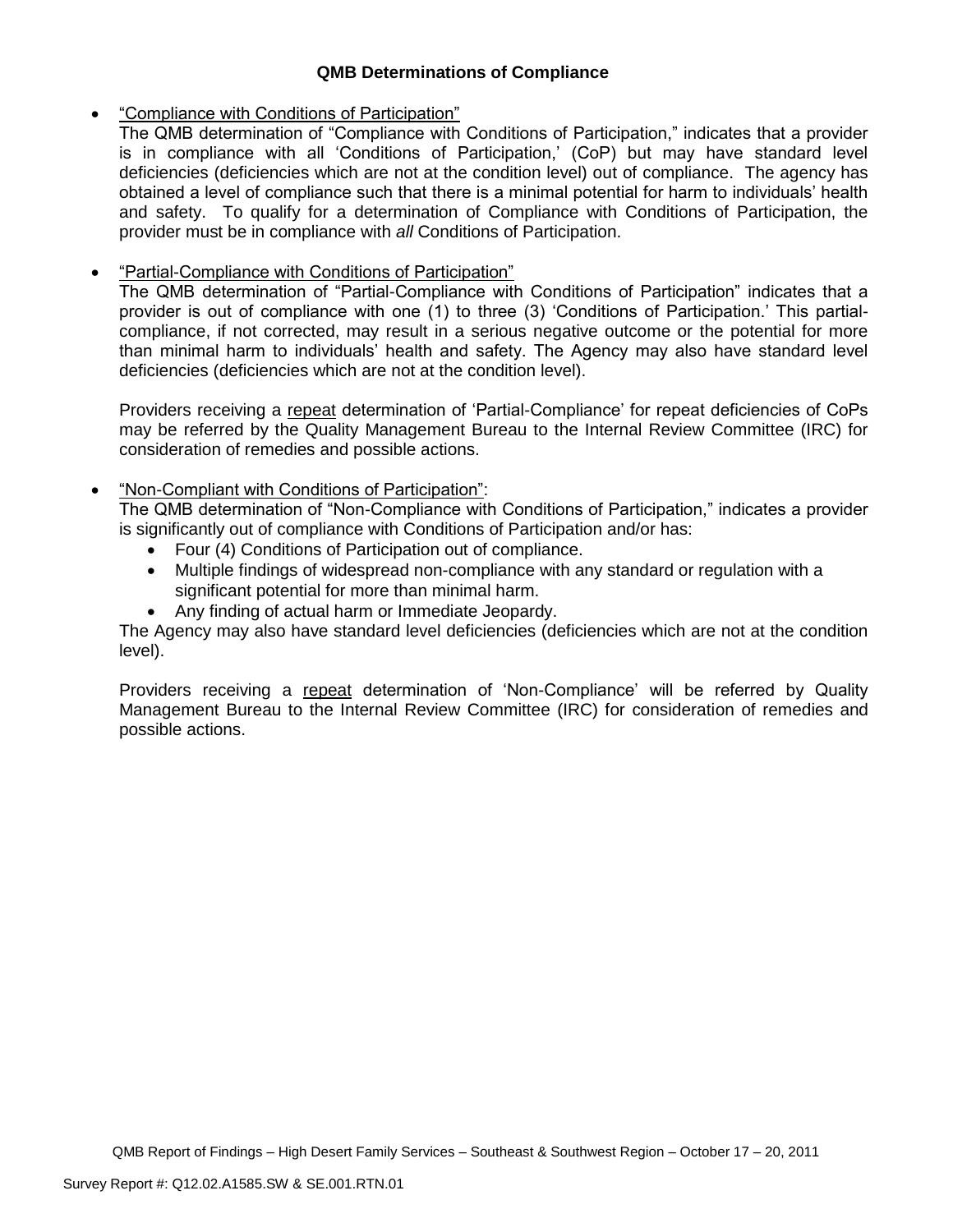### **Guidelines for the Provider Informal Reconsideration of Finding (IRF) Process**

# **Introduction:**

Throughout the QMB Survey process, surveyors are openly communicating with providers. Open communication means surveyors have clarified issues and/or requested missing information before completing the review through the use of the signed/dated "Document Request," or "administrative Needs," etc. forms. Regardless, there may still be instances where the provider disagrees with a specific finding. Providers may use the following process to informally dispute a finding.

# **Instructions:**

- 1. The Informal Reconsideration of the Finding (IRF) request must be in writing to the QMB Deputy Bureau Chief **within 10 business days** of receipt of the final Report of Findings.
- 2. The written request for an IRF *must* be completed on the QMB Request for Informal Reconsideration of Finding form available on the QMB website:<http://dhi.health.state.nm.us/qmb>
- 3. The written request for an IRF must specify in detail the request for reconsideration and why the finding is inaccurate.
- 4. The IRF request must include all supporting documentation or evidence.
- 5. If you have questions about the IRC process, email the IRF Chairperson, Scott Good at [scott.good@state.nm.us](mailto:scott.good@state.nm.us) for assistance.

# **The following limitations apply to the IRF process:**

- The request for an IRF and all supporting evidence must be received within 10 business days.
- Findings based on evidence requested during the survey and not provided may not be subject to reconsideration.
- The supporting documentation must be new evidence not previously reviewed or requested by the survey team.
- Providers must continue to complete their Plan of Correction during the IRF process
- Providers may not request an IRF to challenge the sampling methodology.
- Providers may not request an IRF based on disagreement with the nature of the standard or regulation.
- Providers may not request an IRF to challenge the team composition.
- Providers may not request an IRF to challenge the DHI/QMB determination of compliance or the length of their DDSD provider contract.

A Provider forfeits the right to an IRF if the request is not made within 10 business days of receiving the report and/or does not include all supporting documentation or evidence to show compliance with the standards and regulations.

The IRF Committee will review the request, the Provider will be notified in writing of the ruling; no face-toface meeting will be conducted.

When a Provider requests that a finding be reconsidered, it does not stop or delay the Plan of Correction process. **Providers must continue to complete the Plan of Correction, including the finding in dispute regardless of the IRF status.** If a finding is removed or modified, it will be noted and removed or modified from the Report of Findings. It should be noted that in some cases a Plan of Correction may be completed prior to the IRF process being completed. The provider will be notified in writing on the decisions of the IRF committee.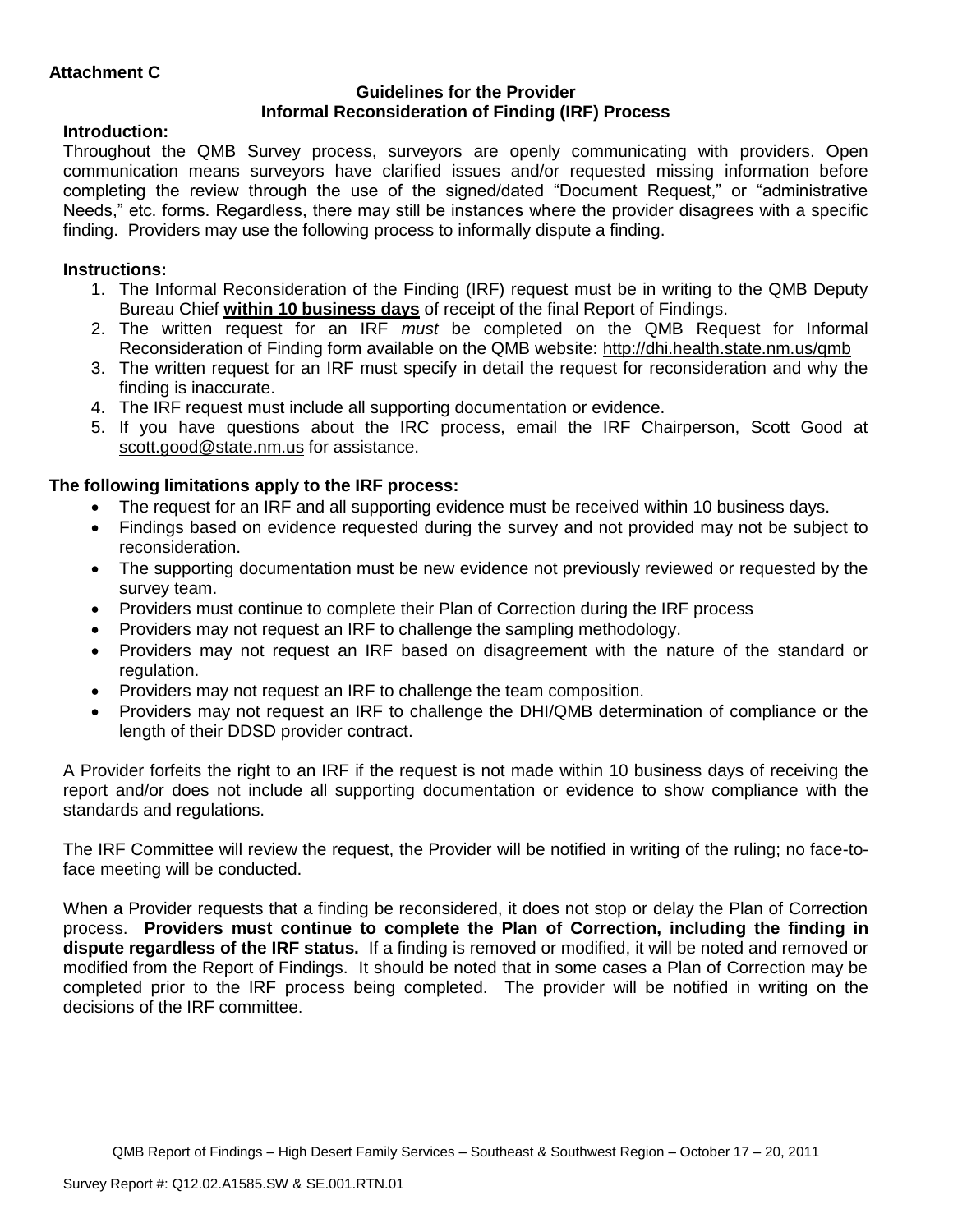| Agency:                 | High Desert Family Services, Inc. - Southeast & Southwest Region                                |
|-------------------------|-------------------------------------------------------------------------------------------------|
| Program:                | Developmental Disabilities Waiver                                                               |
| Service:                | Community Living (Family Living & Independent Living) & Community Inclusion (Community Access & |
|                         | Supported Employment)                                                                           |
| <b>Monitoring Type:</b> | <b>Routine Survey</b>                                                                           |
| Date of Survey:         | October 17 - 20, 2011                                                                           |

| <b>Standard of Care</b>                                                                                                                                                                                                                                                                                                                                                                                                                                                                                                                                                                                                                                                                                                                                                                                                                                                                                                                                                                                                                                                                                                                                                                                                                                                                                | <b>Deficiencies</b>                                                                                                                                                                                                                                                                                                                                                                                                                                                                                                              | <b>Agency Plan of Correction, On-going</b><br><b>QA/QI &amp; Responsible Party</b>                                                                                                                                     | <b>Date</b><br><b>Due</b> |
|--------------------------------------------------------------------------------------------------------------------------------------------------------------------------------------------------------------------------------------------------------------------------------------------------------------------------------------------------------------------------------------------------------------------------------------------------------------------------------------------------------------------------------------------------------------------------------------------------------------------------------------------------------------------------------------------------------------------------------------------------------------------------------------------------------------------------------------------------------------------------------------------------------------------------------------------------------------------------------------------------------------------------------------------------------------------------------------------------------------------------------------------------------------------------------------------------------------------------------------------------------------------------------------------------------|----------------------------------------------------------------------------------------------------------------------------------------------------------------------------------------------------------------------------------------------------------------------------------------------------------------------------------------------------------------------------------------------------------------------------------------------------------------------------------------------------------------------------------|------------------------------------------------------------------------------------------------------------------------------------------------------------------------------------------------------------------------|---------------------------|
|                                                                                                                                                                                                                                                                                                                                                                                                                                                                                                                                                                                                                                                                                                                                                                                                                                                                                                                                                                                                                                                                                                                                                                                                                                                                                                        |                                                                                                                                                                                                                                                                                                                                                                                                                                                                                                                                  | <b>CMS Assurance - Service Plans: ISP Implementation -</b> Services are delivered in accordance with the service plan, including type,                                                                                 |                           |
| scope, amount, duration and frequency specified in the service plan.                                                                                                                                                                                                                                                                                                                                                                                                                                                                                                                                                                                                                                                                                                                                                                                                                                                                                                                                                                                                                                                                                                                                                                                                                                   |                                                                                                                                                                                                                                                                                                                                                                                                                                                                                                                                  |                                                                                                                                                                                                                        |                           |
|                                                                                                                                                                                                                                                                                                                                                                                                                                                                                                                                                                                                                                                                                                                                                                                                                                                                                                                                                                                                                                                                                                                                                                                                                                                                                                        |                                                                                                                                                                                                                                                                                                                                                                                                                                                                                                                                  |                                                                                                                                                                                                                        |                           |
| Tag #1A08 Agency Case File                                                                                                                                                                                                                                                                                                                                                                                                                                                                                                                                                                                                                                                                                                                                                                                                                                                                                                                                                                                                                                                                                                                                                                                                                                                                             | <b>Standard Level Deficiency</b>                                                                                                                                                                                                                                                                                                                                                                                                                                                                                                 |                                                                                                                                                                                                                        |                           |
| Developmental Disabilities (DD) Waiver Service<br>Standards effective 4/1/2007<br><b>CHAPTER 1 II. PROVIDER AGENCY</b><br><b>REQUIREMENTS:</b> The objective of these<br>standards is to establish Provider Agency policy,<br>procedure and reporting requirements for DD<br>Medicaid Waiver program. These requirements<br>apply to all such Provider Agency staff, whether<br>directly employed or subcontracting with the<br>Provider Agency. Additional Provider Agency<br>requirements and personnel qualifications may<br>be applicable for specific service standards.<br>D. Provider Agency Case File for the<br>Individual: All Provider Agencies shall maintain<br>at the administrative office a confidential case<br>file for each individual. Case records belong to<br>the individual receiving services and copies shall<br>be provided to the receiving agency whenever<br>an individual changes providers. The record<br>must also be made available for review when<br>requested by DOH, HSD or federal government<br>representatives for oversight purposes. The<br>individual's case file shall include the following<br>requirements:<br>(1) Emergency contact information, including the<br>individual's address, telephone number,<br>names and telephone numbers of relatives, | Based on record review, the Agency failed to<br>maintain at the administrative office a<br>confidential case file for 3 of 13 individuals.<br>Review of the Agency individual case files found<br>the following items were not found, incomplete,<br>and/or not current:<br>• Annual ISP<br><sup>o</sup> Not Current (#8)<br>• ISP Signature Page (#2 & 8)<br>• Addendum A $(H8)$<br>• Individual Specific Training Section of ISP<br>(formerly Addendum B) (#8)<br>• Occupational Therapy Plan (#10)<br>• Transition Plan (#10) | Provider:<br>In addition to stating the Plan of Correction for<br>these findings, also please provide your<br>evidence of on-going Quality Assurance /<br>Quality Improvement specific to this tag below<br>this line. |                           |
| or guardian or conservator, physician's                                                                                                                                                                                                                                                                                                                                                                                                                                                                                                                                                                                                                                                                                                                                                                                                                                                                                                                                                                                                                                                                                                                                                                                                                                                                |                                                                                                                                                                                                                                                                                                                                                                                                                                                                                                                                  |                                                                                                                                                                                                                        |                           |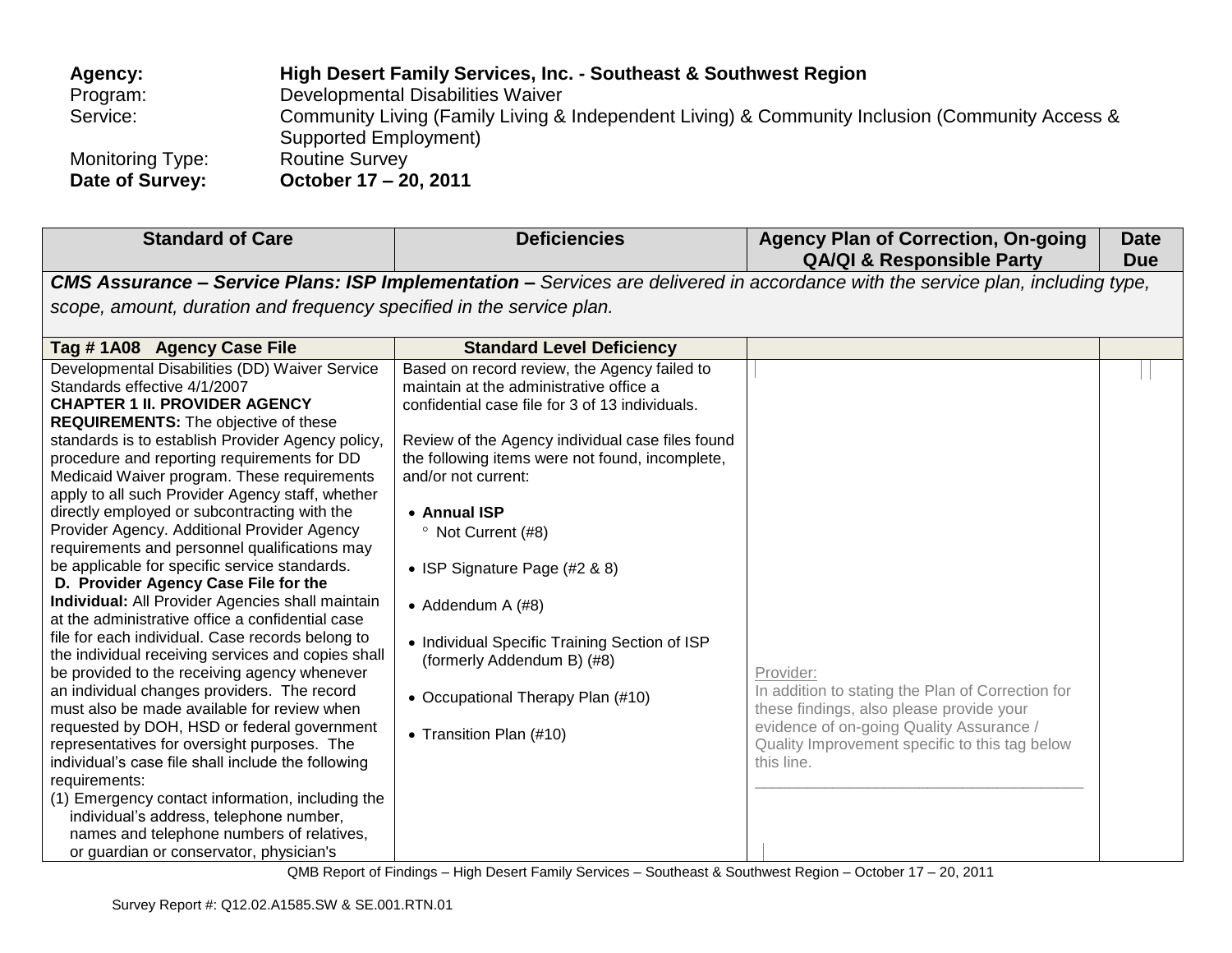| name(s) and telephone number(s), pharmacy           |  |  |
|-----------------------------------------------------|--|--|
| name, address and telephone number, and             |  |  |
| health plan if appropriate;                         |  |  |
| (2) The individual's complete and current ISP,      |  |  |
| with all supplemental plans specific to the         |  |  |
| individual, and the most current completed          |  |  |
| Health Assessment Tool (HAT);                       |  |  |
| (3) Progress notes and other service delivery       |  |  |
| documentation;                                      |  |  |
| (4) Crisis Prevention/Intervention Plans, if there  |  |  |
| are any for the individual;                         |  |  |
| (5) A medical history, which shall include at least |  |  |
| demographic data, current and past medical          |  |  |
| diagnoses including the cause (if known) of         |  |  |
| the developmental disability, psychiatric           |  |  |
| diagnoses, allergies (food, environmental,          |  |  |
| medications), immunizations, and most               |  |  |
| recent physical exam;                               |  |  |
| (6) When applicable, transition plans completed     |  |  |
| for individuals at the time of discharge from       |  |  |
| Fort Stanton Hospital or Los Lunas Hospital         |  |  |
| and Training School; and                            |  |  |
| (7) Case records belong to the individual           |  |  |
| receiving services and copies shall be              |  |  |
| provided to the individual upon request.            |  |  |
| (8) The receiving Provider Agency shall be          |  |  |
| provided at a minimum the following records         |  |  |
| whenever an individual changes provider             |  |  |
| agencies:                                           |  |  |
| (a) Complete file for the past 12 months;           |  |  |
| (b) ISP and quarterly reports from the current      |  |  |
| and prior ISP year;                                 |  |  |
| (c) Intake information from original admission      |  |  |
| to services; and                                    |  |  |
| (d) When applicable, the Individual                 |  |  |
| Transition Plan at the time of discharge            |  |  |
| from Los Lunas Hospital and Training                |  |  |
| School or Ft. Stanton Hospital.                     |  |  |
|                                                     |  |  |
| NMAC 8.302.1.17 RECORD KEEPING AND                  |  |  |
| <b>DOCUMENTATION REQUIREMENTS: A</b>                |  |  |
| provider must maintain all the records necessary    |  |  |
| to fully disclose the nature, quality, amount and   |  |  |
| medical necessity of services furnished to an       |  |  |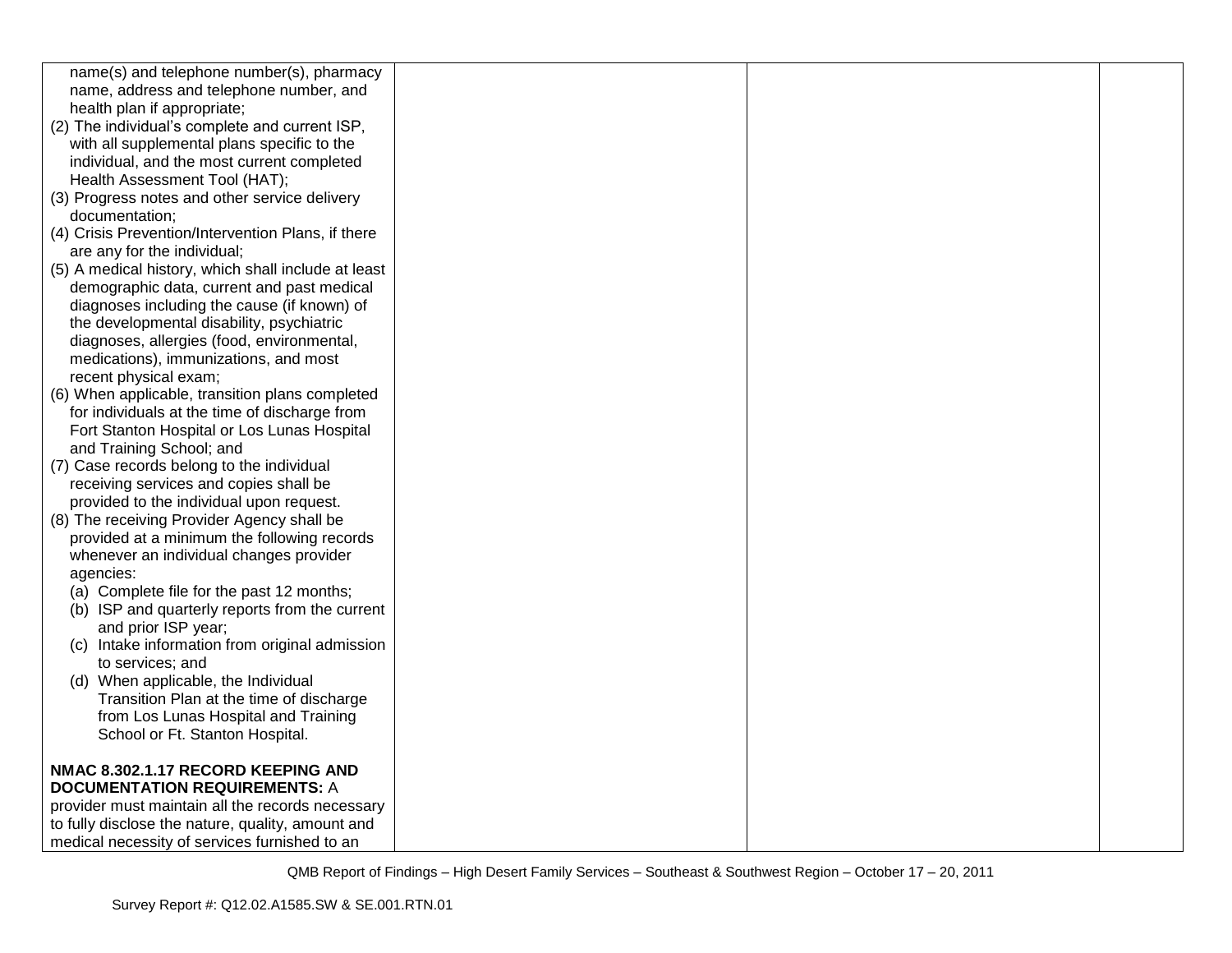| eligible recipient who is currently receiving or |  |  |
|--------------------------------------------------|--|--|
| who has received services in the past.           |  |  |
|                                                  |  |  |
| B. Documentation of test results: Results of     |  |  |
| tests and services must be documented, which     |  |  |
| includes results of laboratory and radiology     |  |  |
| procedures or progress following therapy or      |  |  |
| treatment.                                       |  |  |
|                                                  |  |  |
|                                                  |  |  |
|                                                  |  |  |
|                                                  |  |  |
|                                                  |  |  |
|                                                  |  |  |
|                                                  |  |  |
|                                                  |  |  |
|                                                  |  |  |
|                                                  |  |  |
|                                                  |  |  |
|                                                  |  |  |
|                                                  |  |  |
|                                                  |  |  |
|                                                  |  |  |
|                                                  |  |  |
|                                                  |  |  |
|                                                  |  |  |
|                                                  |  |  |
|                                                  |  |  |
|                                                  |  |  |
|                                                  |  |  |
|                                                  |  |  |
|                                                  |  |  |
|                                                  |  |  |
|                                                  |  |  |
|                                                  |  |  |
|                                                  |  |  |
|                                                  |  |  |
|                                                  |  |  |
|                                                  |  |  |
|                                                  |  |  |
|                                                  |  |  |
|                                                  |  |  |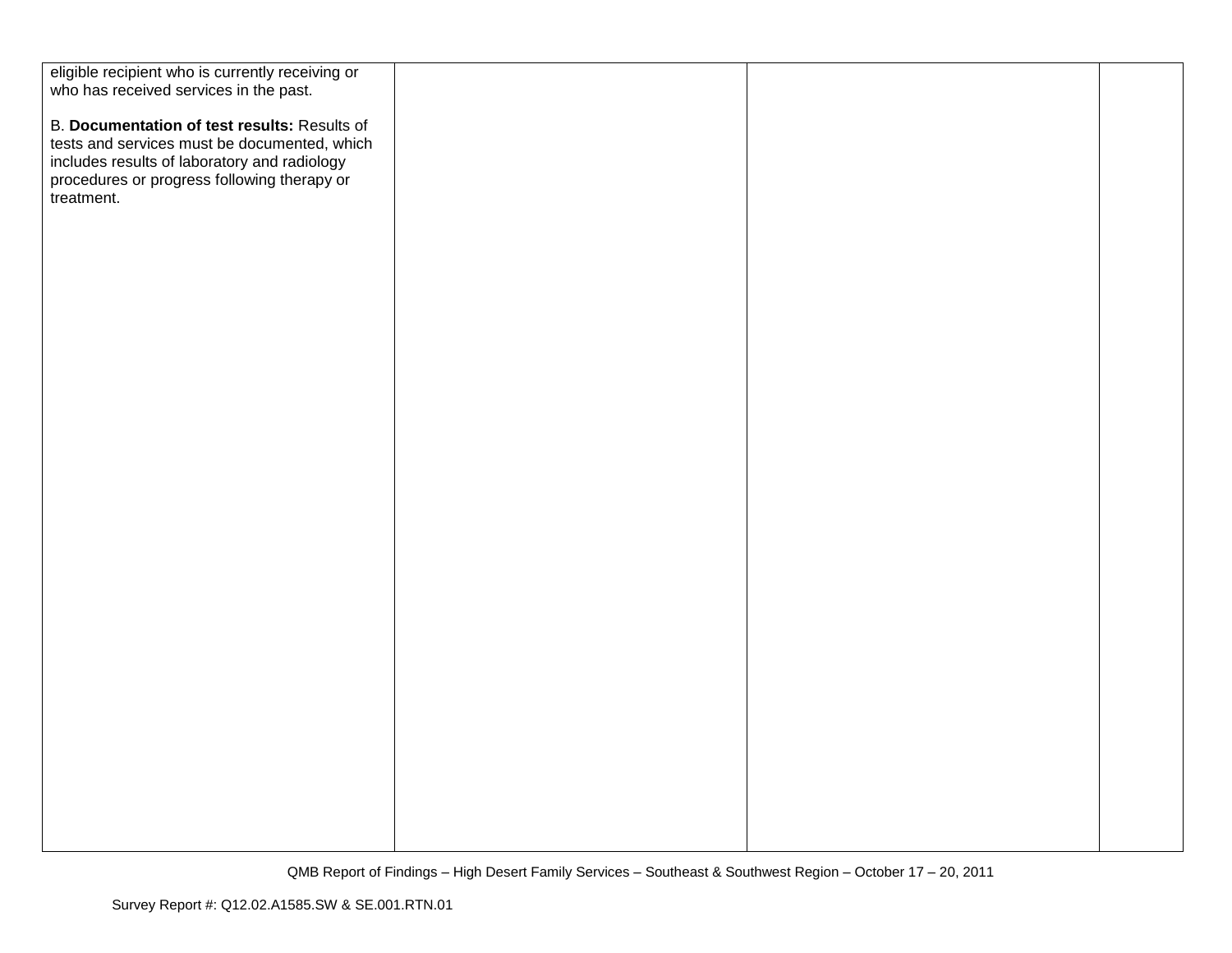| Tag #1A32 & 6L14 ISP Implementation                                                                                                                                                                                                                                                                                                                                                                                                                                                                                                                                                                                                                                                                                                                                                                                                                                                                                                                                                                           | <b>Standard Level Deficiency</b>                                                                                                                                                                                                                                                                                                                                                                                                                                                                                                                                                                                                                                       |                                                                                                                                                                                                                        |  |
|---------------------------------------------------------------------------------------------------------------------------------------------------------------------------------------------------------------------------------------------------------------------------------------------------------------------------------------------------------------------------------------------------------------------------------------------------------------------------------------------------------------------------------------------------------------------------------------------------------------------------------------------------------------------------------------------------------------------------------------------------------------------------------------------------------------------------------------------------------------------------------------------------------------------------------------------------------------------------------------------------------------|------------------------------------------------------------------------------------------------------------------------------------------------------------------------------------------------------------------------------------------------------------------------------------------------------------------------------------------------------------------------------------------------------------------------------------------------------------------------------------------------------------------------------------------------------------------------------------------------------------------------------------------------------------------------|------------------------------------------------------------------------------------------------------------------------------------------------------------------------------------------------------------------------|--|
| NMAC 7.26.5.16.C and D Development of the<br>ISP. Implementation of the ISP. The ISP shall<br>be implemented according to the timelines<br>determined by the IDT and as specified in the<br>ISP for each stated desired outcomes and action<br>plan.                                                                                                                                                                                                                                                                                                                                                                                                                                                                                                                                                                                                                                                                                                                                                          | Based on record review, the Agency failed to<br>implement the ISP according to the timelines<br>determined by the IDT and as specified in the<br>ISP for each stated desired outcomes and action<br>plan for 3 of 13 individuals.<br>Per Individuals ISP the following was found with                                                                                                                                                                                                                                                                                                                                                                                  |                                                                                                                                                                                                                        |  |
| C. The IDT shall review and discuss information<br>and recommendations with the individual, with<br>the goal of supporting the individual in attaining                                                                                                                                                                                                                                                                                                                                                                                                                                                                                                                                                                                                                                                                                                                                                                                                                                                        | regards to the implementation of ISP Outcomes:<br><b>Administrative Files Reviewed:</b>                                                                                                                                                                                                                                                                                                                                                                                                                                                                                                                                                                                |                                                                                                                                                                                                                        |  |
| desired outcomes. The IDT develops an ISP<br>based upon the individual's personal vision<br>statement, strengths, needs, interests and<br>preferences. The ISP is a dynamic document,                                                                                                                                                                                                                                                                                                                                                                                                                                                                                                                                                                                                                                                                                                                                                                                                                         | <b>Family Living Data Collection/Data</b><br>Tracking/Progress with regards to ISP<br><b>Outcomes:</b>                                                                                                                                                                                                                                                                                                                                                                                                                                                                                                                                                                 |                                                                                                                                                                                                                        |  |
| revised periodically, as needed, and amended to<br>reflect progress towards personal goals and<br>achievements consistent with the individual's<br>future vision. This regulation is consistent with<br>standards established for individual plan<br>development as set forth by the commission on<br>the accreditation of rehabilitation facilities<br>(CARF) and/or other program accreditation<br>approved and adopted by the developmental<br>disabilities division and the department of health.<br>It is the policy of the developmental disabilities<br>division (DDD), that to the extent permitted by<br>funding, each individual receive supports and<br>services that will assist and encourage<br>independence and productivity in the community<br>and attempt to prevent regression or loss of<br>current capabilities. Services and supports<br>include specialized and/or generic services,<br>training, education and/or treatment as<br>determined by the IDT and documented in the<br>ISP. | Individual #6<br>• No Outcomes or DDSD exemption/decision<br>justification found for Family Living Services.<br>As indicated by NMAC 7.26.5.14 "Outcomes<br>are required for any life area for which the<br>individual receives services funded by the<br>developmental disabilities Medicaid waiver."<br>Individual #11<br>• None found regarding: Outcome $#1 -$<br>participate in activity for $7/2011 - 9/2011$ .<br>Individual #13<br>• None found regarding: Outcome #1 - photo<br>project & communicate with family for<br>$5/2011 - 9/2011$ .<br><b>Supported Employment Data Collection/Data</b><br>Tracking/Progress with regards to ISP<br><b>Outcomes:</b> | Provider:<br>In addition to stating the Plan of Correction for<br>these findings, also please provide your<br>evidence of on-going Quality Assurance /<br>Quality Improvement specific to this tag below<br>this line. |  |
| D. The intent is to provide choice and obtain<br>opportunities for individuals to live, work and<br>play with full participation in their communities.<br>The following principles provide direction and<br>purpose in planning for individuals with<br>developmental disabilities.                                                                                                                                                                                                                                                                                                                                                                                                                                                                                                                                                                                                                                                                                                                           | Individual #6<br>• None found regarding: Outcome #1 -<br>respect personal space for 9/2011.<br>• None found regarding: Outcome #2 - greet<br>people, ask if they would like a coupon &                                                                                                                                                                                                                                                                                                                                                                                                                                                                                 |                                                                                                                                                                                                                        |  |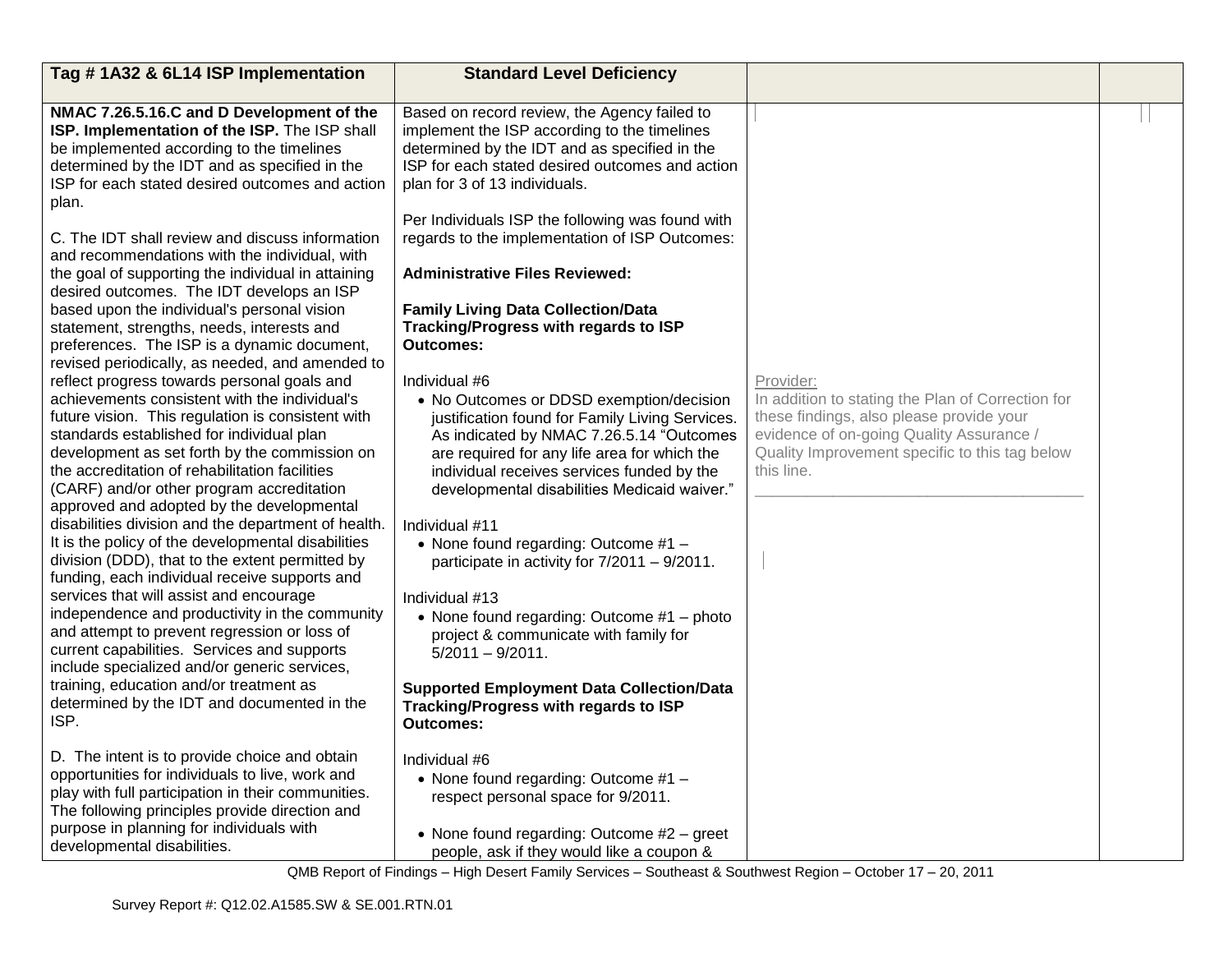| [05/03/94; 01/15/97; Recompiled 10/31/01] | give coupon for 7/2011 & 9/2011.                                                                                |  |
|-------------------------------------------|-----------------------------------------------------------------------------------------------------------------|--|
|                                           | <b>Community Access Data Collection/Data</b><br>Tracking/Progress with regards to ISP<br>Outcomes:              |  |
|                                           | Individual #6<br>• None found regarding: Outcome #1 -<br>respect personal space for 7/2011 - 9/2011.            |  |
|                                           | • None found regarding: Outcome $#3 - pick$<br>out cake, visit & celebrate birthdays for<br>$7/2011 - 9/2011$ . |  |
|                                           |                                                                                                                 |  |
|                                           |                                                                                                                 |  |
|                                           |                                                                                                                 |  |
|                                           |                                                                                                                 |  |
|                                           |                                                                                                                 |  |
|                                           |                                                                                                                 |  |
|                                           |                                                                                                                 |  |
|                                           |                                                                                                                 |  |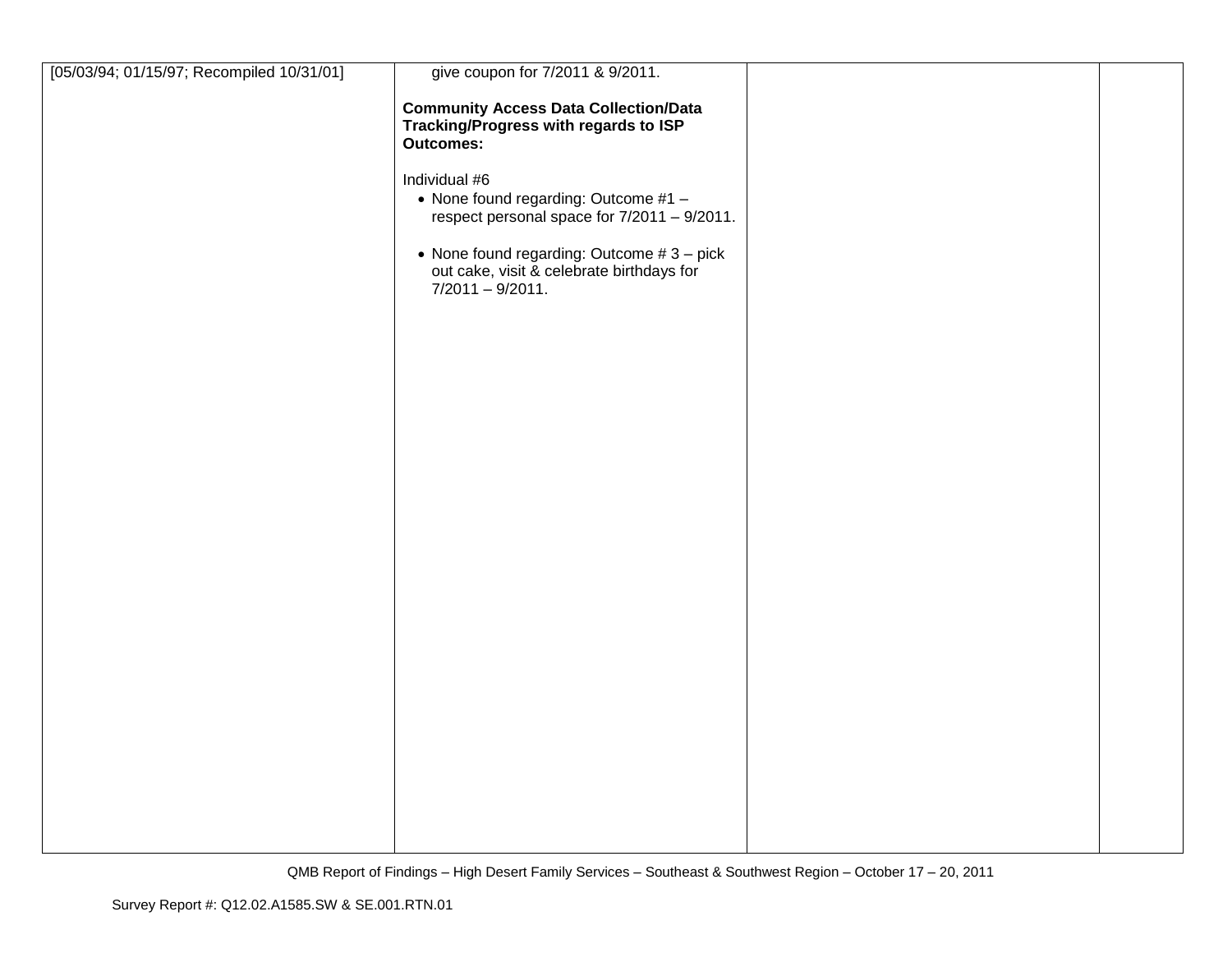| Tag # 5122 SE Agency Case File                                                                                                                                                                                                                                                                                                                                                                                                                                                                                                                                                                                                                                                                                                                               | <b>Standard Level Deficiency</b>                                                                                                                                                                                                                                               |                                                                                                                                                                                                                        |  |
|--------------------------------------------------------------------------------------------------------------------------------------------------------------------------------------------------------------------------------------------------------------------------------------------------------------------------------------------------------------------------------------------------------------------------------------------------------------------------------------------------------------------------------------------------------------------------------------------------------------------------------------------------------------------------------------------------------------------------------------------------------------|--------------------------------------------------------------------------------------------------------------------------------------------------------------------------------------------------------------------------------------------------------------------------------|------------------------------------------------------------------------------------------------------------------------------------------------------------------------------------------------------------------------|--|
| Developmental Disabilities (DD) Waiver Service<br>Standards effective 4/1/2007<br><b>CHAPTER 5 VII. SUPPORTED EMPLOYMENT</b><br><b>SERVICES REQUIREMENTS</b><br>D. Provider Agency Requirements<br>(1) Provider Agency Records: The provider<br>adheres to the Department of Labor (DOL) wage<br>laws and maintains required certificates and<br>documentation. These documents are subject to<br>review by the DDSD. Each individual's earnings<br>and benefits shall be monitored by the Provider<br>Agency in accordance with the Fair Labor<br>Standards Act. Each individual's earnings and<br>benefits shall be reviewed at least semi-annually<br>by the Supported Employment Provider to<br>ensure the appropriateness of pay rates and<br>benefits. | Based on record review, the Agency failed to<br>maintain a confidential case file for each<br>individual for 1 of 2 individuals receiving<br>Supported Employment Services.<br>The following were not found, incomplete and/or<br>not current:<br>• Vocational Assessment (#6) | Provider:<br>In addition to stating the Plan of Correction for<br>these findings, also please provide your<br>evidence of on-going Quality Assurance /<br>Quality Improvement specific to this tag below<br>this line. |  |
| (2) The Provider Agency shall maintain a<br>confidential case file for each individual that<br>includes all items listed in section IV.D. above<br>and the following additional items:                                                                                                                                                                                                                                                                                                                                                                                                                                                                                                                                                                       |                                                                                                                                                                                                                                                                                |                                                                                                                                                                                                                        |  |
| (a) Quarterly progress reports;<br>(b) Vocational assessments (A vocational<br>assessment or profile is an objective analysis of<br>a person's interests, skills, needs, career goals,<br>preferences, concerns, in areas that can pertain<br>to an employment outcome and can ultimately<br>be compared to the requirements and attributes<br>of a potential job in order to determine the<br>degree of compatibility as well as identification<br>of training needs). A vocational assessment<br>must be of a quality and content to be<br>acceptable to DVR or DDSD;                                                                                                                                                                                      |                                                                                                                                                                                                                                                                                |                                                                                                                                                                                                                        |  |
| (c) Career development plan as incorporated in<br>the ISP; a career development plan consists of<br>the vocational assessment and the ISP<br>Work/Learn Action Plan that specifies steps<br>necessary towards a successful employment<br>outcome and identifies the people who will                                                                                                                                                                                                                                                                                                                                                                                                                                                                          |                                                                                                                                                                                                                                                                                |                                                                                                                                                                                                                        |  |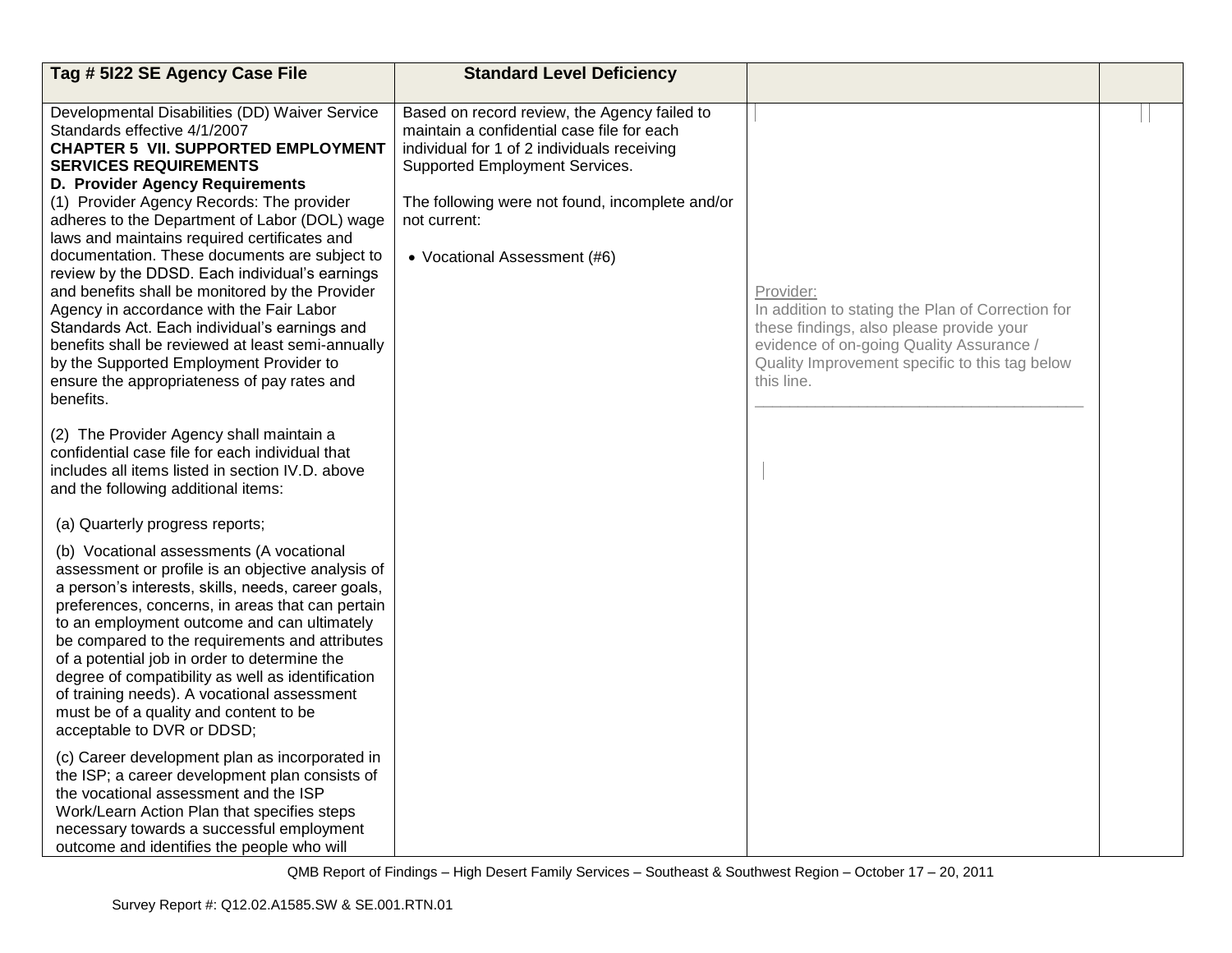| complete specific tasks including the individual,<br>as well and a review and reporting mechanism<br>for mutual accountability; and<br>(d) Documentation of decisions concerning the<br>Division of Vocational Rehabilitation that<br>services provided under the Waiver are not<br>otherwise available under the Rehabilitation Act<br>of 1973.                                                                            |  |  |
|-----------------------------------------------------------------------------------------------------------------------------------------------------------------------------------------------------------------------------------------------------------------------------------------------------------------------------------------------------------------------------------------------------------------------------|--|--|
| New Mexico Department of Health (DOH)<br>Developmental Disabilities Supports Division<br>(DDSD) Policy<br><b>Policy Title: Vocational Assessment Profile</b><br>Policy Eff July 16, 2008<br><b>I. PURPOSE</b><br>The intent of the policy is to ensure that<br>individuals are identified who could benefit from<br>Vocational Assessment Profiles (VAPs) and are<br>supported to access this support.                      |  |  |
| <b>II. POLICY STATEMENT</b><br>Individuals served under the Developmental<br>Disabilities Medicaid Waiver (DDW) who<br>express an interest in obtaining employment or<br>exploring employment opportunities, or<br>individuals who desire a VAP and those whose<br>teams identify that they could benefit from a<br>VAP, will have access to a VAP in accordance<br>to the DDW Service Standards and related<br>procedures. |  |  |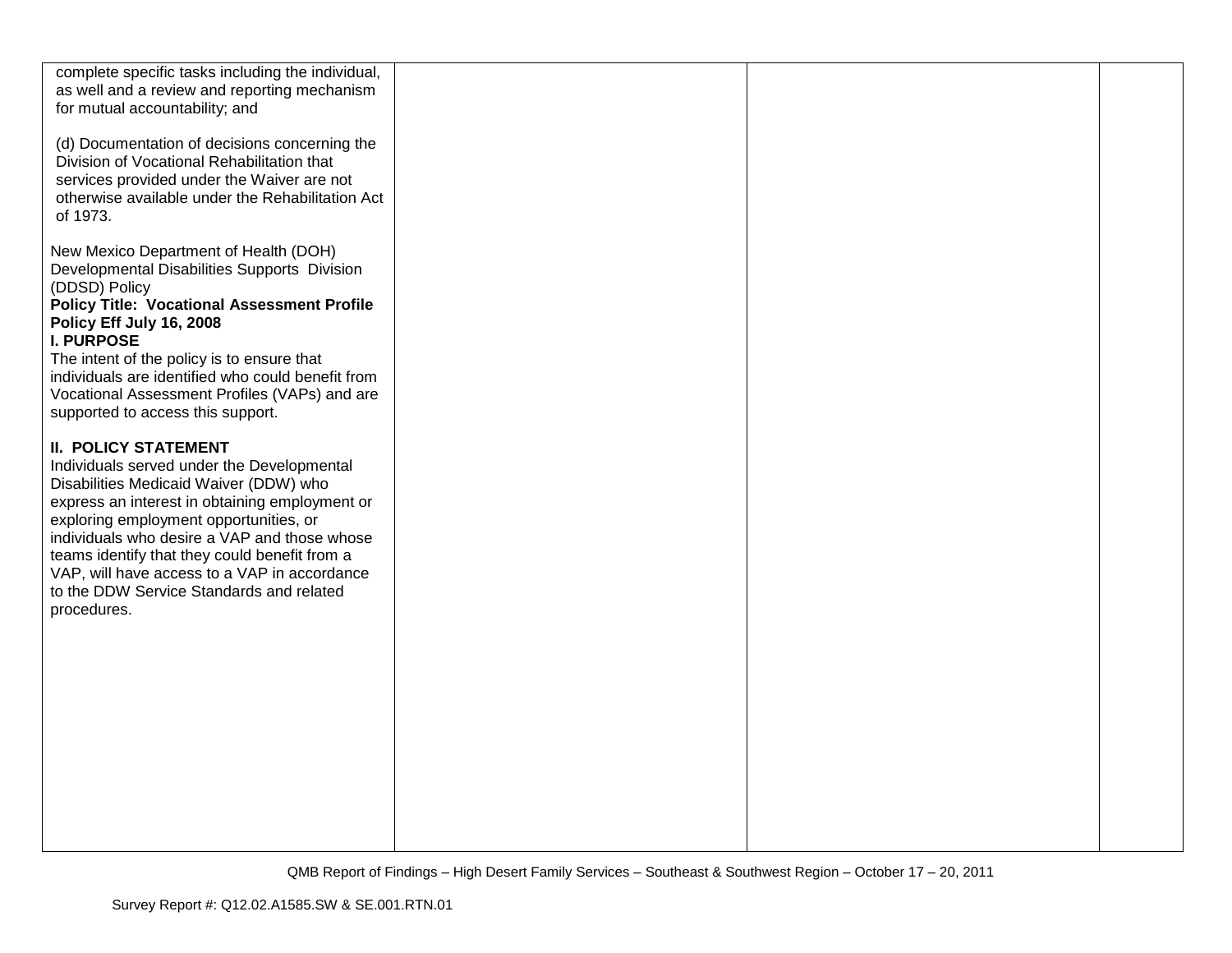| Tag # 6L14 Residential Case File                                                                                                                                                                                                                                                                                                                                                                                                                                                                                                                                                                                                                                                                                                                                                                                                                                                                                                                                                                                                                                                                                                                                                                                                                                                                                                                                   | <b>Standard Level Deficiency</b>                                                                                                                                                                                                                                                                                                                                                                                                               |                                                                                                                                                                                                                        |  |
|--------------------------------------------------------------------------------------------------------------------------------------------------------------------------------------------------------------------------------------------------------------------------------------------------------------------------------------------------------------------------------------------------------------------------------------------------------------------------------------------------------------------------------------------------------------------------------------------------------------------------------------------------------------------------------------------------------------------------------------------------------------------------------------------------------------------------------------------------------------------------------------------------------------------------------------------------------------------------------------------------------------------------------------------------------------------------------------------------------------------------------------------------------------------------------------------------------------------------------------------------------------------------------------------------------------------------------------------------------------------|------------------------------------------------------------------------------------------------------------------------------------------------------------------------------------------------------------------------------------------------------------------------------------------------------------------------------------------------------------------------------------------------------------------------------------------------|------------------------------------------------------------------------------------------------------------------------------------------------------------------------------------------------------------------------|--|
| Developmental Disabilities (DD) Waiver Service<br>Standards effective 4/1/2007<br><b>CHAPTER 6. VIII. COMMUNITY LIVING</b><br><b>SERVICE PROVIDER AGENCY</b><br><b>REQUIREMENTS</b>                                                                                                                                                                                                                                                                                                                                                                                                                                                                                                                                                                                                                                                                                                                                                                                                                                                                                                                                                                                                                                                                                                                                                                                | Based on record review, the Agency failed to<br>maintain a complete and confidential case file in<br>the residence for 6 of 10 Individuals receiving<br>Family Living Services.<br>The following was not found, incomplete and/or                                                                                                                                                                                                              |                                                                                                                                                                                                                        |  |
| A. Residence Case File: For individuals<br>receiving Supported Living or Family Living, the<br>Agency shall maintain in the individual's home a<br>complete and current confidential case file for<br>each individual. For individuals receiving<br>Independent Living Services, rather than<br>maintaining this file at the individual's home, the<br>complete and current confidential case file for<br>each individual shall be maintained at the<br>agency's administrative site. Each file shall<br>include the following:<br>(1) Complete and current ISP and all<br>supplemental plans specific to the individual;<br>(2) Complete and current Health Assessment<br>Tool;<br>(3) Current emergency contact information,<br>which includes the individual's address,<br>telephone number, names and telephone<br>numbers of residential Community Living<br>Support providers, relatives, or guardian or<br>conservator, primary care physician's name(s)<br>and telephone number(s), pharmacy name,<br>address and telephone number and dentist<br>name, address and telephone number, and<br>health plan;<br>(4) Up-to-date progress notes, signed and<br>dated by the person making the note for at least<br>the past month (older notes may be transferred<br>to the agency office);<br>(5) Data collected to document ISP Action Plan<br>implementation | not current:<br>• Annual ISP $(\#10)$<br>• Individual Specific Training Section of ISP<br>(formerly Addendum B) (#10)<br>• Speech Therapy Plan (#8, 11 & 12)<br>• Occupational Therapy Plan (#12)<br>• Special Health Care Needs<br><sup>o</sup> Meal Time Plan (#2)<br><sup>o</sup> Nutritional Plan (#10)<br>• Health Care Plans<br>° Constipation (#1)<br>• Crisis Plan<br><sup>o</sup> Allergies - Penicillin (#10)<br>° Constipation (#1) | Provider:<br>In addition to stating the Plan of Correction for<br>these findings, also please provide your<br>evidence of on-going Quality Assurance /<br>Quality Improvement specific to this tag below<br>this line. |  |
| (6) Progress notes written by direct care staff<br>and by nurses regarding individual health status<br>and physical conditions including action taken in                                                                                                                                                                                                                                                                                                                                                                                                                                                                                                                                                                                                                                                                                                                                                                                                                                                                                                                                                                                                                                                                                                                                                                                                           |                                                                                                                                                                                                                                                                                                                                                                                                                                                |                                                                                                                                                                                                                        |  |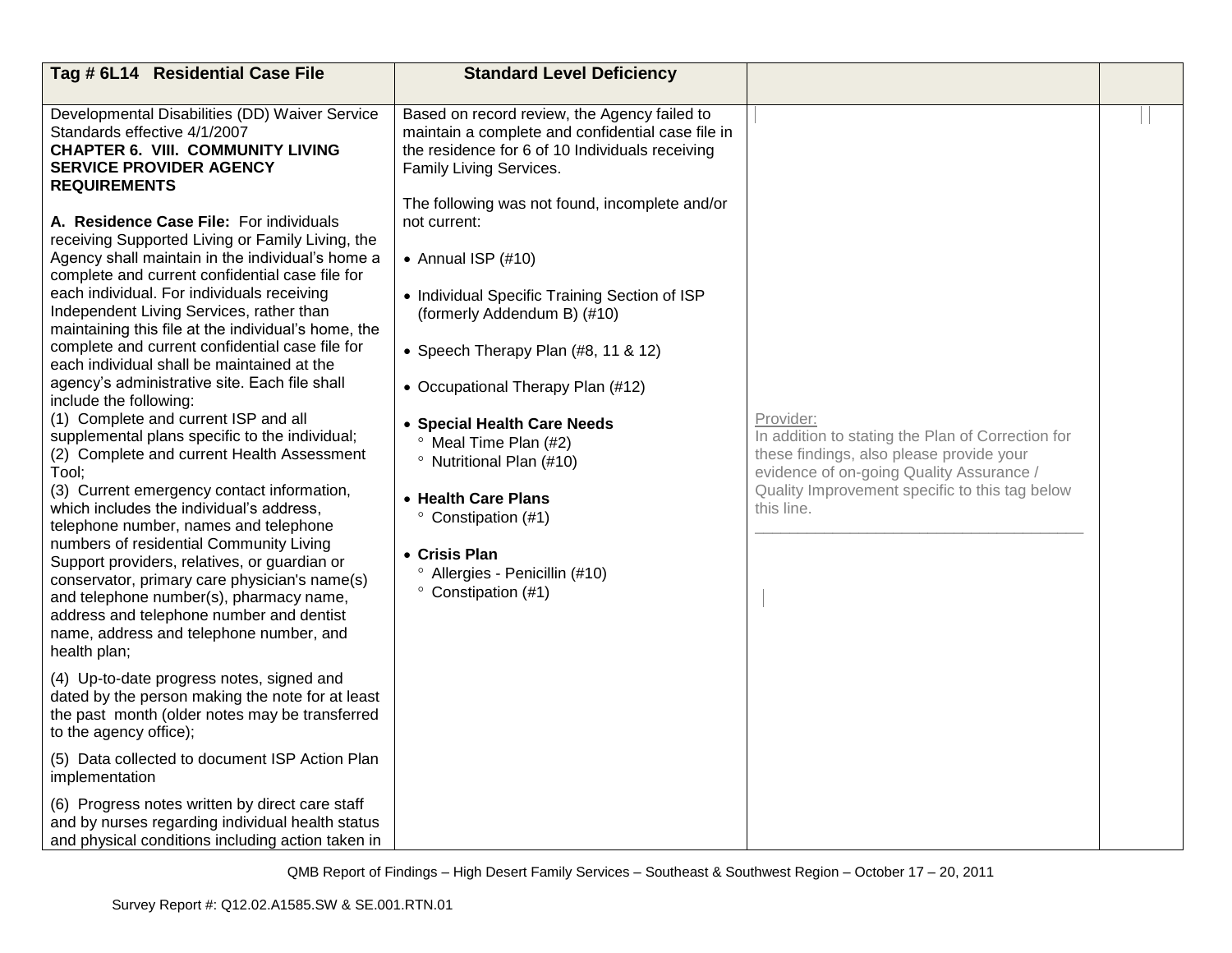| response to identified changes in condition for at   |  |  |
|------------------------------------------------------|--|--|
| least the past month;                                |  |  |
| (7) Physician's or qualified health care providers   |  |  |
| written orders;                                      |  |  |
| (8) Progress notes documenting implementation        |  |  |
| of a physician's or qualified health care            |  |  |
| provider's order(s);                                 |  |  |
| (9) Medication Administration Record (MAR) for       |  |  |
| the past three (3) months which includes:            |  |  |
| (a) The name of the individual;                      |  |  |
| (b) A transcription of the healthcare                |  |  |
| practitioners prescription including the             |  |  |
| brand and generic name of the medication;            |  |  |
| (c) Diagnosis for which the medication is            |  |  |
| prescribed;                                          |  |  |
| (d) Dosage, frequency and method/route of            |  |  |
| delivery;                                            |  |  |
| (e) Times and dates of delivery;                     |  |  |
| (f)<br>Initials of person administering or assisting |  |  |
| with medication; and                                 |  |  |
| (g) An explanation of any medication                 |  |  |
| irregularity, allergic reaction or adverse           |  |  |
| effect.                                              |  |  |
| (h) For PRN medication an explanation for the        |  |  |
| use of the PRN must include:                         |  |  |
| Observable signs/symptoms or<br>(i)                  |  |  |
| circumstances in which the medication                |  |  |
| is to be used, and                                   |  |  |
| (ii) Documentation of the                            |  |  |
| effectiveness/result of the PRN                      |  |  |
| delivered.                                           |  |  |
| A MAR is not required for individuals<br>(i)         |  |  |
| participating in Independent Living Services         |  |  |
| who self-administer their own medication.            |  |  |
| However, when medication administration              |  |  |
| is provided as part of the Independent               |  |  |
| Living Service a MAR must be maintained              |  |  |
| at the individual's home and an updated              |  |  |
| copy must be placed in the agency file on a          |  |  |
| weekly basis.                                        |  |  |
| (10) Record of visits to healthcare practitioners    |  |  |
| including any treatment provided at the visit and    |  |  |
| a record of all diagnostic testing for the current   |  |  |
| ISP year; and                                        |  |  |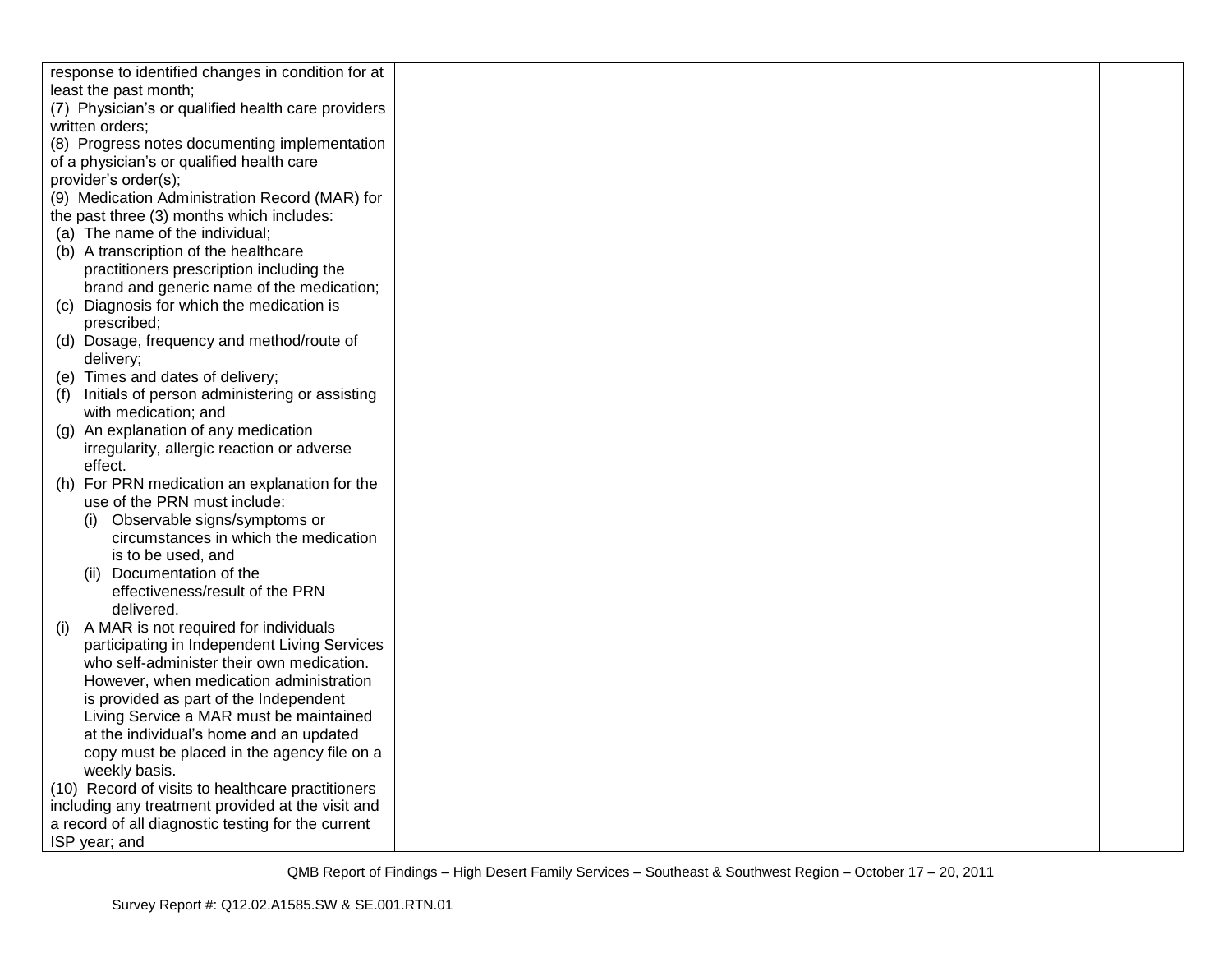| (11) Medical History to include: demographic      |  |  |
|---------------------------------------------------|--|--|
| data, current and past medical diagnoses          |  |  |
| including the cause (if known) of the             |  |  |
| developmental disability and any psychiatric      |  |  |
| diagnosis, allergies (food, environmental,        |  |  |
| medications), status of routine adult health care |  |  |
| screenings, immunizations, hospital discharge     |  |  |
| summaries for past twelve (12) months, past       |  |  |
| medical history including hospitalizations,       |  |  |
| surgeries, injuries, family history and current   |  |  |
| physical exam.                                    |  |  |
|                                                   |  |  |
|                                                   |  |  |
|                                                   |  |  |
|                                                   |  |  |
|                                                   |  |  |
|                                                   |  |  |
|                                                   |  |  |
|                                                   |  |  |
|                                                   |  |  |
|                                                   |  |  |
|                                                   |  |  |
|                                                   |  |  |
|                                                   |  |  |
|                                                   |  |  |
|                                                   |  |  |
|                                                   |  |  |
|                                                   |  |  |
|                                                   |  |  |
|                                                   |  |  |
|                                                   |  |  |
|                                                   |  |  |
|                                                   |  |  |
|                                                   |  |  |
|                                                   |  |  |
|                                                   |  |  |
|                                                   |  |  |
|                                                   |  |  |
|                                                   |  |  |
|                                                   |  |  |
|                                                   |  |  |
|                                                   |  |  |
|                                                   |  |  |
|                                                   |  |  |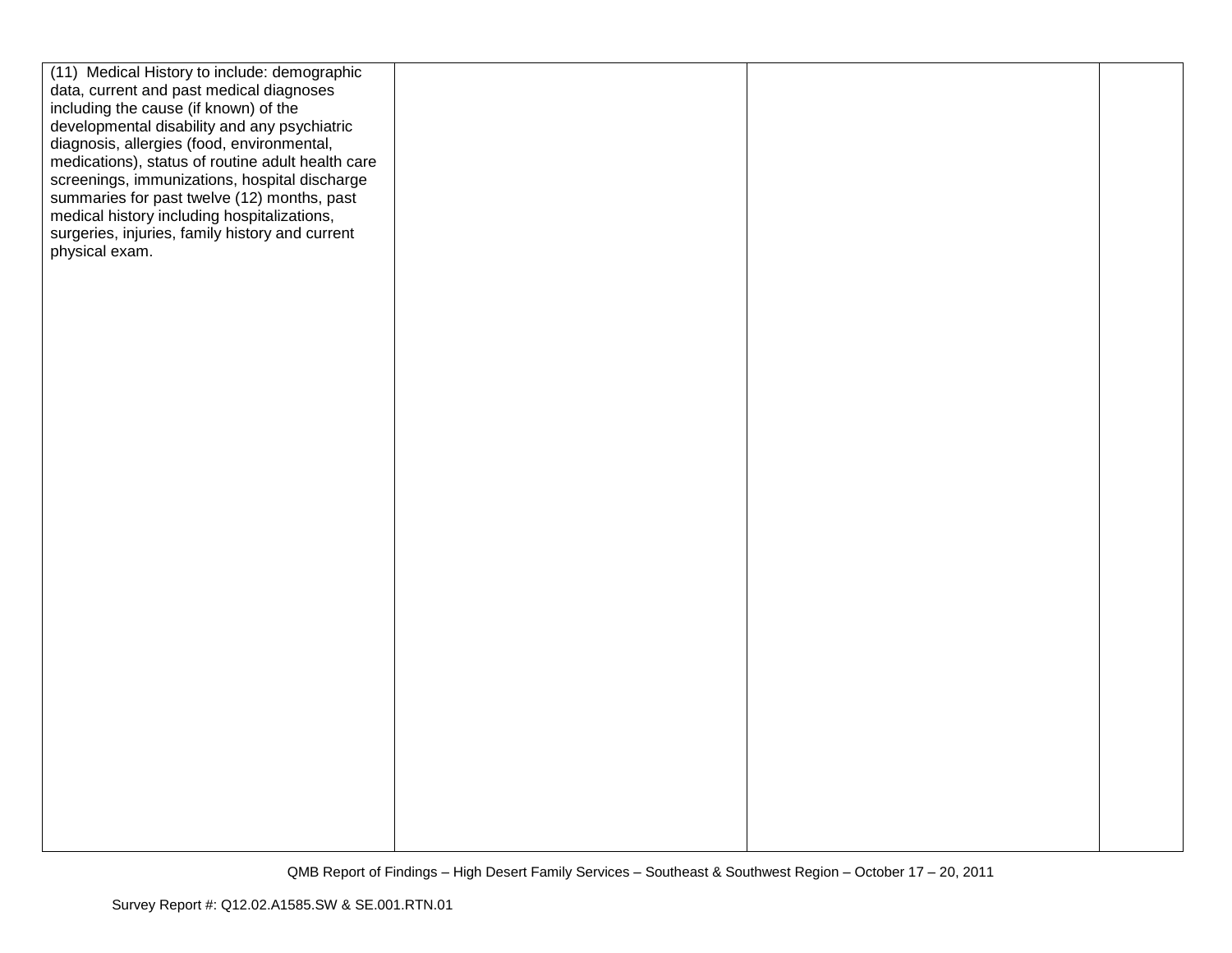| <b>Standard of Care</b>                                                                                                                                                                                                                                                                                                                                                                                                                                                                                                                                                                                                                                                                                                                                                           | <b>Deficiencies</b>                                                                                                                                                                                                                                                                                                                                                                                                                                                                                                                                                                  | <b>Agency Plan of Correction, On-going</b><br><b>QA/QI &amp; Responsible Party</b>                                                                                                                                                                                              | <b>Date</b><br><b>Due</b> |
|-----------------------------------------------------------------------------------------------------------------------------------------------------------------------------------------------------------------------------------------------------------------------------------------------------------------------------------------------------------------------------------------------------------------------------------------------------------------------------------------------------------------------------------------------------------------------------------------------------------------------------------------------------------------------------------------------------------------------------------------------------------------------------------|--------------------------------------------------------------------------------------------------------------------------------------------------------------------------------------------------------------------------------------------------------------------------------------------------------------------------------------------------------------------------------------------------------------------------------------------------------------------------------------------------------------------------------------------------------------------------------------|---------------------------------------------------------------------------------------------------------------------------------------------------------------------------------------------------------------------------------------------------------------------------------|---------------------------|
| requirements and the approved waiver.<br>Tag #1A11.1 Transportation Training                                                                                                                                                                                                                                                                                                                                                                                                                                                                                                                                                                                                                                                                                                      |                                                                                                                                                                                                                                                                                                                                                                                                                                                                                                                                                                                      | <b>CMS Assurance – Qualified Providers –</b> The State monitors non-licensed/non-certified providers to assure adherence to waiver<br>requirements. The State implements its policies and procedures for verifying that provider training is conducted in accordance with State |                           |
|                                                                                                                                                                                                                                                                                                                                                                                                                                                                                                                                                                                                                                                                                                                                                                                   | <b>Standard Level Deficiency</b>                                                                                                                                                                                                                                                                                                                                                                                                                                                                                                                                                     |                                                                                                                                                                                                                                                                                 |                           |
| Developmental Disabilities (DD) Waiver Service<br>Standards effective 4/1/2007<br><b>CHAPTER 1 II. PROVIDER AGENCY</b><br><b>REQUIREMENTS:</b> The objective of these<br>standards is to establish Provider Agency policy,<br>procedure and reporting requirements for DD<br>Medicaid Waiver program. These requirements<br>apply to all such Provider Agency staff, whether<br>directly employed or subcontracting with the<br>Provider Agency. Additional Provider Agency<br>requirements and personnel qualifications may<br>be applicable for specific service standards<br>Department of Health (DOH) Developmental<br><b>Disabilities Supports Division (DDSD) Policy</b><br><b>Training Requirements for Direct Service</b><br>Agency Staff Policy Eff Date: March 1, 2007 | Based on record review and interview, the<br>Agency failed to provide staff training regarding<br>the safe operation of the vehicle, assisting<br>passengers and safe lifting procedures for 5 of<br>98 Direct Support Professionals.<br>No documented evidence was found of the<br>following required training:<br>• Transportation (DSP #82, 97, 106 & 113)<br>When DSP were asked if they had received<br>transportation training including training on<br>wheelchair tie downs and van lift safety the<br>following was reported:<br>• DSP #137 stated, "No. Do I need it? Why?" |                                                                                                                                                                                                                                                                                 |                           |
| <b>II. POLICY STATEMENTS:</b><br>I. Staff providing direct services shall<br>complete safety training within the first thirty (30)<br>days of employment and before working alone<br>with an individual receiving services. The<br>training shall address at least the following:<br>1. Operating a fire extinguisher<br>2. Proper lifting procedures<br>3. General vehicle safety precautions (e.g.,<br>pre-trip inspection, removing keys from the<br>ignition when not in the driver's seat)<br>4. Assisting passengers with cognitive and/or<br>physical impairments (e.g., general guidelines<br>for supporting individuals who may be<br>unaware of safety issues involving traffic or<br>those who require physical assistance to<br>enter/exit a vehicle)                 |                                                                                                                                                                                                                                                                                                                                                                                                                                                                                                                                                                                      | Provider:<br>In addition to stating the Plan of Correction for<br>these findings, also please provide your<br>evidence of on-going Quality Assurance /<br>Quality Improvement specific to this tag below<br>this line.                                                          |                           |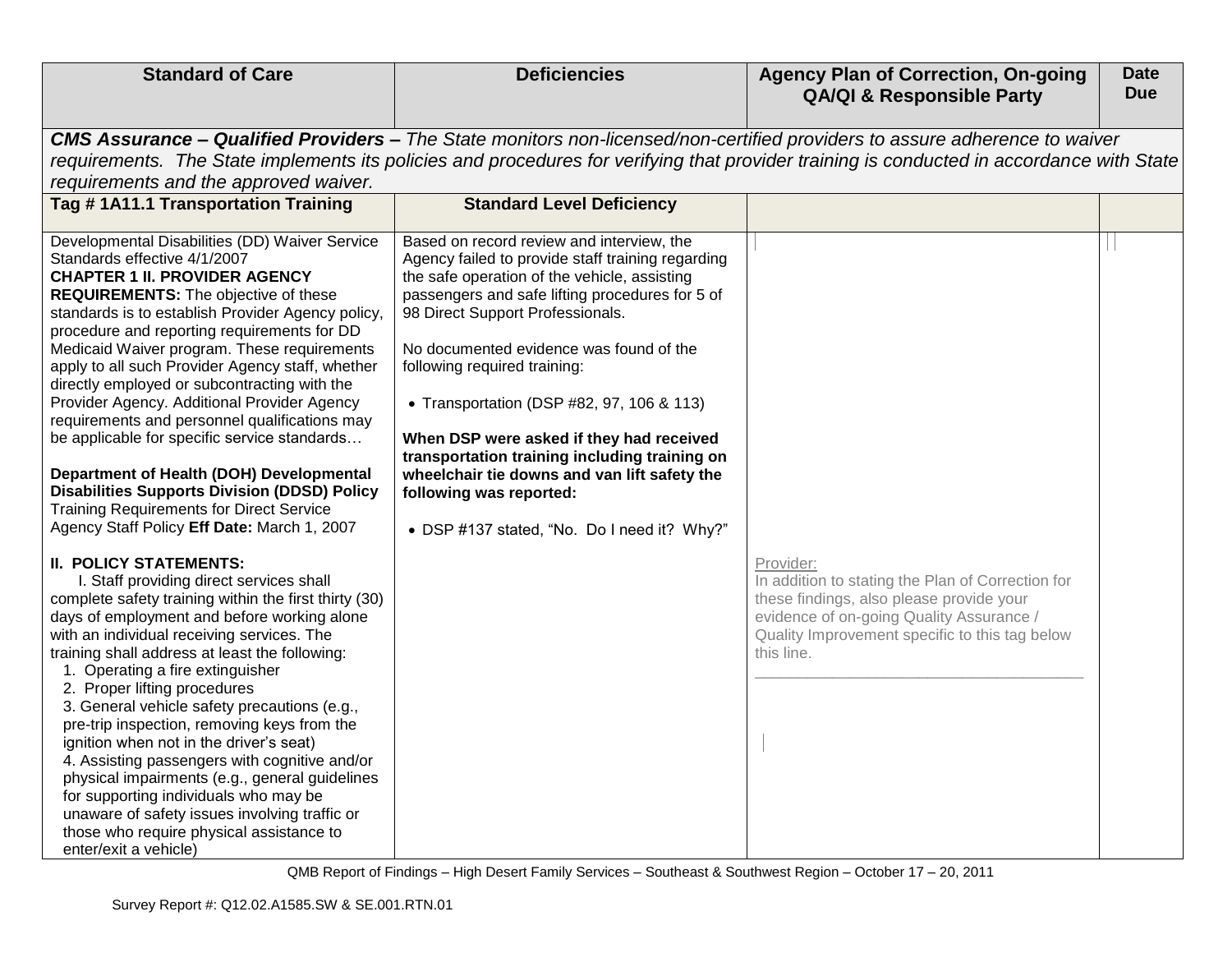| 5. Operating wheelchair lifts (if applicable to<br>the staff's role)<br>6. Wheelchair tie-down procedures (if<br>applicable to the staff's role)<br>7. Emergency and evacuation procedures<br>(e.g., roadside emergency, fire emergency) |  |  |
|------------------------------------------------------------------------------------------------------------------------------------------------------------------------------------------------------------------------------------------|--|--|
|                                                                                                                                                                                                                                          |  |  |
|                                                                                                                                                                                                                                          |  |  |
|                                                                                                                                                                                                                                          |  |  |
|                                                                                                                                                                                                                                          |  |  |
|                                                                                                                                                                                                                                          |  |  |
|                                                                                                                                                                                                                                          |  |  |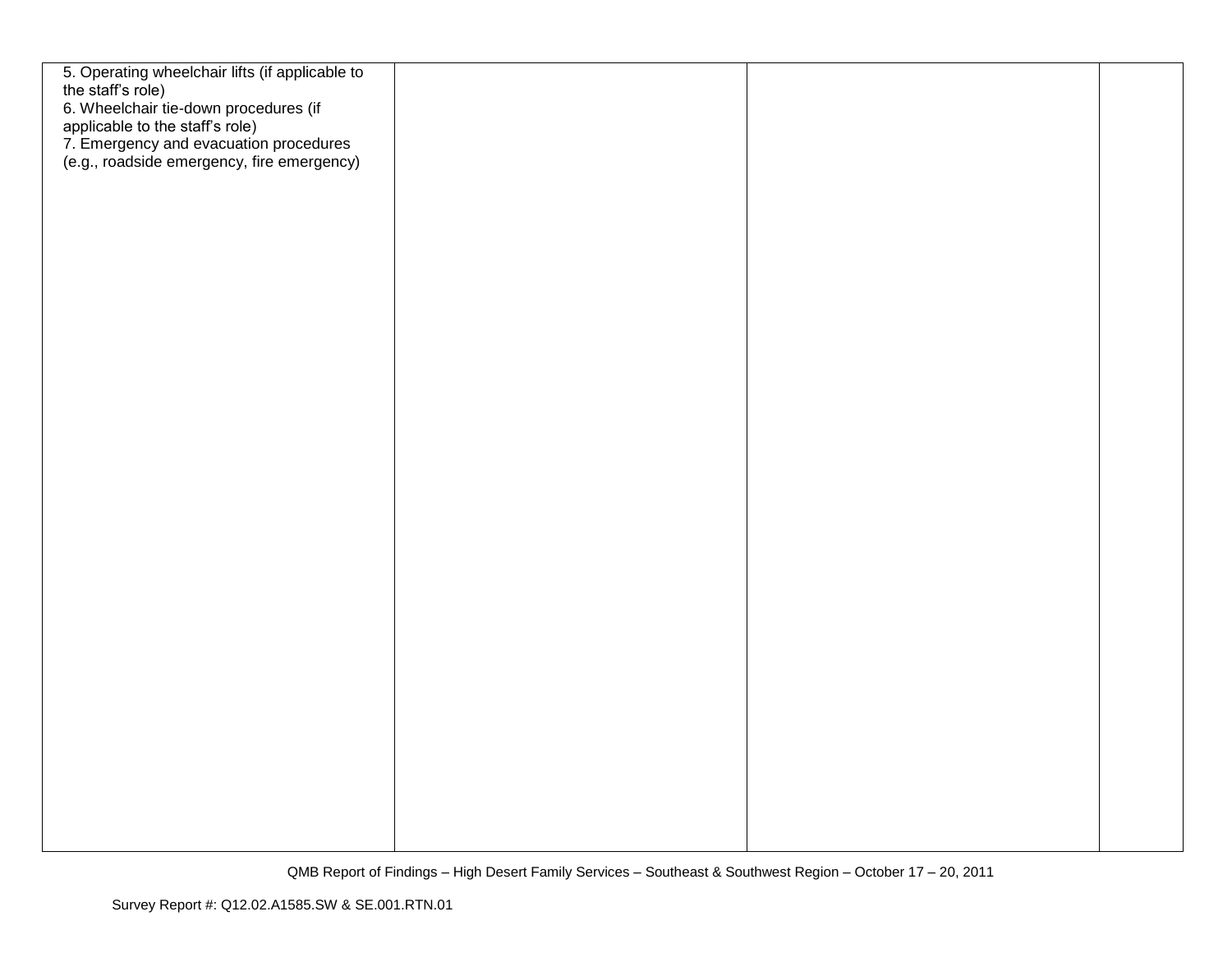| Tag #1A20 Direct Support Personnel                                                     | <b>Standard Level Deficiency</b>               |                                                   |  |
|----------------------------------------------------------------------------------------|------------------------------------------------|---------------------------------------------------|--|
| <b>Training</b>                                                                        |                                                |                                                   |  |
| Developmental Disabilities (DD) Waiver Service                                         | Based on record review, the Agency failed to   |                                                   |  |
| Standards effective 4/1/2007                                                           | ensure that Orientation and Training           |                                                   |  |
| <b>CHAPTER 1 IV. GENERAL REQUIREMENTS</b>                                              | requirements were met for 24 of 98 Direct      |                                                   |  |
| FOR PROVIDER AGENCY SERVICE                                                            | Support Professionals.                         |                                                   |  |
| <b>PERSONNEL:</b> The objective of this section is to                                  |                                                |                                                   |  |
| establish personnel standards for DD Medicaid                                          | <b>Review of Direct Support Professionals</b>  |                                                   |  |
| Waiver Provider Agencies for the following                                             | training records found no evidence of the      |                                                   |  |
| services: Community Living Supports,                                                   | following required DOH/DDSD trainings and      |                                                   |  |
| Community Inclusion Services, Respite,                                                 | certification being completed:                 |                                                   |  |
| Substitute Care and Personal Support                                                   |                                                |                                                   |  |
| Companion Services. These standards apply to                                           | • Pre-Service (DSP #97, 106 & 109)             |                                                   |  |
| all personnel who provide services, whether                                            |                                                |                                                   |  |
| directly employed or subcontracting with the                                           | • Foundation for Health & Wellness (DSP #62,   |                                                   |  |
| Provider Agency. Additional personnel                                                  | 97, 106 & 109)                                 |                                                   |  |
| requirements and qualifications may be                                                 |                                                |                                                   |  |
| applicable for specific service standards.                                             | • Person-Centered Planning (1-Day) (DSP #59,   |                                                   |  |
| <b>C. Orientation and Training Requirements:</b>                                       | 87, 90, 106, 109, 121 & 124)                   |                                                   |  |
| Orientation and training for direct support staff                                      |                                                |                                                   |  |
| and his or her supervisors shall comply with the                                       | • First Aid (DSP #69, 76, 106, 121 & 128)      | Provider:                                         |  |
| DDSD/DOH Policy Governing the Training                                                 |                                                | In addition to stating the Plan of Correction for |  |
| Requirements for Direct Support Staff and                                              | • CPR (DSP #57 & 106)                          | these findings, also please provide your          |  |
| Internal Service Coordinators Serving                                                  |                                                | evidence of on-going Quality Assurance /          |  |
| Individuals with Developmental Disabilities to                                         | • Assisting With Medication Delivery (DSP #51, | Quality Improvement specific to this tag below    |  |
| include the following:                                                                 | 53, 54, 65, 66, 75, 80, 105, 106, 108, 109,    | this line.                                        |  |
| Each new employee shall receive<br>(1)                                                 | 124 & 125)                                     |                                                   |  |
| appropriate orientation, including but not                                             |                                                |                                                   |  |
| limited to, all policies relating to fire                                              | • Participatory Communication & Choice         |                                                   |  |
| prevention, accident prevention, incident                                              | Making (DSP #90 & 106)                         |                                                   |  |
| management and reporting, and                                                          |                                                |                                                   |  |
| emergency procedures; and                                                              | • Rights & Advocacy (DSP #56 & 106)            |                                                   |  |
| Individual-specific training for each<br>(2)                                           |                                                |                                                   |  |
| individual under his or her direct care, as                                            | • Level 1 Health (DSP #106 & 128)              |                                                   |  |
| described in the individual service plan,                                              |                                                |                                                   |  |
| prior to working alone with the individual.                                            | • Positive Behavior Supports Strategies (DSP   |                                                   |  |
| Department of Health (DOH) Developmental                                               | #106 & 128)                                    |                                                   |  |
| <b>Disabilities Supports Division (DDSD) Policy</b>                                    |                                                |                                                   |  |
|                                                                                        | • Teaching & Support Strategies (DSP #106 &    |                                                   |  |
| - Policy Title: Training Requirements for<br>Direct Service Agency Staff Policy - Eff. | 128)                                           |                                                   |  |
| March 1, 2007 - II. POLICY STATEMENTS:                                                 |                                                |                                                   |  |
|                                                                                        |                                                |                                                   |  |
|                                                                                        |                                                |                                                   |  |
| A. Individuals shall receive services from<br>competent and qualified staff.           |                                                |                                                   |  |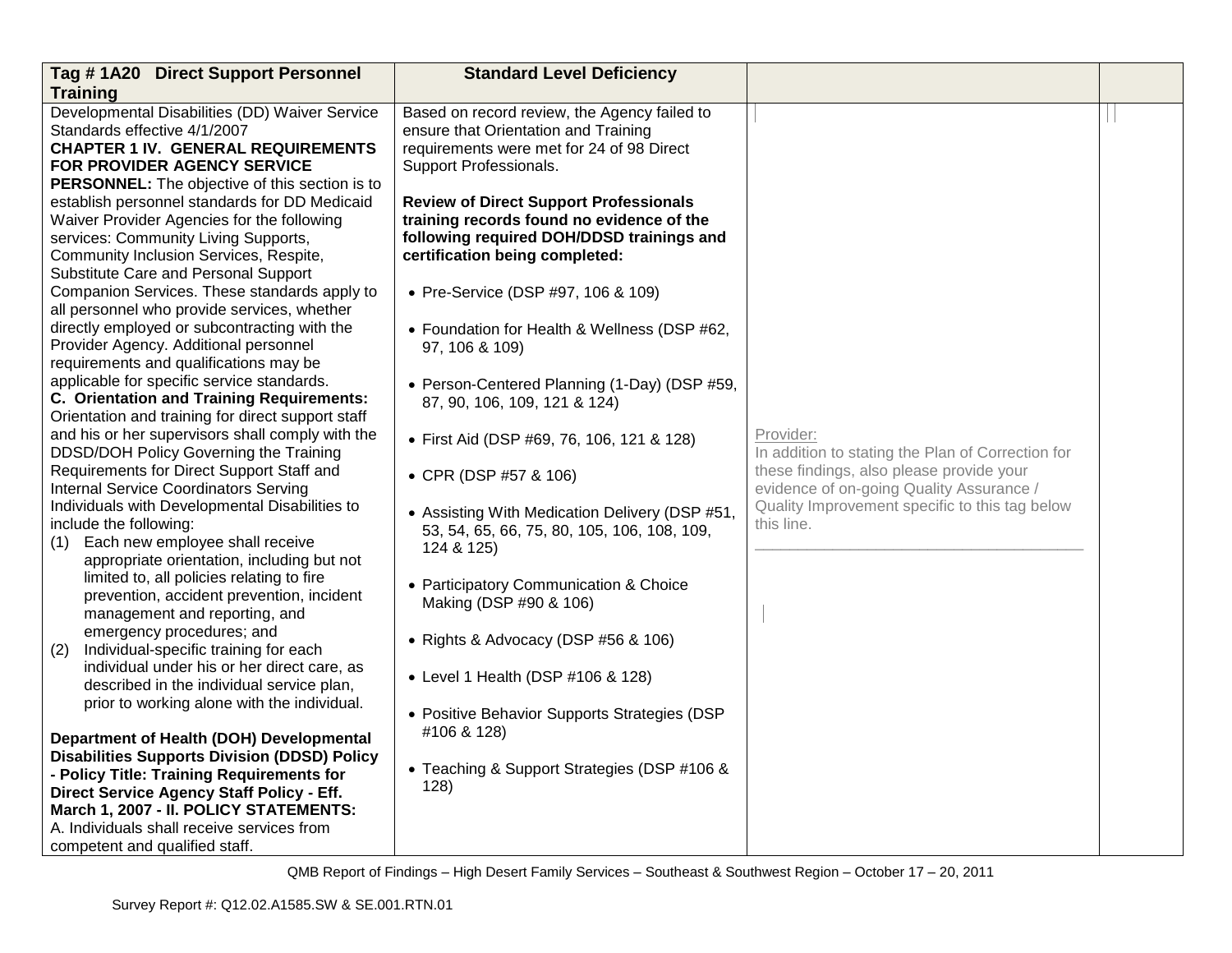| B. Staff shall complete individual-specific          |  |  |
|------------------------------------------------------|--|--|
| (formerly known as "Addendum B") training            |  |  |
| requirements in accordance with the                  |  |  |
| specifications described in the individual service   |  |  |
| plan (ISP) of each individual served.                |  |  |
| C. Staff shall complete training on DOH-             |  |  |
| approved incident reporting procedures in            |  |  |
| accordance with 7 NMAC 1.13.                         |  |  |
| D. Staff providing direct services shall complete    |  |  |
| training in universal precautions on an annual       |  |  |
| basis. The training materials shall meet             |  |  |
| Occupational Safety and Health Administration        |  |  |
| (OSHA) requirements.                                 |  |  |
| E. Staff providing direct services shall maintain    |  |  |
| certification in first aid and CPR. The training     |  |  |
| materials shall meet OSHA                            |  |  |
| requirements/guidelines.                             |  |  |
| F. Staff who may be exposed to hazardous             |  |  |
| chemicals shall complete relevant training in        |  |  |
| accordance with OSHA requirements.                   |  |  |
| G. Staff shall be certified in a DDSD-approved       |  |  |
| behavioral intervention system (e.g., Mandt,         |  |  |
| CPI) before using physical restraint techniques.     |  |  |
| Staff members providing direct services shall        |  |  |
| maintain certification in a DDSD-approved            |  |  |
| behavioral intervention system if an individual      |  |  |
| they support has a behavioral crisis plan that       |  |  |
| includes the use of physical restraint techniques.   |  |  |
| H. Staff shall complete and maintain certification   |  |  |
| in a DDSD-approved medication course in              |  |  |
| accordance with the DDSD Medication Delivery         |  |  |
| Policy M-001.                                        |  |  |
| I. Staff providing direct services shall complete    |  |  |
| safety training within the first thirty (30) days of |  |  |
| employment and before working alone with an          |  |  |
| individual receiving service.                        |  |  |
|                                                      |  |  |
|                                                      |  |  |
|                                                      |  |  |
|                                                      |  |  |
|                                                      |  |  |
|                                                      |  |  |
|                                                      |  |  |
|                                                      |  |  |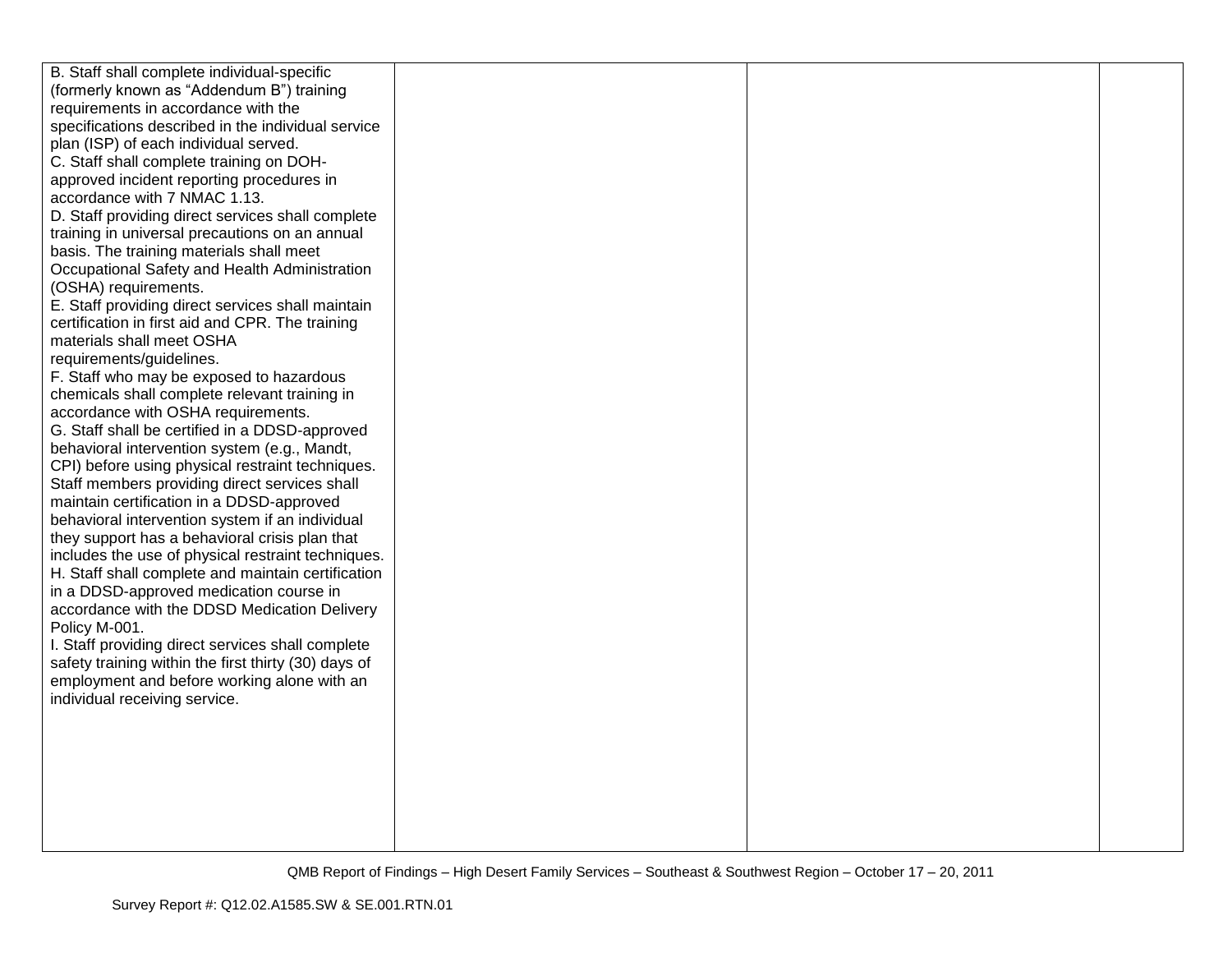| Tag #1A22 Agency Personnel                                                                                                  | <b>Standard Level Deficiency</b>                                                                                                   |                                                                |  |
|-----------------------------------------------------------------------------------------------------------------------------|------------------------------------------------------------------------------------------------------------------------------------|----------------------------------------------------------------|--|
| <b>Competency</b>                                                                                                           |                                                                                                                                    |                                                                |  |
| Developmental Disabilities (DD) Waiver Service<br>Standards effective 4/1/2007<br><b>CHAPTER 1 IV. GENERAL REQUIREMENTS</b> | Based on interview, the Agency failed to ensure<br>that training competencies were met for 3 of11<br>Direct Support Professionals. |                                                                |  |
| FOR PROVIDER AGENCY SERVICE                                                                                                 |                                                                                                                                    |                                                                |  |
| <b>PERSONNEL:</b> The objective of this section is to                                                                       | When DSP were asked if they received                                                                                               |                                                                |  |
| establish personnel standards for DD Medicaid<br>Waiver Provider Agencies for the following                                 | training on the Individual's Health Care Plans<br>and what the plan covered, the following was                                     |                                                                |  |
| services: Community Living Supports,                                                                                        | reported:                                                                                                                          |                                                                |  |
| Community Inclusion Services, Respite,                                                                                      |                                                                                                                                    |                                                                |  |
| Substitute Care and Personal Support                                                                                        | • DSP #41 stated, "I don't think so." As                                                                                           |                                                                |  |
| Companion Services. These standards apply to                                                                                | indicated by the Agency file, the Individual                                                                                       |                                                                |  |
| all personnel who provide services, whether                                                                                 | has Health Care Plans for diabetes &                                                                                               |                                                                |  |
| directly employed or subcontracting with the                                                                                | constipation. (Individual #9)                                                                                                      |                                                                |  |
| Provider Agency. Additional personnel                                                                                       |                                                                                                                                    |                                                                |  |
| requirements and qualifications may be                                                                                      | When DSP were asked if they received                                                                                               |                                                                |  |
| applicable for specific service standards.                                                                                  | training on the Individual's Crisis                                                                                                |                                                                |  |
| F. Qualifications for Direct Service                                                                                        | <b>Plans/Medical Emergency Response Plans</b>                                                                                      |                                                                |  |
| Personnel: The following employment                                                                                         | and what the plan covered, the following was                                                                                       |                                                                |  |
| qualifications and competency requirements are<br>applicable to all Direct Service Personnel                                | reported:                                                                                                                          | Provider:<br>In addition to stating the Plan of Correction for |  |
| employed by a Provider Agency:                                                                                              | • DSP #137 stated, "Call 911." According to                                                                                        | these findings, also please provide your                       |  |
| (1) Direct service personnel shall be eighteen                                                                              | the Individual Specific Training Section of the                                                                                    | evidence of on-going Quality Assurance /                       |  |
| (18) years or older. Exception: Adult                                                                                       | ISP, the Individual has Crisis Plan/Medical                                                                                        | Quality Improvement specific to this tag below                 |  |
| Habilitation can employ direct care personnel                                                                               | Emergency Response Plan for Respiratory.                                                                                           | this line.                                                     |  |
| under the age of eighteen 18 years, but the                                                                                 | (Individual #10)                                                                                                                   |                                                                |  |
| employee shall work directly under a                                                                                        |                                                                                                                                    |                                                                |  |
| supervisor, who is physically present at all                                                                                | When DSP were asked, what steps did they                                                                                           |                                                                |  |
| times;                                                                                                                      | need to take before assisting an individual                                                                                        |                                                                |  |
|                                                                                                                             | with PRN medication, the following was                                                                                             |                                                                |  |
| (2) Direct service personnel shall have the ability                                                                         | reported:                                                                                                                          |                                                                |  |
| to read and carry out the requirements in an<br>ISP;                                                                        |                                                                                                                                    |                                                                |  |
|                                                                                                                             | • DSP #114 stated, "Check the comfort                                                                                              |                                                                |  |
| (3) Direct service personnel shall be available to                                                                          | measures and if it's okay go ahead and give<br>it." According to DDSD Policy Number M-001                                          |                                                                |  |
| communicate in the language that is                                                                                         | prior to self-administration, self-administration                                                                                  |                                                                |  |
| functionally required by the individual or in the                                                                           | with physical assist or assisting with delivery                                                                                    |                                                                |  |
| use of any specific augmentative                                                                                            | of PRN medications, the direct support staff                                                                                       |                                                                |  |
| communication system utilized by the                                                                                        | must contact the agency nurse to describe                                                                                          |                                                                |  |
| individual;                                                                                                                 | observed symptoms and thus assure that the                                                                                         |                                                                |  |
|                                                                                                                             | PRN medication is being used according to                                                                                          |                                                                |  |
| (4) Direct service personnel shall meet the                                                                                 | instructions given by the ordering PCP)                                                                                            |                                                                |  |
| qualifications specified by DDSD in the Policy                                                                              | (Individual #11)                                                                                                                   |                                                                |  |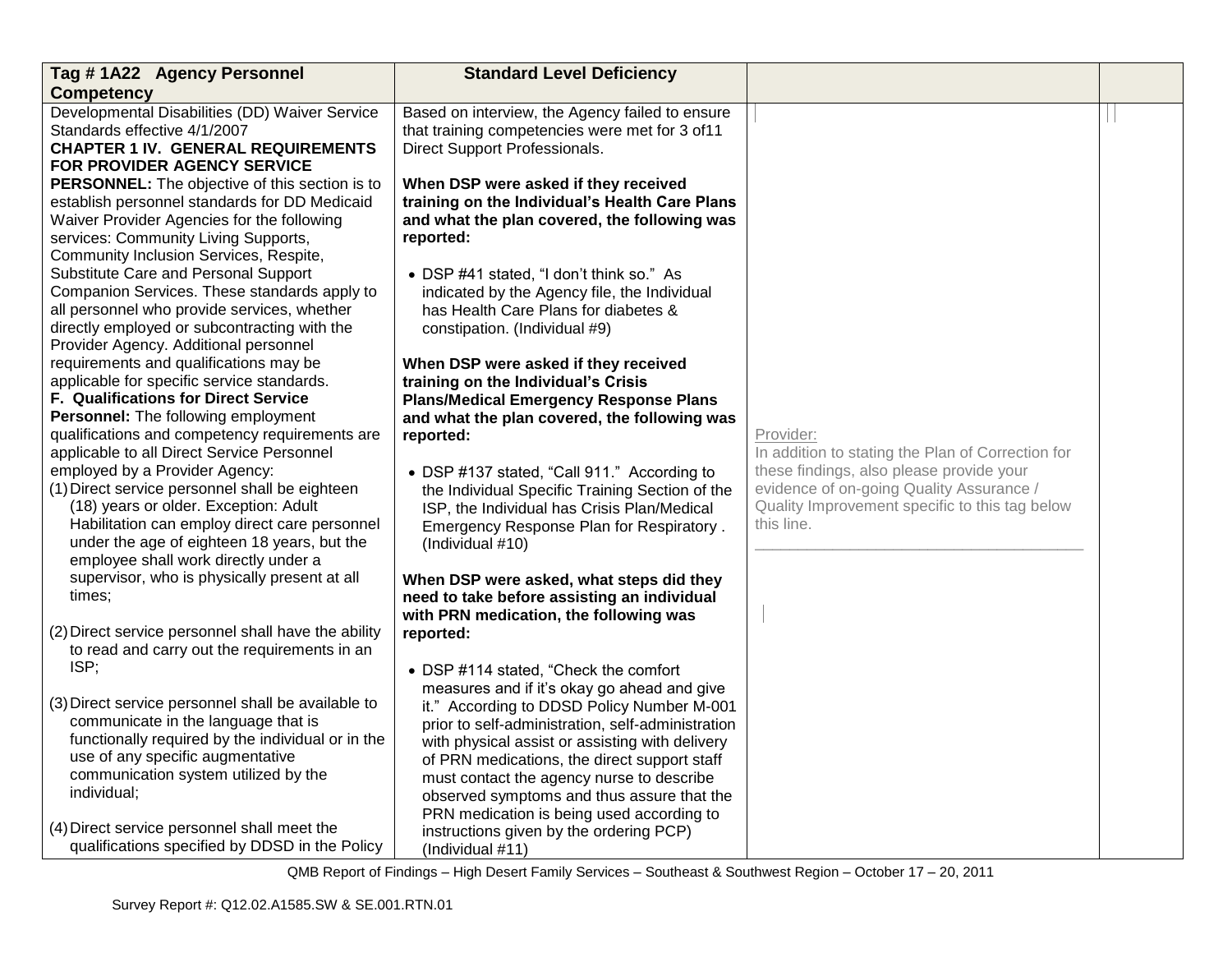| Governing the Training Requirements for                                                     |  |  |
|---------------------------------------------------------------------------------------------|--|--|
| Direct Support Staff and Internal Service                                                   |  |  |
| Coordinators, Serving Individuals with                                                      |  |  |
| Developmental Disabilities; and                                                             |  |  |
|                                                                                             |  |  |
| (5) Direct service Provider Agencies of Respite                                             |  |  |
| Services, Substitute Care, Personal Support                                                 |  |  |
| Services, Nutritional Counseling, Therapists                                                |  |  |
| and Nursing shall demonstrate basic                                                         |  |  |
| knowledge of developmental disabilities and                                                 |  |  |
| have training or demonstrable qualifications                                                |  |  |
| related to the role he or she is performing and                                             |  |  |
| complete individual specific training as                                                    |  |  |
| required in the ISP for each individual he or                                               |  |  |
| she support.                                                                                |  |  |
|                                                                                             |  |  |
|                                                                                             |  |  |
| (6) Report required personnel training status to<br>the DDSD Statewide Training Database as |  |  |
|                                                                                             |  |  |
| specified in DDSD policies as related to<br>training requirements as follows:               |  |  |
|                                                                                             |  |  |
| (a) Initial comprehensive personnel status                                                  |  |  |
| report (name, date of hire, Social Security                                                 |  |  |
| number category) on all required                                                            |  |  |
| personnel to be submitted to DDSD                                                           |  |  |
| Statewide Training Database within the                                                      |  |  |
| first ninety (90) calendar days of                                                          |  |  |
| providing services;                                                                         |  |  |
| (b) Staff who do not wish to use his or her                                                 |  |  |
| Social Security Number may request an                                                       |  |  |
| alternative tracking number; and                                                            |  |  |
| (c) Quarterly personnel update reports sent                                                 |  |  |
| to DDSD Statewide Training Database to                                                      |  |  |
| reflect new hires, terminations, inter-                                                     |  |  |
| provider Agency position changes, and                                                       |  |  |
| name changes.                                                                               |  |  |
|                                                                                             |  |  |
| Department of Health (DOH) Developmental                                                    |  |  |
| <b>Disabilities Supports Division (DDSD) Policy</b>                                         |  |  |
| - Policy Title: Training Requirements for                                                   |  |  |
| Direct Service Agency Staff Policy - Eff.                                                   |  |  |
| March 1, 2007 - II. POLICY STATEMENTS:                                                      |  |  |
| A. Individuals shall receive services from                                                  |  |  |
| competent and qualified staff.                                                              |  |  |
|                                                                                             |  |  |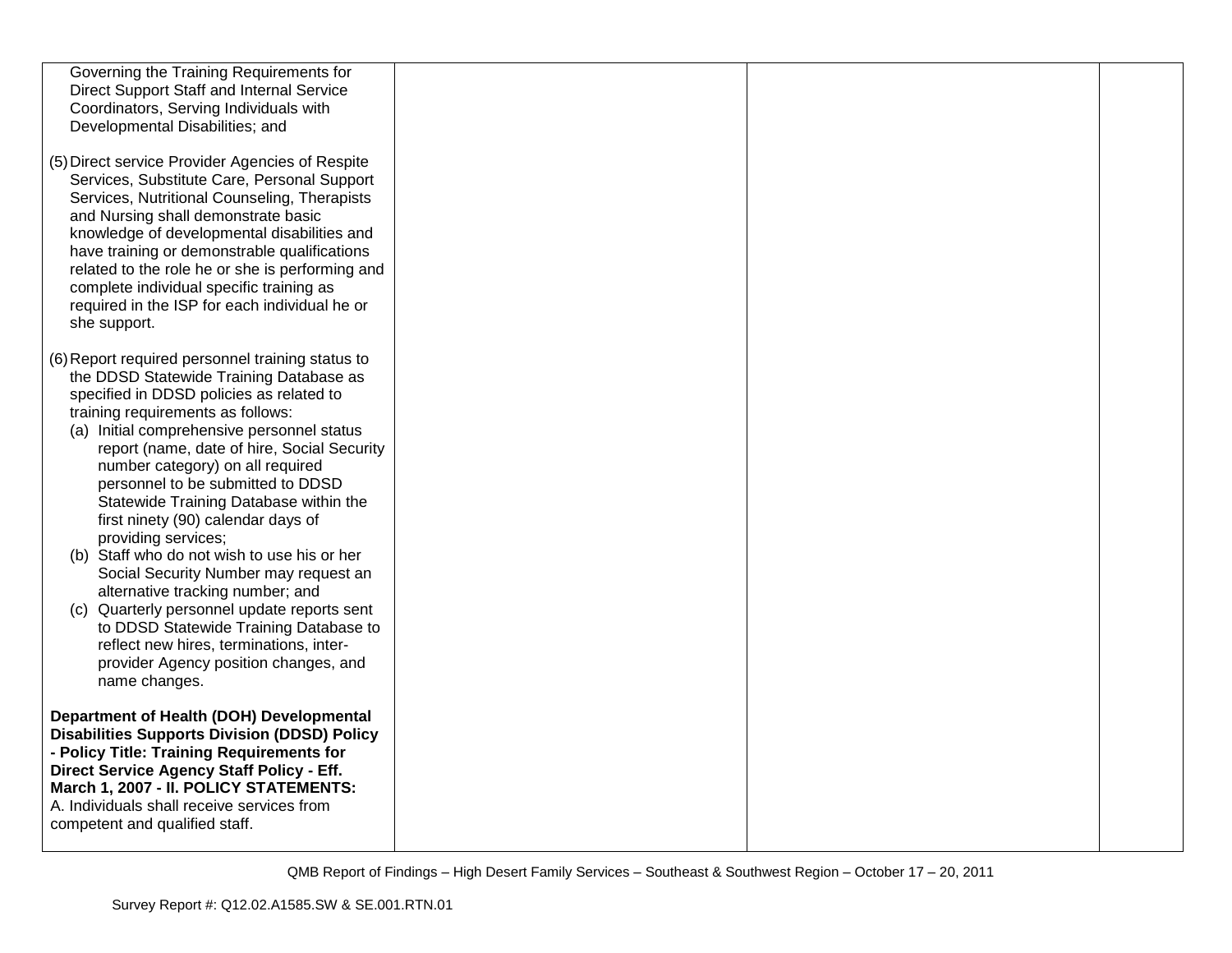| Tag # 1A28.1 Incident Mgt. System -                                                                                                                                                                                                                                                                                                                                                                                                                                                                                                                                                                                                                                                                                                                                                                                                                                                                                                                                                                                                                                                                                                                                                                                                                                                                                                                                                                                                                        | <b>Standard Level Deficiency</b>                                                                                                                                                                                                                                                                                                                                                                                                                                                                                                                                        |                                                                                                                                                                                                                        |  |
|------------------------------------------------------------------------------------------------------------------------------------------------------------------------------------------------------------------------------------------------------------------------------------------------------------------------------------------------------------------------------------------------------------------------------------------------------------------------------------------------------------------------------------------------------------------------------------------------------------------------------------------------------------------------------------------------------------------------------------------------------------------------------------------------------------------------------------------------------------------------------------------------------------------------------------------------------------------------------------------------------------------------------------------------------------------------------------------------------------------------------------------------------------------------------------------------------------------------------------------------------------------------------------------------------------------------------------------------------------------------------------------------------------------------------------------------------------|-------------------------------------------------------------------------------------------------------------------------------------------------------------------------------------------------------------------------------------------------------------------------------------------------------------------------------------------------------------------------------------------------------------------------------------------------------------------------------------------------------------------------------------------------------------------------|------------------------------------------------------------------------------------------------------------------------------------------------------------------------------------------------------------------------|--|
| <b>Personnel Training</b>                                                                                                                                                                                                                                                                                                                                                                                                                                                                                                                                                                                                                                                                                                                                                                                                                                                                                                                                                                                                                                                                                                                                                                                                                                                                                                                                                                                                                                  |                                                                                                                                                                                                                                                                                                                                                                                                                                                                                                                                                                         |                                                                                                                                                                                                                        |  |
| NMAC 7.1.13.10 INCIDENT MANAGEMENT<br><b>SYSTEM REQUIREMENTS:</b><br>A. General: All licensed health care facilities<br>and community based service providers shall<br>establish and maintain an incident management<br>system, which emphasizes the principles of<br>prevention and staff involvement. The licensed<br>health care facility or community based service<br>provider shall ensure that the incident<br>management system policies and procedures<br>requires all employees to be competently trained<br>to respond to, report, and document incidents in<br>a timely and accurate manner.<br>D. Training Documentation: All licensed<br>health care facilities and community based<br>service providers shall prepare training<br>documentation for each employee to include a<br>signed statement indicating the date, time, and<br>place they received their incident management<br>reporting instruction. The licensed health care<br>facility and community based service provider<br>shall maintain documentation of an employee's<br>training for a period of at least twelve (12)<br>months, or six (6) months after termination of an<br>employee's employment. Training curricula shall<br>be kept on the provider premises and made<br>available on request by the department. Training<br>documentation shall be made available<br>immediately upon a division representative's<br>request. Failure to provide employee training | Based on record review, the Agency failed to<br>provide documentation verifying completion of<br>Incident Management Training for 22 of 103<br>Agency Personnel.<br><b>Direct Support Personnel (DSP):</b><br>• Incident Management Training (Abuse,<br>Neglect & Misappropriation of Consumers'<br>Property) (#43, 45, 47, 49, 52, 53, 57, 58, 70,<br>71, 72, 73, 75, 76, 97, 106 & 113)<br><b>Service Coordination Personnel (SC):</b><br>• Incident Management Training (Abuse,<br>Neglect & Misappropriation of Consumers'<br>Property) (#138, 139, 140, 141 & 142) | Provider:<br>In addition to stating the Plan of Correction for<br>these findings, also please provide your<br>evidence of on-going Quality Assurance /<br>Quality Improvement specific to this tag below<br>this line. |  |
| documentation shall subject the licensed health                                                                                                                                                                                                                                                                                                                                                                                                                                                                                                                                                                                                                                                                                                                                                                                                                                                                                                                                                                                                                                                                                                                                                                                                                                                                                                                                                                                                            |                                                                                                                                                                                                                                                                                                                                                                                                                                                                                                                                                                         |                                                                                                                                                                                                                        |  |
| care facility or community based service<br>provider to the penalties provided for in this rule.<br><b>Policy Title: Training Requirements for Direct</b><br>Service Agency Staff Policy - Eff. March 1,                                                                                                                                                                                                                                                                                                                                                                                                                                                                                                                                                                                                                                                                                                                                                                                                                                                                                                                                                                                                                                                                                                                                                                                                                                                   |                                                                                                                                                                                                                                                                                                                                                                                                                                                                                                                                                                         |                                                                                                                                                                                                                        |  |
| 2007<br><b>II. POLICY STATEMENTS:</b><br>A. Individuals shall receive services from<br>competent and qualified staff.<br>C. Staff shall complete training on DOH-<br>approved incident reporting procedures in<br>accordance with 7 NMAC 1.13.                                                                                                                                                                                                                                                                                                                                                                                                                                                                                                                                                                                                                                                                                                                                                                                                                                                                                                                                                                                                                                                                                                                                                                                                             |                                                                                                                                                                                                                                                                                                                                                                                                                                                                                                                                                                         |                                                                                                                                                                                                                        |  |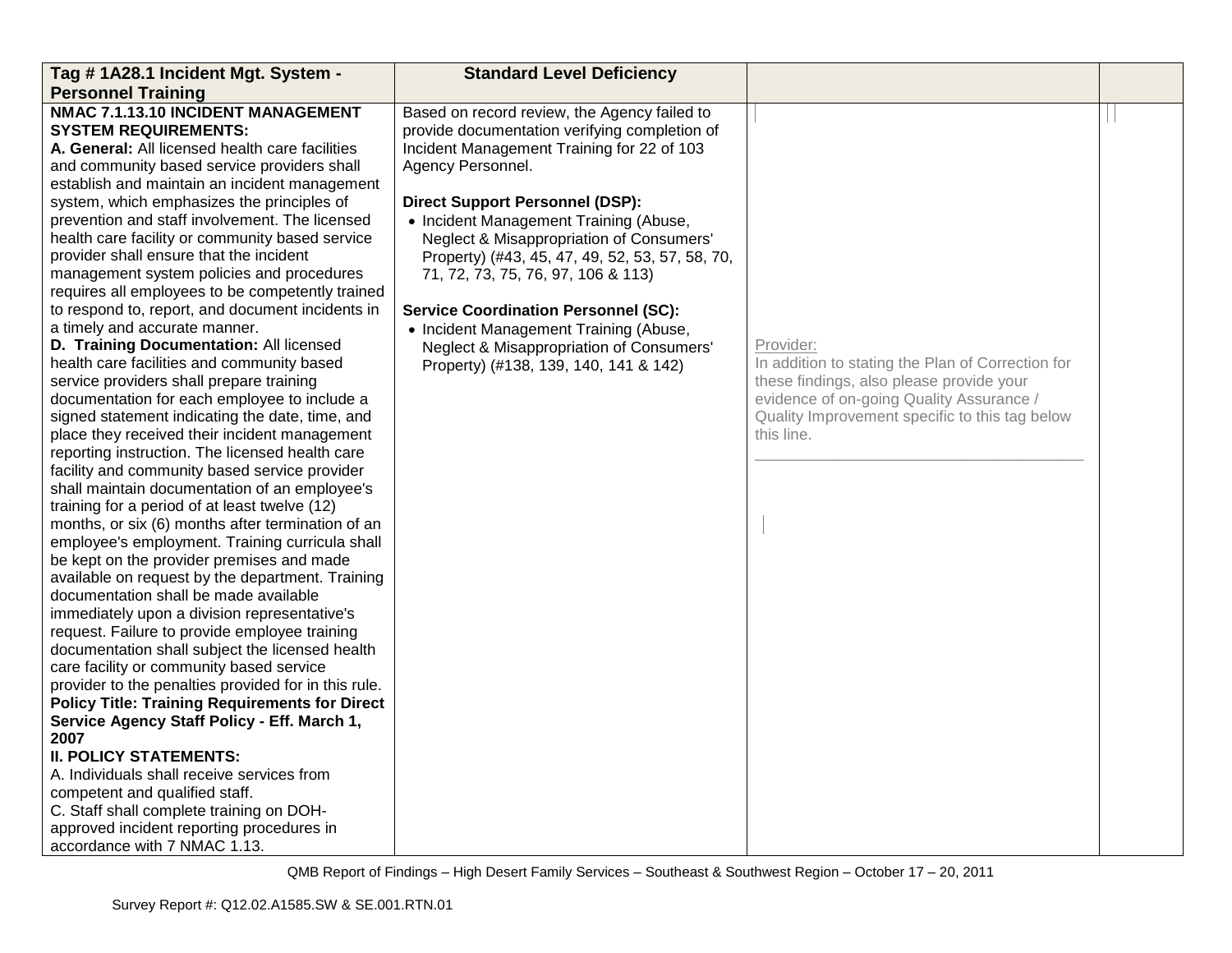| Tag #1A37 Individual Specific Training                                                          | <b>Standard Level Deficiency</b>                                                      |                                                   |  |
|-------------------------------------------------------------------------------------------------|---------------------------------------------------------------------------------------|---------------------------------------------------|--|
|                                                                                                 |                                                                                       |                                                   |  |
| Developmental Disabilities (DD) Waiver Service<br>Standards effective 4/1/2007                  | Based on record review, the Agency failed to                                          |                                                   |  |
| <b>CHAPTER 1 IV. GENERAL REQUIREMENTS</b>                                                       | ensure that Individual Specific Training<br>requirements were met for 3 of 103 Agency |                                                   |  |
| FOR PROVIDER AGENCY SERVICE                                                                     | Personnel.                                                                            |                                                   |  |
| <b>PERSONNEL:</b> The objective of this section is to                                           |                                                                                       |                                                   |  |
| establish personnel standards for DD Medicaid                                                   | Review of personnel records found no evidence                                         |                                                   |  |
| Waiver Provider Agencies for the following                                                      | of the following:                                                                     |                                                   |  |
| services: Community Living Supports,                                                            |                                                                                       |                                                   |  |
| Community Inclusion Services, Respite,                                                          | <b>Direct Support Personnel (DSP):</b>                                                |                                                   |  |
| Substitute Care and Personal Support                                                            |                                                                                       |                                                   |  |
| Companion Services. These standards apply to                                                    | • Individual Specific Training (#97, 108 & 134)                                       |                                                   |  |
| all personnel who provide services, whether                                                     |                                                                                       |                                                   |  |
| directly employed or subcontracting with the                                                    |                                                                                       |                                                   |  |
| Provider Agency. Additional personnel                                                           |                                                                                       | Provider:                                         |  |
| requirements and qualifications may be                                                          |                                                                                       | In addition to stating the Plan of Correction for |  |
| applicable for specific service standards.                                                      |                                                                                       | these findings, also please provide your          |  |
|                                                                                                 |                                                                                       | evidence of on-going Quality Assurance /          |  |
| C. Orientation and Training Requirements:                                                       |                                                                                       | Quality Improvement specific to this tag below    |  |
| Orientation and training for direct support staff                                               |                                                                                       | this line.                                        |  |
| and his or her supervisors shall comply with the                                                |                                                                                       |                                                   |  |
| DDSD/DOH Policy Governing the Training                                                          |                                                                                       |                                                   |  |
| Requirements for Direct Support Staff and                                                       |                                                                                       |                                                   |  |
| <b>Internal Service Coordinators Serving</b>                                                    |                                                                                       |                                                   |  |
| Individuals with Developmental Disabilities to                                                  |                                                                                       |                                                   |  |
| include the following:                                                                          |                                                                                       |                                                   |  |
| Individual-specific training for each<br>(2)                                                    |                                                                                       |                                                   |  |
| individual under his or her direct care, as                                                     |                                                                                       |                                                   |  |
| described in the individual service plan,                                                       |                                                                                       |                                                   |  |
| prior to working alone with the individual.                                                     |                                                                                       |                                                   |  |
|                                                                                                 |                                                                                       |                                                   |  |
| Department of Health (DOH) Developmental                                                        |                                                                                       |                                                   |  |
| <b>Disabilities Supports Division (DDSD) Policy</b>                                             |                                                                                       |                                                   |  |
| - Policy Title: Training Requirements for                                                       |                                                                                       |                                                   |  |
| Direct Service Agency Staff Policy - Eff.                                                       |                                                                                       |                                                   |  |
| March 1, 2007 - II. POLICY STATEMENTS:                                                          |                                                                                       |                                                   |  |
| A. Individuals shall receive services from<br>competent and qualified staff.                    |                                                                                       |                                                   |  |
|                                                                                                 |                                                                                       |                                                   |  |
| <b>B.</b> Staff shall complete individual-specific<br>(formerly known as "Addendum B") training |                                                                                       |                                                   |  |
| requirements in accordance with the                                                             |                                                                                       |                                                   |  |
| specifications described in the individual service                                              |                                                                                       |                                                   |  |
| plan (ISP) of each individual served.                                                           |                                                                                       |                                                   |  |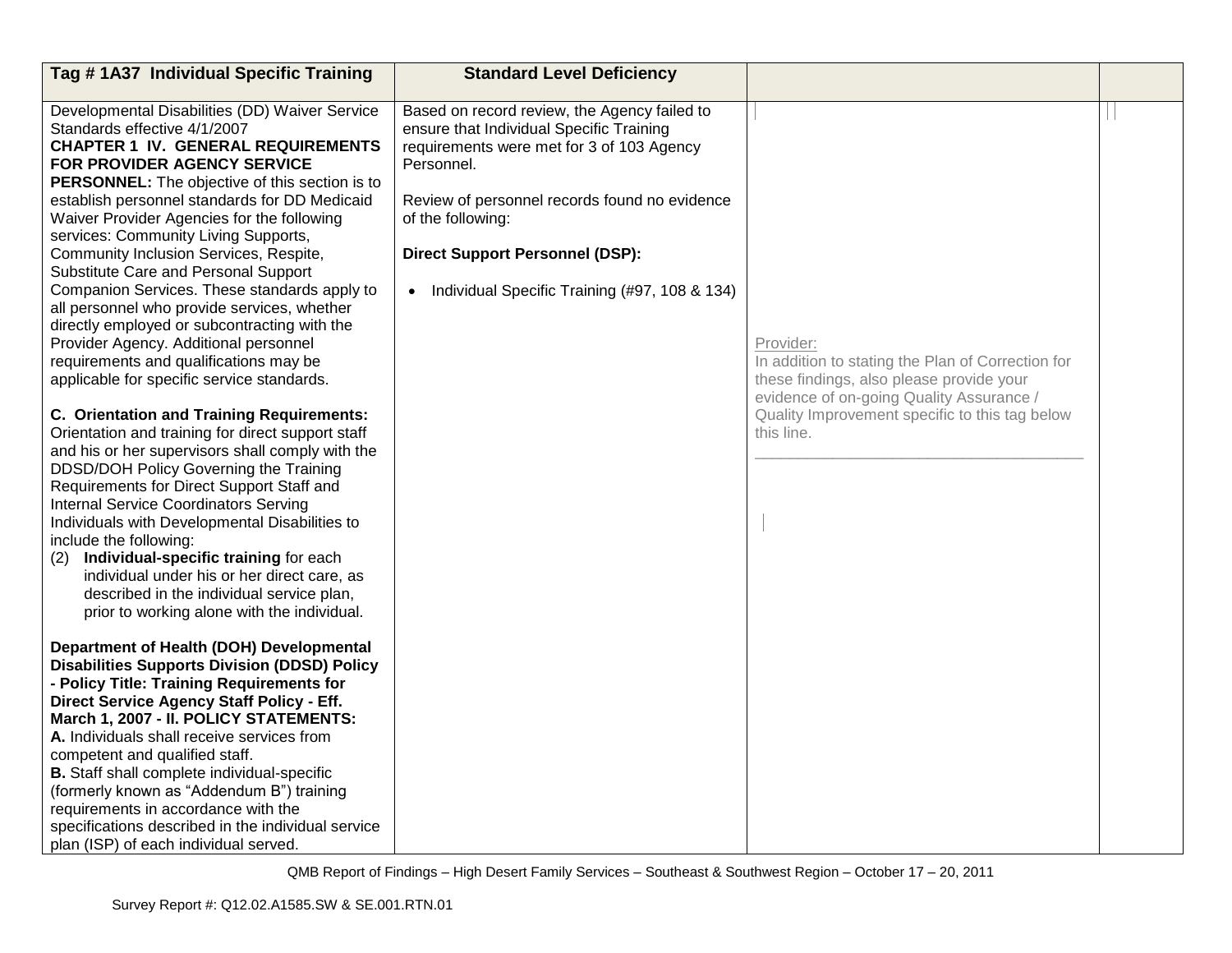| <b>Standard of Care</b>                                                                                                                                                                                                                                                                                                                                                                                                                                                                                                                                                                                                                                                                                                                                                                                                                                                                                                                                                                                                                                                                                                                                                                                                                                                                                                               | <b>Deficiencies</b>                                                                                                                                                                                                                                                                                                                                                                                                                                                                                                                                                                                                                                                                                                                                                                                                                                                       | <b>Agency Plan of Correction, On-going</b><br><b>QA/QI &amp; Responsible Party</b>                                                                                                                                     | <b>Date</b><br><b>Due</b> |
|---------------------------------------------------------------------------------------------------------------------------------------------------------------------------------------------------------------------------------------------------------------------------------------------------------------------------------------------------------------------------------------------------------------------------------------------------------------------------------------------------------------------------------------------------------------------------------------------------------------------------------------------------------------------------------------------------------------------------------------------------------------------------------------------------------------------------------------------------------------------------------------------------------------------------------------------------------------------------------------------------------------------------------------------------------------------------------------------------------------------------------------------------------------------------------------------------------------------------------------------------------------------------------------------------------------------------------------|---------------------------------------------------------------------------------------------------------------------------------------------------------------------------------------------------------------------------------------------------------------------------------------------------------------------------------------------------------------------------------------------------------------------------------------------------------------------------------------------------------------------------------------------------------------------------------------------------------------------------------------------------------------------------------------------------------------------------------------------------------------------------------------------------------------------------------------------------------------------------|------------------------------------------------------------------------------------------------------------------------------------------------------------------------------------------------------------------------|---------------------------|
|                                                                                                                                                                                                                                                                                                                                                                                                                                                                                                                                                                                                                                                                                                                                                                                                                                                                                                                                                                                                                                                                                                                                                                                                                                                                                                                                       |                                                                                                                                                                                                                                                                                                                                                                                                                                                                                                                                                                                                                                                                                                                                                                                                                                                                           | CMS Assurance - Health and Welfare - The state, on an ongoing basis, identifies, addresses and seeks to prevent occurrences of                                                                                         |                           |
|                                                                                                                                                                                                                                                                                                                                                                                                                                                                                                                                                                                                                                                                                                                                                                                                                                                                                                                                                                                                                                                                                                                                                                                                                                                                                                                                       |                                                                                                                                                                                                                                                                                                                                                                                                                                                                                                                                                                                                                                                                                                                                                                                                                                                                           | abuse, neglect and exploitation. Individuals shall be afforded their basic human rights. The provider supports individuals to access                                                                                   |                           |
| needed healthcare services in a timely manner.                                                                                                                                                                                                                                                                                                                                                                                                                                                                                                                                                                                                                                                                                                                                                                                                                                                                                                                                                                                                                                                                                                                                                                                                                                                                                        |                                                                                                                                                                                                                                                                                                                                                                                                                                                                                                                                                                                                                                                                                                                                                                                                                                                                           |                                                                                                                                                                                                                        |                           |
| Tag #1A09 Medication Delivery (MAR)                                                                                                                                                                                                                                                                                                                                                                                                                                                                                                                                                                                                                                                                                                                                                                                                                                                                                                                                                                                                                                                                                                                                                                                                                                                                                                   | <b>Standard Level Deficiency</b>                                                                                                                                                                                                                                                                                                                                                                                                                                                                                                                                                                                                                                                                                                                                                                                                                                          |                                                                                                                                                                                                                        |                           |
| - Routine Medication                                                                                                                                                                                                                                                                                                                                                                                                                                                                                                                                                                                                                                                                                                                                                                                                                                                                                                                                                                                                                                                                                                                                                                                                                                                                                                                  |                                                                                                                                                                                                                                                                                                                                                                                                                                                                                                                                                                                                                                                                                                                                                                                                                                                                           |                                                                                                                                                                                                                        |                           |
| Developmental Disabilities (DD) Waiver<br>Service Standards effective 4/1/2007<br><b>CHAPTER 1 II. PROVIDER AGENCY</b><br><b>REQUIREMENTS:</b> The objective of these<br>standards is to establish Provider Agency<br>policy, procedure and reporting requirements<br>for DD Medicaid Waiver program. These<br>requirements apply to all such Provider Agency<br>staff, whether directly employed or<br>subcontracting with the Provider Agency.<br>Additional Provider Agency requirements and<br>personnel qualifications may be applicable for<br>specific service standards.<br><b>Medication Delivery: Provider</b><br>Е.<br>Agencies that provide Community Living,<br>Community Inclusion or Private Duty Nursing<br>services shall have written policies and<br>procedures regarding medication(s) delivery<br>and tracking and reporting of medication errors<br>in accordance with DDSD Medication<br>Assessment and Delivery Policy and<br>Procedures, the Board of Nursing Rules and<br>Board of Pharmacy standards and regulations.<br>(2) When required by the DDSD Medication<br>Assessment and Delivery Policy, Medication<br>Administration Records (MAR) shall be<br>maintained and include:<br>(a) The name of the individual, a<br>transcription of the physician's written or<br>licensed health care provider's | Medication Administration Records (MAR) were<br>reviewed for the months of August, September &<br>October 2011.<br>Based on record review, 2 of 13 individuals had<br>Medication Administration Records, which<br>contained missing medications entries and/or<br>other errors:<br>Individual #6<br>September 2011<br>Medication Administration Records did not<br>contain the diagnosis for which the medication<br>is prescribed:<br>• Lasix 20mg (2 times daily)<br>• Klor-Con 20m Ea Packet (2 times daily)<br>Individual #8<br>August 2011<br>Medication Administration Records did not<br>contain the initials of the individual<br>administering or assisting with the medication:<br>• Metformin 200mg (1 time daily)<br>• Nortel (1 time daily)<br>Medication Administration Records did not<br>contain the dosage for the following<br>medications:<br>• Nortel | Provider:<br>In addition to stating the Plan of Correction for<br>these findings, also please provide your<br>evidence of on-going Quality Assurance /<br>Quality Improvement specific to this tag below<br>this line. |                           |
| prescription including the brand and<br>generic name of the medication,<br>diagnosis for which the medication is<br>prescribed;<br>(b) Prescribed dosage, frequency and                                                                                                                                                                                                                                                                                                                                                                                                                                                                                                                                                                                                                                                                                                                                                                                                                                                                                                                                                                                                                                                                                                                                                               |                                                                                                                                                                                                                                                                                                                                                                                                                                                                                                                                                                                                                                                                                                                                                                                                                                                                           |                                                                                                                                                                                                                        |                           |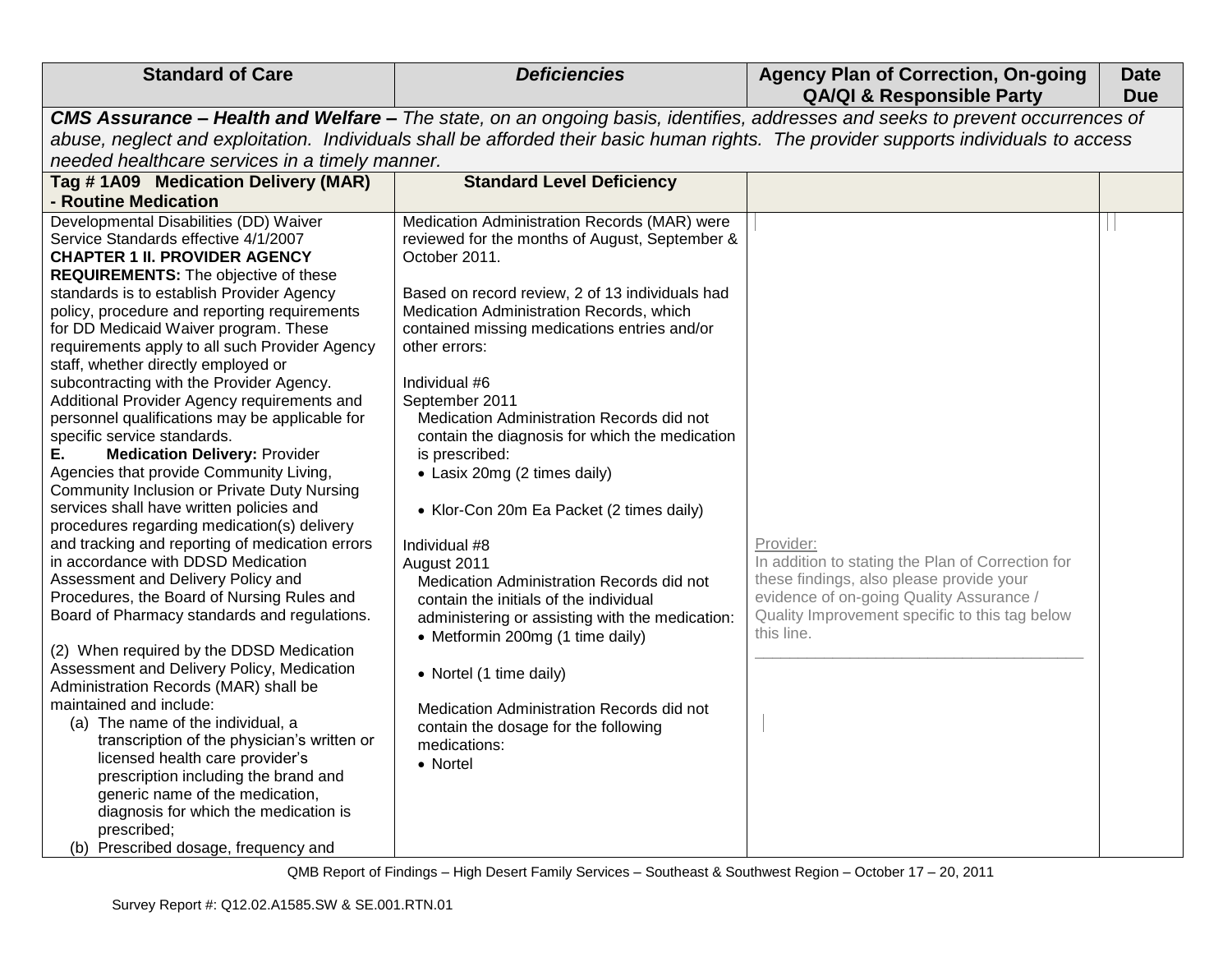| method/route of administration, times           |  |  |
|-------------------------------------------------|--|--|
| and dates of administration;                    |  |  |
| (c) Initials of the individual administering or |  |  |
| assisting with the medication;                  |  |  |
| (d) Explanation of any medication               |  |  |
| irregularity;                                   |  |  |
| (e) Documentation of any allergic reaction      |  |  |
|                                                 |  |  |
| or adverse medication effect; and               |  |  |
| For PRN medication, an explanation for<br>(f)   |  |  |
| the use of the PRN medication shall             |  |  |
| include observable signs/symptoms or            |  |  |
| circumstances in which the medication           |  |  |
| is to be used, and documentation of             |  |  |
| effectiveness of PRN medication                 |  |  |
| administered.                                   |  |  |
| (3) The Provider Agency shall also maintain a   |  |  |
| signature page that designates the full name    |  |  |
| that corresponds to each initial used to        |  |  |
| document administered or assisted delivery of   |  |  |
| each dose;                                      |  |  |
| (4) MARs are not required for individuals       |  |  |
| participating in Independent Living who self-   |  |  |
|                                                 |  |  |
| administer their own medications;               |  |  |
| (5) Information from the prescribing pharmacy   |  |  |
| regarding medications shall be kept in the      |  |  |
| home and community inclusion service            |  |  |
| locations and shall include the expected        |  |  |
| desired outcomes of administrating the          |  |  |
| medication, signs and symptoms of adverse       |  |  |
| events and interactions with other medications; |  |  |
|                                                 |  |  |
| NMAC 16.19.11.8 MINIMUM STANDARDS:              |  |  |
| A. MINIMUM STANDARDS FOR THE                    |  |  |
| DISTRIBUTION, STORAGE, HANDLING AND             |  |  |
| <b>RECORD KEEPING OF DRUGS:</b>                 |  |  |
|                                                 |  |  |
| (d) The facility shall have a Medication        |  |  |
| Administration Record (MAR) documenting         |  |  |
|                                                 |  |  |
| medication administered to residents,           |  |  |
| including over-the-counter medications.         |  |  |
| This documentation shall include:               |  |  |
| (i)<br>Name of resident;                        |  |  |
| Date given;<br>(ii)                             |  |  |
| (iii)<br>Drug product name;                     |  |  |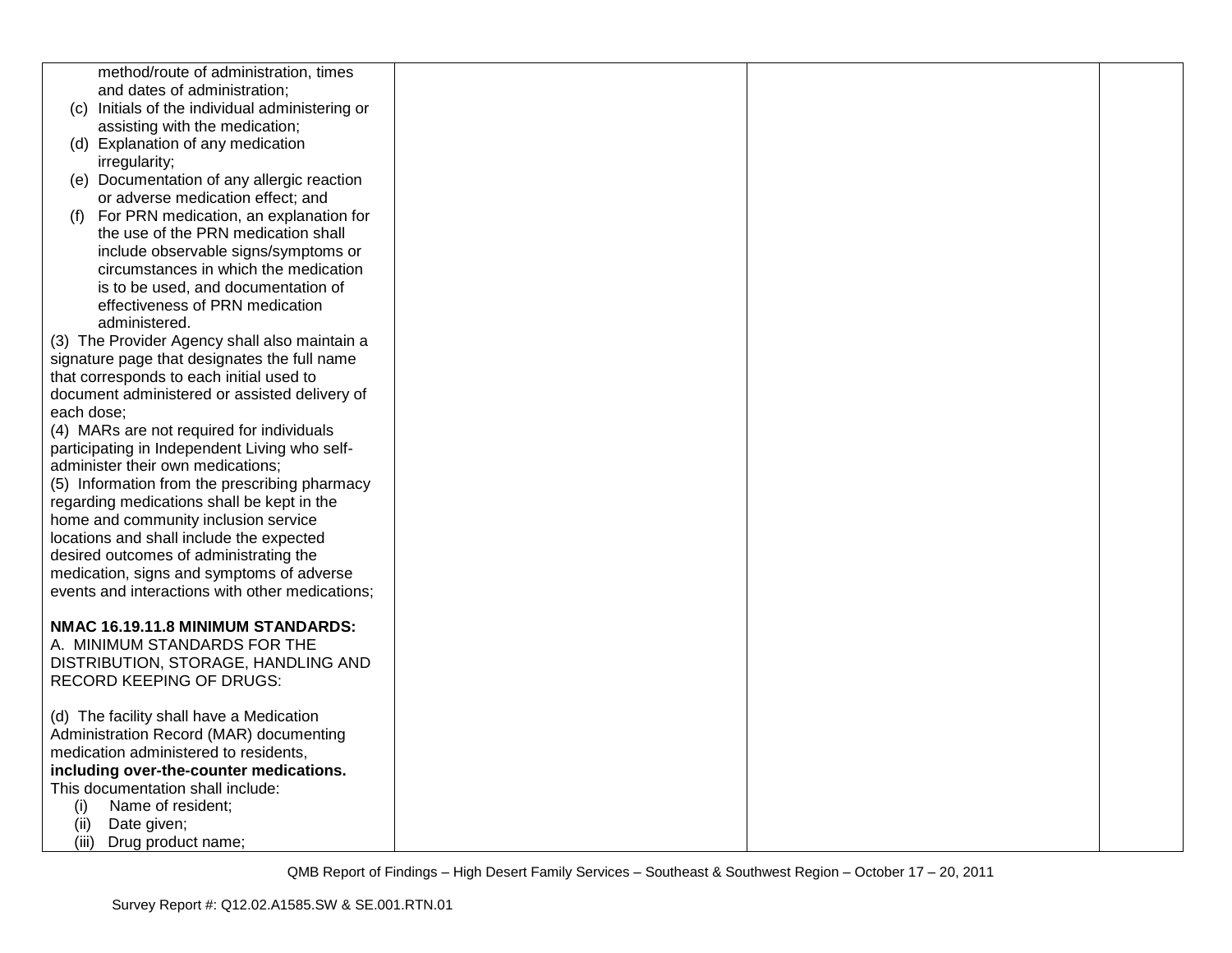| Dosage and form;<br>(iv)                                       |  |  |
|----------------------------------------------------------------|--|--|
| Strength of drug;<br>(v)                                       |  |  |
| (vi) Route of administration;                                  |  |  |
|                                                                |  |  |
| (vii) How often medication is to be taken;                     |  |  |
| (viii) Time taken and staff initials;                          |  |  |
| (ix) Dates when the medication is                              |  |  |
|                                                                |  |  |
| discontinued or changed;                                       |  |  |
| The name and initials of all staff<br>(x)                      |  |  |
| administering medications.                                     |  |  |
|                                                                |  |  |
|                                                                |  |  |
| <b>Model Custodial Procedure Manual</b>                        |  |  |
| <b>D. Administration of Drugs</b>                              |  |  |
|                                                                |  |  |
| Unless otherwise stated by practitioner,                       |  |  |
| patients will not be allowed to administer their               |  |  |
| own medications.                                               |  |  |
|                                                                |  |  |
| Document the practitioner's order authorizing                  |  |  |
| the self-administration of medications.                        |  |  |
|                                                                |  |  |
| All PRN (As needed) medications shall have                     |  |  |
|                                                                |  |  |
| complete detail instructions regarding the                     |  |  |
| administering of the medication. This shall                    |  |  |
| include:                                                       |  |  |
|                                                                |  |  |
| $\blacktriangleright$<br>symptoms that indicate the use of the |  |  |
| medication,                                                    |  |  |
| exact dosage to be used, and<br>➤                              |  |  |
| the exact amount to be used in a 24                            |  |  |
| ➤                                                              |  |  |
| hour period.                                                   |  |  |
|                                                                |  |  |
|                                                                |  |  |
|                                                                |  |  |
|                                                                |  |  |
|                                                                |  |  |
|                                                                |  |  |
|                                                                |  |  |
|                                                                |  |  |
|                                                                |  |  |
|                                                                |  |  |
|                                                                |  |  |
|                                                                |  |  |
|                                                                |  |  |
|                                                                |  |  |
|                                                                |  |  |
|                                                                |  |  |
|                                                                |  |  |
|                                                                |  |  |
|                                                                |  |  |
|                                                                |  |  |
|                                                                |  |  |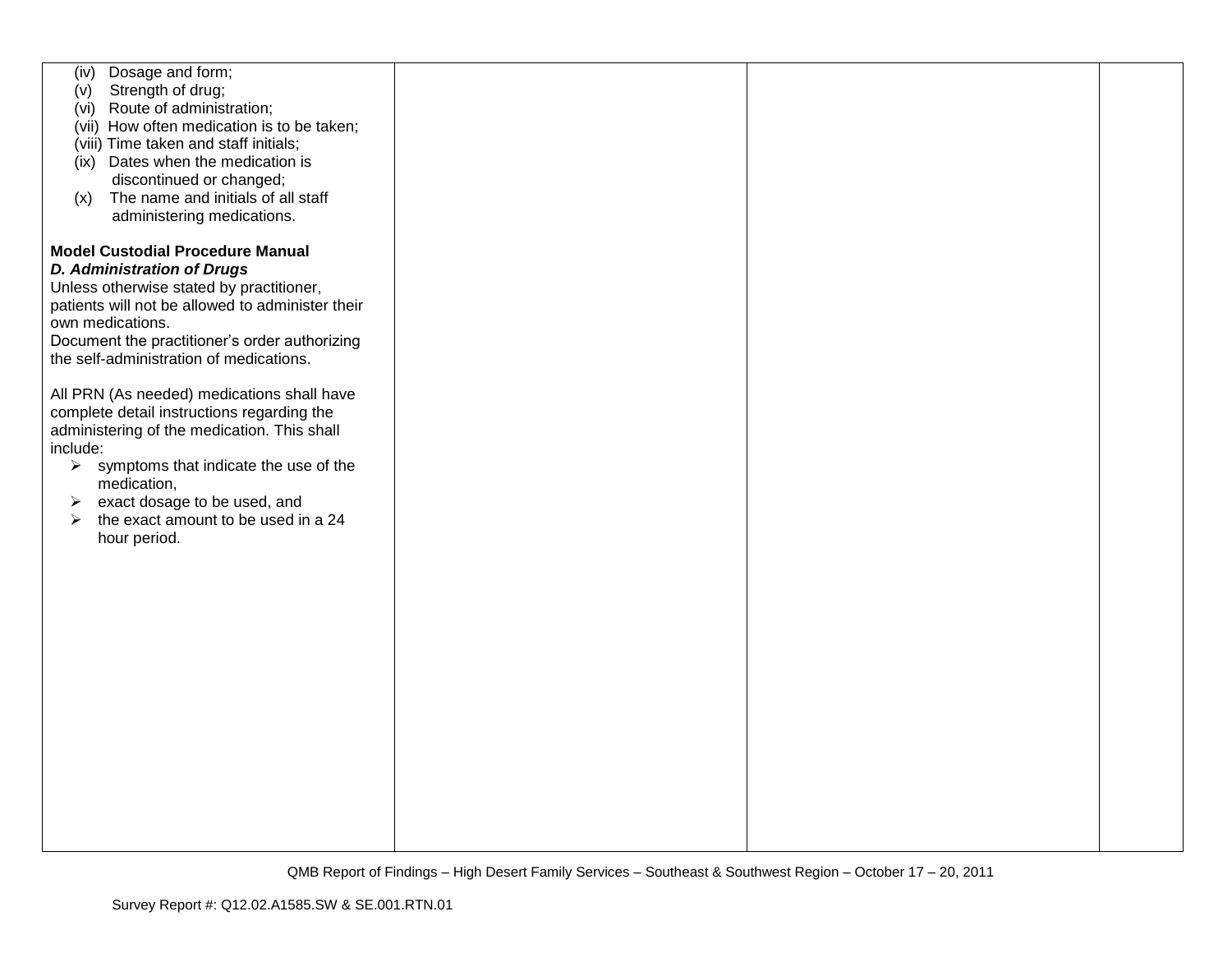| Tag #1A09.1 Medication Delivery -                                                      | <b>Standard Level Deficiency</b>                                      |                                                                                            |  |
|----------------------------------------------------------------------------------------|-----------------------------------------------------------------------|--------------------------------------------------------------------------------------------|--|
| <b>PRN Medication</b>                                                                  |                                                                       |                                                                                            |  |
| Developmental Disabilities (DD) Waiver                                                 | Based on record review, the Agency failed to                          |                                                                                            |  |
| Service Standards effective 4/1/2007                                                   | maintain PRN Medication Administration                                |                                                                                            |  |
| <b>CHAPTER 1 II. PROVIDER AGENCY</b>                                                   | Records which contained all elements required                         |                                                                                            |  |
| <b>REQUIREMENTS:</b> The objective of these                                            | by standard for 3 of 13 Individuals.                                  |                                                                                            |  |
| standards is to establish Provider Agency                                              |                                                                       |                                                                                            |  |
| policy, procedure and reporting requirements                                           | Individual #2                                                         |                                                                                            |  |
| for DD Medicaid Waiver program. These                                                  | August 2011                                                           |                                                                                            |  |
| requirements apply to all such Provider Agency                                         | Medication Administration Records did not                             |                                                                                            |  |
| staff, whether directly employed or                                                    | contain the exact amount to be used in a 24                           |                                                                                            |  |
| subcontracting with the Provider Agency.                                               | hour period:                                                          |                                                                                            |  |
| Additional Provider Agency requirements and                                            | · Polyethelene Glyco 17gm (PRN)                                       |                                                                                            |  |
| personnel qualifications may be applicable for                                         |                                                                       |                                                                                            |  |
| specific service standards.                                                            | No evidence of documented Signs/Symptoms                              |                                                                                            |  |
| E. Medication Delivery: Provider Agencies                                              | were found for the following PRN medication:                          |                                                                                            |  |
| that provide Community Living, Community                                               | $\bullet$ Polyethelene Glyco 17gm - PRN - 8/3, 7,                     |                                                                                            |  |
| Inclusion or Private Duty Nursing services shall                                       | 11, 14, 17, 20, 23 & 27 (given 1 time)                                |                                                                                            |  |
| have written policies and procedures regarding                                         |                                                                       |                                                                                            |  |
| medication(s) delivery and tracking and                                                | No Effectiveness was noted on the                                     |                                                                                            |  |
| reporting of medication errors in accordance                                           | Medication Administration Record for the                              |                                                                                            |  |
| with DDSD Medication Assessment and                                                    | following PRN medication:                                             |                                                                                            |  |
| Delivery Policy and Procedures, the Board of                                           | $\bullet$ Polyethelene Glyco 17gm - PRN - 8/3, 7,                     | Provider:                                                                                  |  |
| Nursing Rules and Board of Pharmacy                                                    | 11, 14, 17, 20, 23 & 27 (given 1 time)                                | In addition to stating the Plan of Correction for                                          |  |
| standards and regulations.                                                             |                                                                       | these findings, also please provide your                                                   |  |
|                                                                                        | September 2011                                                        | evidence of on-going Quality Assurance /<br>Quality Improvement specific to this tag below |  |
| (2) When required by the DDSD Medication<br>Assessment and Delivery Policy, Medication | Medication Administration Records did not                             |                                                                                            |  |
| Administration Records (MAR) shall be                                                  | contain the exact amount to be used in a 24                           | this line.                                                                                 |  |
| maintained and include:                                                                | hour period:                                                          |                                                                                            |  |
| (a) The name of the individual, a                                                      | · Polyethelene Glyco 17gm (PRN)                                       |                                                                                            |  |
| transcription of the physician's written or                                            |                                                                       |                                                                                            |  |
| licensed health care provider's                                                        | No evidence of documented Signs/Symptoms                              |                                                                                            |  |
| prescription including the brand and                                                   | were found for the following PRN medication:                          |                                                                                            |  |
| generic name of the medication,                                                        | · Polyethelene Glyco 17gm - PRN - 9/5, 6, 7,                          |                                                                                            |  |
| diagnosis for which the medication is                                                  | 10, 11, 13, 18, 21 & 25 (given 1 time)                                |                                                                                            |  |
| prescribed;                                                                            |                                                                       |                                                                                            |  |
| (b) Prescribed dosage, frequency and                                                   | No Effectiveness was noted on the                                     |                                                                                            |  |
| method/route of administration, times                                                  | Medication Administration Record for the<br>following PRN medication: |                                                                                            |  |
| and dates of administration;                                                           |                                                                       |                                                                                            |  |
| Initials of the individual administering or<br>(C)                                     | · Polyethelene Glyco 17gm - PRN - 9/5, 6, 7,                          |                                                                                            |  |
| assisting with the medication;                                                         | 10, 11, 13, 18, 21 & 25 (given 1 time)                                |                                                                                            |  |
| (d) Explanation of any medication                                                      |                                                                       |                                                                                            |  |
| irregularity;                                                                          | Individual #4                                                         |                                                                                            |  |
|                                                                                        |                                                                       |                                                                                            |  |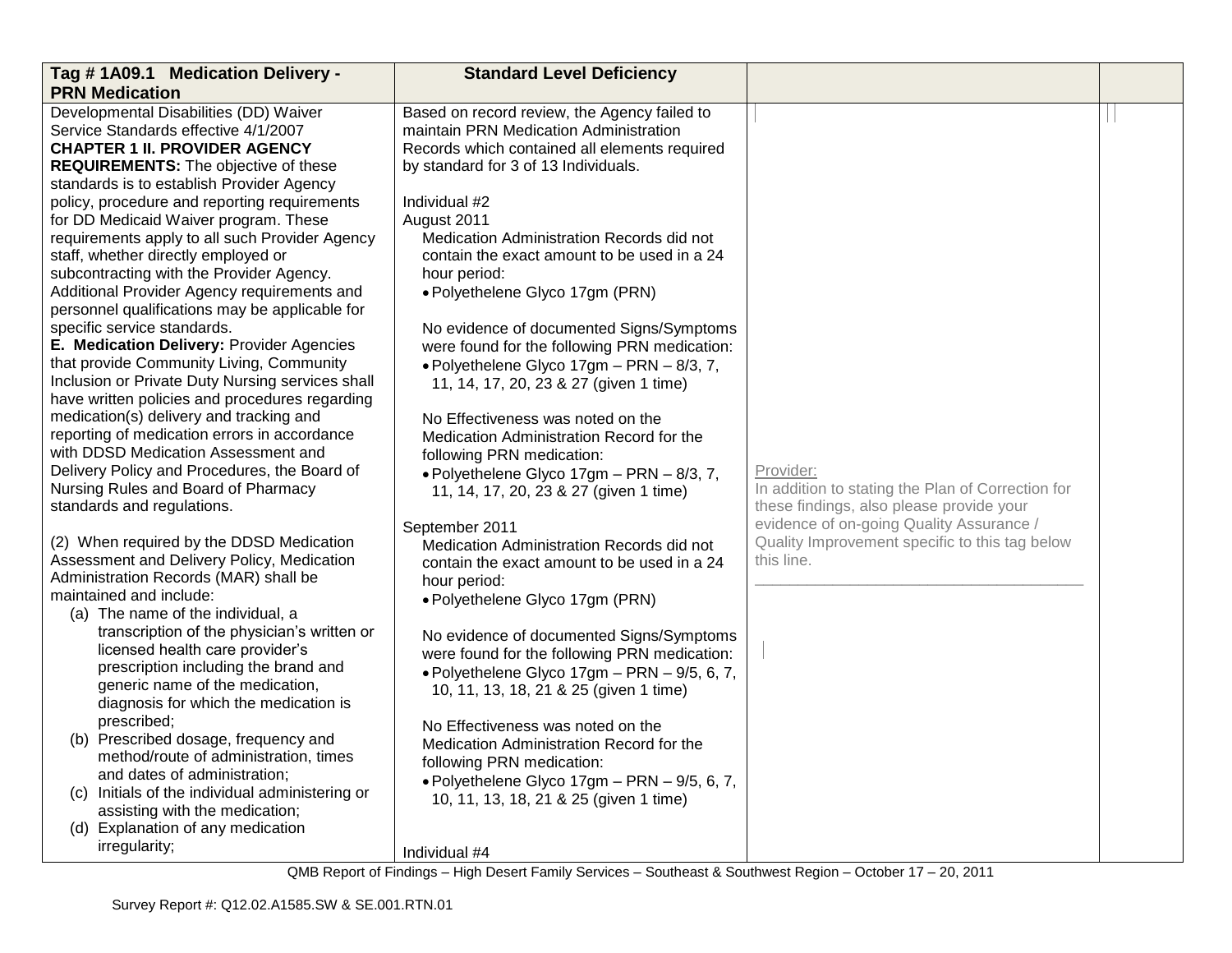| (e) Documentation of any allergic reaction                         | September 2011                                                       |  |
|--------------------------------------------------------------------|----------------------------------------------------------------------|--|
| or adverse medication effect; and                                  | No evidence of documented Signs/Symptoms                             |  |
| For PRN medication, an explanation for<br>(f)                      | were found for the following PRN medication:                         |  |
| the use of the PRN medication shall                                | • Albuterol Nebulizer 2.5mg - PRN - 9/1, 2,                          |  |
| include observable signs/symptoms or                               | 3, 4, 5, 6, 7, 8 & 14 (given 2 times) & 9/9,                         |  |
| circumstances in which the medication                              | 16, 17, 18, 19, 20, 21, 22, 23, 24, 25, 26,                          |  |
| is to be used, and documentation of                                | 27, 28, 29 & 30 (given 1 time)                                       |  |
| effectiveness of PRN medication                                    |                                                                      |  |
| administered.                                                      | Individual #9                                                        |  |
|                                                                    | August 2011                                                          |  |
| (3) The Provider Agency shall also maintain a                      | No evidence of documented Signs/Symptoms                             |  |
| signature page that designates the full name                       | were found for the following PRN medication:                         |  |
| that corresponds to each initial used to                           | • Naproxen 500mg - PRN - 8/1, 5, 10, 11,                             |  |
| document administered or assisted delivery of                      | 16, 18, 23, 24, 26, 29, 30 & 31 (given 2                             |  |
| each dose;                                                         | times) & 8/3, 6, 7, 8, 13, 14, 19, 20, 21, 22,                       |  |
|                                                                    | 27 & 28 (given 3 times) & 8/2, 4, 9, 1215, 17                        |  |
| (4) MARs are not required for individuals                          | & 25 (given 1 time)                                                  |  |
| participating in Independent Living who self-                      |                                                                      |  |
| administer their own medications;                                  | • Dicyclomine $20mg - PRN - 8/5$ , 15, 16, 17,                       |  |
|                                                                    | 18, 19, 22, 23, 29 & 30 (given 1 time); 8/1,                         |  |
| (5) Information from the prescribing pharmacy                      | 2, 4, 8, 9, 11, 12, & 24 (given 2 times) & 8/3,                      |  |
| regarding medications shall be kept in the                         | 6, 7, 13 & 14 (given 3 times)                                        |  |
| home and community inclusion service                               |                                                                      |  |
| locations and shall include the expected                           | • Glycopyrrol 2mg - PRN - 8/1, 2, 3, 4, 5, 18,                       |  |
| desired outcomes of administrating the                             | 22, 24 & 31 (given 1 time); 8/8, 9, 10, 11,                          |  |
| medication, signs and symptoms of adverse                          | 17, 19, 25, 26, 29 & 30 (given 2 times) &                            |  |
| events and interactions with other medications;                    | 8/6, 7, 13, 14, 16, 20, 21, 23, 27 & 28 (given                       |  |
|                                                                    | 3 times)                                                             |  |
| NMAC 16.19.11.8 MINIMUM STANDARDS:<br>A. MINIMUM STANDARDS FOR THE |                                                                      |  |
| DISTRIBUTION, STORAGE, HANDLING AND                                | No Effectiveness was noted on the                                    |  |
| <b>RECORD KEEPING OF DRUGS:</b>                                    | Medication Administration Record for the                             |  |
| (d) The facility shall have a Medication                           | following PRN medication:                                            |  |
| Administration Record (MAR) documenting                            | • Naproxen 500mg - PRN - 8/1, 5, 10, 11,                             |  |
| medication administered to residents,                              | 16, 18, 23, 24, 26, 29, 30 & 31 (given 2                             |  |
| including over-the-counter medications.                            | times) & 8/3, 6, 7, 8, 13, 14, 19, 20, 21, 22,                       |  |
| This documentation shall include:                                  | 27 & 28 (given 3 times) & 8/2, 4, 9, 1215, 17<br>& 25 (given 1 time) |  |
| Name of resident;<br>(i)                                           |                                                                      |  |
| Date given;<br>(ii)                                                | • Dicyclomine 20mg - PRN - 8/5, 15, 16, 17,                          |  |
| Drug product name;<br>(iii)                                        | 18, 19, 22, 23, 29 & 30 (given 1 time); 8/1,                         |  |
| Dosage and form;<br>(iv)                                           | 2, 4, 8, 9, 11, 12, & 24 (given 2 times) & 8/3,                      |  |
| Strength of drug;<br>(v)                                           | 6, 7, 13 & 14 (given 3 times)                                        |  |
| Route of administration;<br>(vi)                                   |                                                                      |  |
| (vii) How often medication is to be taken;                         | • Glycopyrrol 2mg - PRN - 8/1, 2, 3, 4, 5, 18,                       |  |
|                                                                    |                                                                      |  |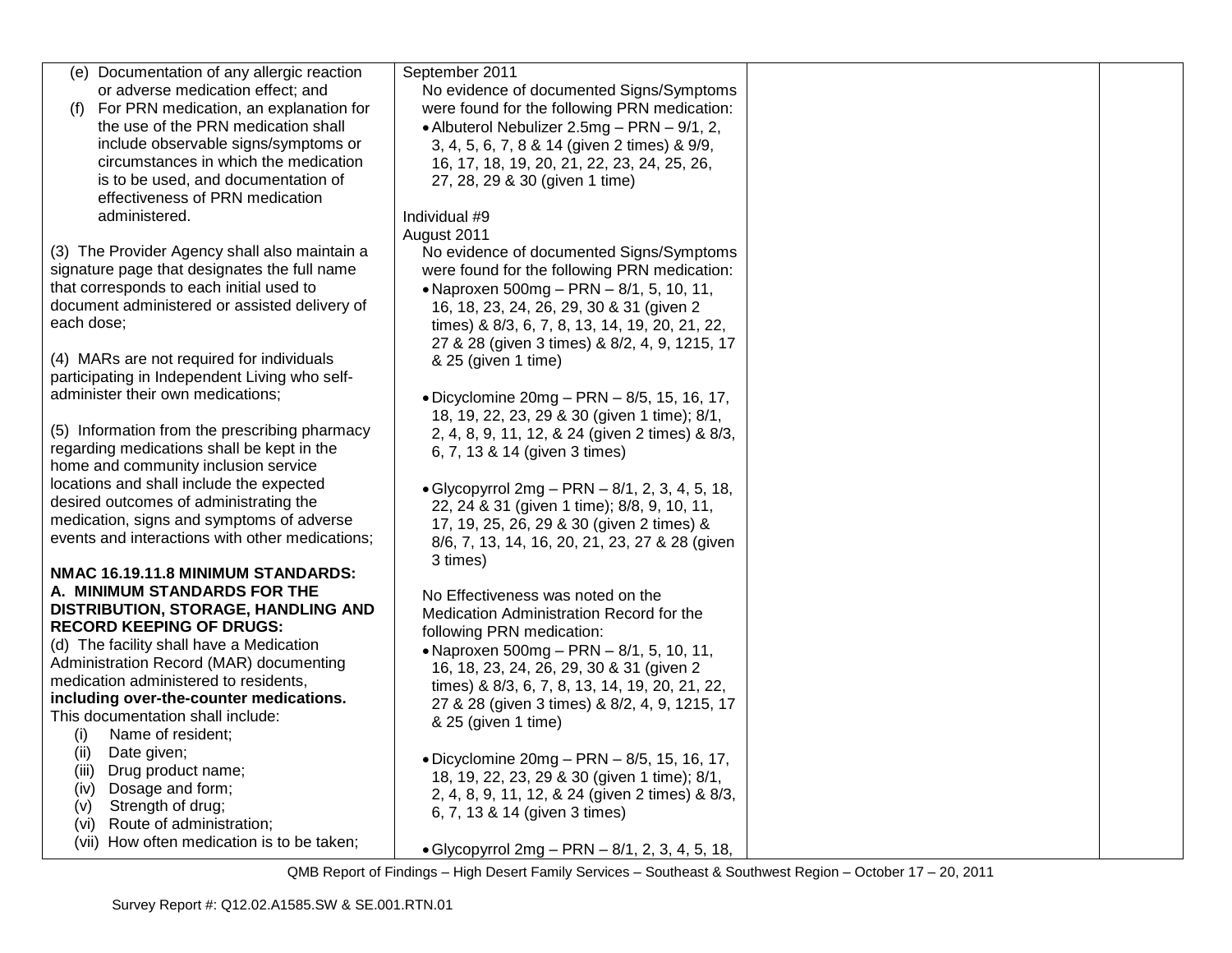| (viii) Time taken and staff initials;            | 22, 24 & 31 (given 1 time); 8/8, 9, 10, 11,                                                  |  |
|--------------------------------------------------|----------------------------------------------------------------------------------------------|--|
| (ix) Dates when the medication is                | 17, 19, 25, 26, 29 & 30 (given 2 times) &                                                    |  |
| discontinued or changed;                         | 8/6, 7, 13, 14, 16, 20, 21, 23, 27 & 28 (given                                               |  |
| The name and initials of all staff<br>(x)        | 3 times)                                                                                     |  |
| administering medications.                       |                                                                                              |  |
|                                                  | September 2011                                                                               |  |
| <b>Model Custodial Procedure Manual</b>          | No evidence of documented Signs/Symptoms                                                     |  |
| <b>D. Administration of Drugs</b>                | were found for the following PRN medication:                                                 |  |
| Unless otherwise stated by practitioner,         | • Naproxen 500mg - PRN - 9/1, 6, 7, 14, 15,                                                  |  |
| patients will not be allowed to administer their | 20, 21, 23, 26 & 27 (given 2 times) & 9/3, 4,                                                |  |
| own medications.                                 | 10, 11, 17, 18, 24, 25, 28 & 29 (given 3                                                     |  |
| Document the practitioner's order authorizing    | times) $& 9/30$ (given 1 time)                                                               |  |
| the self-administration of medications.          |                                                                                              |  |
|                                                  | • Dicyclomine 20mg- PRN - 9/1, 5, 8, 13, 19,                                                 |  |
| All PRN (As needed) medications shall have       | & 28 (given 1 time); 9/15, 16 & 20 (given 2                                                  |  |
| complete detail instructions regarding the       | times) & 9/2, 3, 4, 6, 7, 9, 10, 11, 12, 14, 17,                                             |  |
| administering of the medication. This shall      |                                                                                              |  |
| include:                                         | 18, 21, 24, 25, 26, 27, 29 & 30 (given 3                                                     |  |
| ➤<br>symptoms that indicate the use of the       | times)                                                                                       |  |
| medication,                                      | No Effectiveness was noted on the                                                            |  |
| exact dosage to be used, and<br>➤                | Medication Administration Record for the                                                     |  |
| the exact amount to be used in a 24<br>➤         | following PRN medication:                                                                    |  |
| hour period.                                     |                                                                                              |  |
|                                                  | • Naproxen 500mg - PRN - 9/1, 6, 7, 14, 15,<br>20, 21, 23, 26 & 27 (given 2 times) & 9/3, 4, |  |
| <b>Department of Health</b>                      |                                                                                              |  |
| <b>Developmental Disabilities Supports</b>       | 10, 11, 17, 18, 24, 25, 28 & 29 (given 3                                                     |  |
| <b>Division (DDSD) Medication Assessment</b>     | times) $& 9/30$ (given 1 time)                                                               |  |
| and Delivery Policy - Eff. November 1, 2006      |                                                                                              |  |
| <b>F. PRN Medication</b>                         | • Dicyclomine 20mg- PRN - 9/1, 5, 8, 13, 19,                                                 |  |
| 3. Prior to self-administration, self-           | & 28 (given 1 time); 9/15, 16 & 20 (given 2                                                  |  |
| administration with physical assist or assisting | times) & 9/2, 3, 4, 6, 7, 9, 10, 11, 12, 14, 17,                                             |  |
| with delivery of PRN medications, the direct     | 18, 21, 24, 25, 26, 27, 29 & 30 (given 3                                                     |  |
| support staff must contact the agency nurse to   | times)                                                                                       |  |
| describe observed symptoms and thus assure       |                                                                                              |  |
| that the PRN medication is being used            |                                                                                              |  |
| according to instructions given by the ordering  |                                                                                              |  |
| PCP. In cases of fever, respiratory distress     |                                                                                              |  |
| (including coughing), severe pain, vomiting,     |                                                                                              |  |
| diarrhea, change in responsiveness/level of      |                                                                                              |  |
| consciousness, the nurse must strongly           |                                                                                              |  |
| consider the need to conduct a face-to-face      |                                                                                              |  |
| assessment to assure that the PRN does not       |                                                                                              |  |
| mask a condition better treated by seeking       |                                                                                              |  |
| medical attention. This does not apply to home   |                                                                                              |  |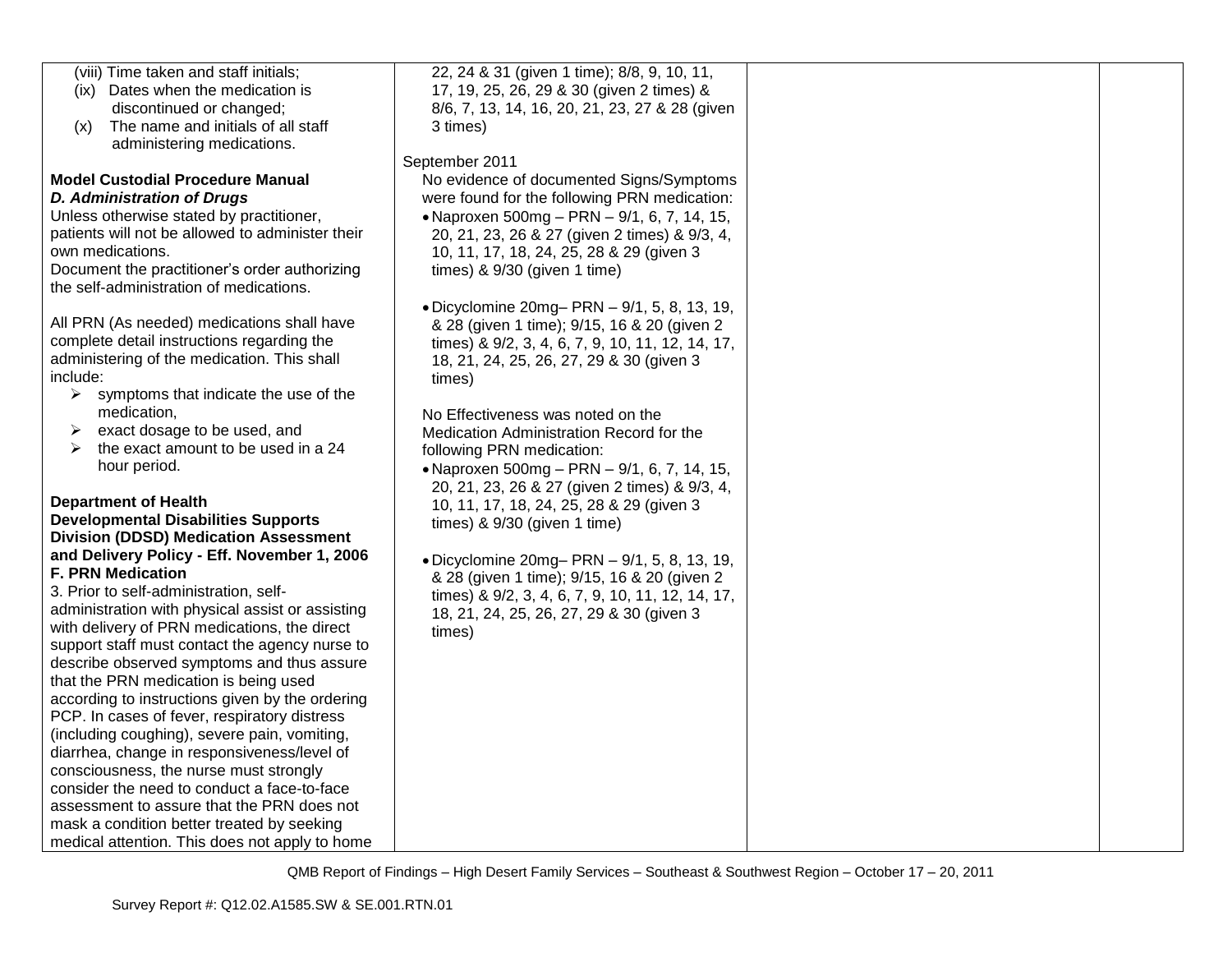| based/family living settings where the provider     |  |  |
|-----------------------------------------------------|--|--|
| is related by affinity or by consanguinity to the   |  |  |
| individual.                                         |  |  |
|                                                     |  |  |
| 4. The agency nurse shall review the utilization    |  |  |
| of PRN medications routinely. Frequent or           |  |  |
| escalating use of PRN medications must be           |  |  |
|                                                     |  |  |
| reported to the PCP and discussed by the            |  |  |
| Interdisciplinary for changes to the overall        |  |  |
| support plan (see Section H of this policy).        |  |  |
|                                                     |  |  |
| H. Agency Nurse Monitoring                          |  |  |
| 1. Regardless of the level of assistance with       |  |  |
| medication delivery that is required by the         |  |  |
| individual or the route through which the           |  |  |
|                                                     |  |  |
| medication is delivered, the agency nurses          |  |  |
| must monitor the individual's response to the       |  |  |
| effects of their routine and PRN medications.       |  |  |
| The frequency and type of monitoring must be        |  |  |
| based on the nurse's assessment of the              |  |  |
| individual and consideration of the individual's    |  |  |
| diagnoses, health status, stability, utilization of |  |  |
| PRN medications and level of support required       |  |  |
| by the individual's condition and the skill level   |  |  |
| and needs of the direct care staff. Nursing         |  |  |
| monitoring should be based on prudent nursing       |  |  |
|                                                     |  |  |
| practice and should support the safety and          |  |  |
| independence of the individual in the               |  |  |
| community setting. The health care plan shall       |  |  |
| reflect the planned monitoring of the               |  |  |
| individual's response to medication.                |  |  |
|                                                     |  |  |
| <b>Department of Health Developmental</b>           |  |  |
| <b>Disabilities Supports Division (DDSD) -</b>      |  |  |
| <b>Procedure Title:</b>                             |  |  |
| <b>Medication Assessment and Delivery</b>           |  |  |
| Procedure Eff Date: November 1, 2006                |  |  |
| C. 3. Prior to delivery of the PRN, direct          |  |  |
|                                                     |  |  |
| support staff must contact the agency nurse to      |  |  |
| describe observed symptoms and thus assure          |  |  |
| that the PRN is being used according to             |  |  |
| instructions given by the ordering PCP. In          |  |  |
| cases of fever, respiratory distress (including     |  |  |
| coughing), severe pain, vomiting, diarrhea,         |  |  |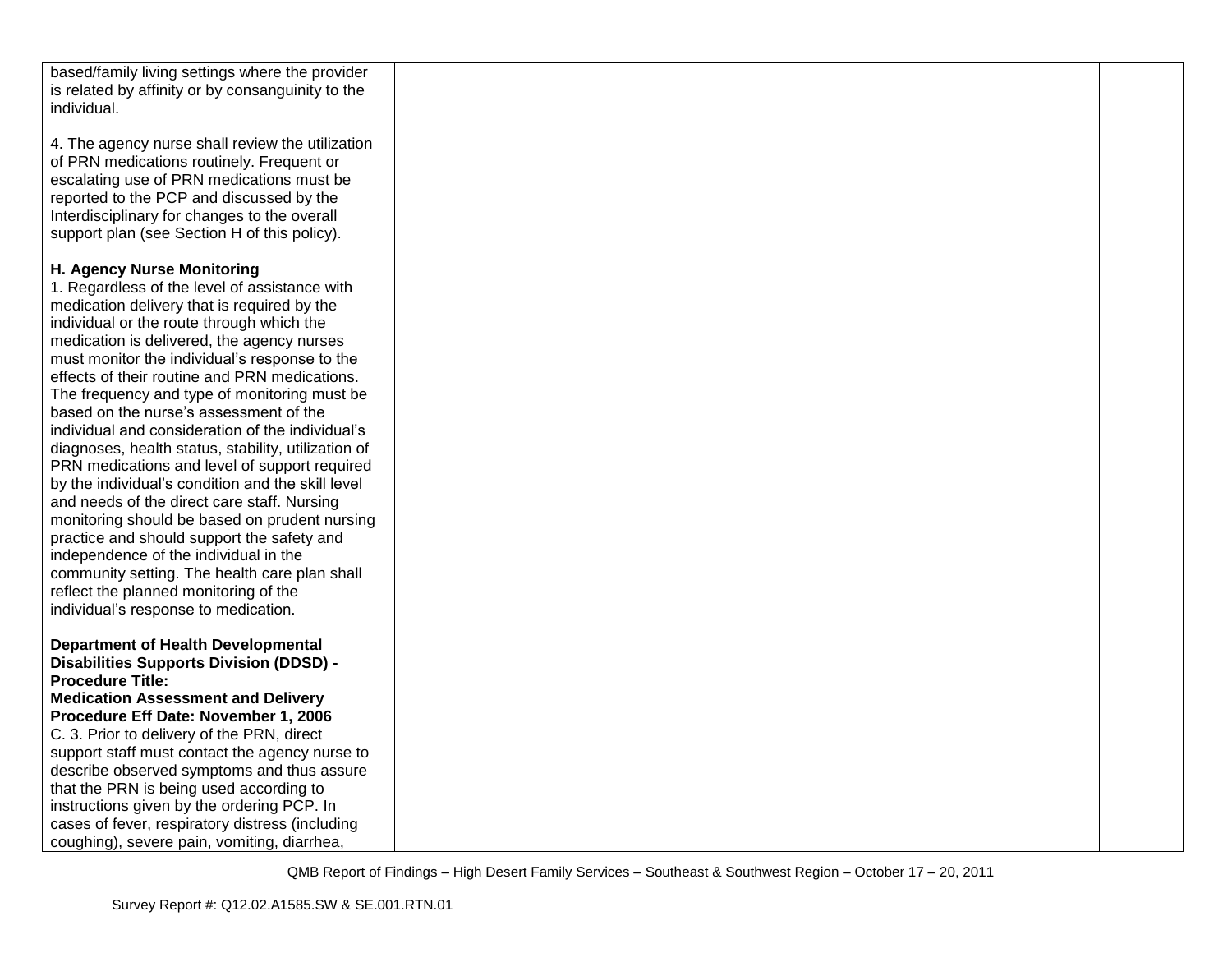| change in responsiveness/level of<br>consciousness, the nurse must strongly                       |  |  |
|---------------------------------------------------------------------------------------------------|--|--|
| consider the need to conduct a face-to-face                                                       |  |  |
| assessment to assure that the PRN does not                                                        |  |  |
| mask a condition better treated by seeking                                                        |  |  |
| medical attention. (References: Psychotropic<br>Medication Use Policy, Section D, page 5 Use      |  |  |
| of PRN Psychotropic Medications; and, Human                                                       |  |  |
| Rights Committee Requirements Policy,                                                             |  |  |
| Section B, page 4 Interventions Requiring                                                         |  |  |
| Review and Approval - Use of PRN<br>Medications).                                                 |  |  |
|                                                                                                   |  |  |
| a. Document conversation with nurse including                                                     |  |  |
| all reported signs and symptoms, advice given<br>and action taken by staff.                       |  |  |
|                                                                                                   |  |  |
| 4. Document on the MAR each time a PRN                                                            |  |  |
| medication is used and describe its effect on<br>the individual (e.g., temperature down, vomiting |  |  |
| lessened, anxiety increased, the condition is                                                     |  |  |
| the same, improved, or worsened, etc.).                                                           |  |  |
|                                                                                                   |  |  |
|                                                                                                   |  |  |
|                                                                                                   |  |  |
|                                                                                                   |  |  |
|                                                                                                   |  |  |
|                                                                                                   |  |  |
|                                                                                                   |  |  |
|                                                                                                   |  |  |
|                                                                                                   |  |  |
|                                                                                                   |  |  |
|                                                                                                   |  |  |
|                                                                                                   |  |  |
|                                                                                                   |  |  |
|                                                                                                   |  |  |
|                                                                                                   |  |  |
|                                                                                                   |  |  |
|                                                                                                   |  |  |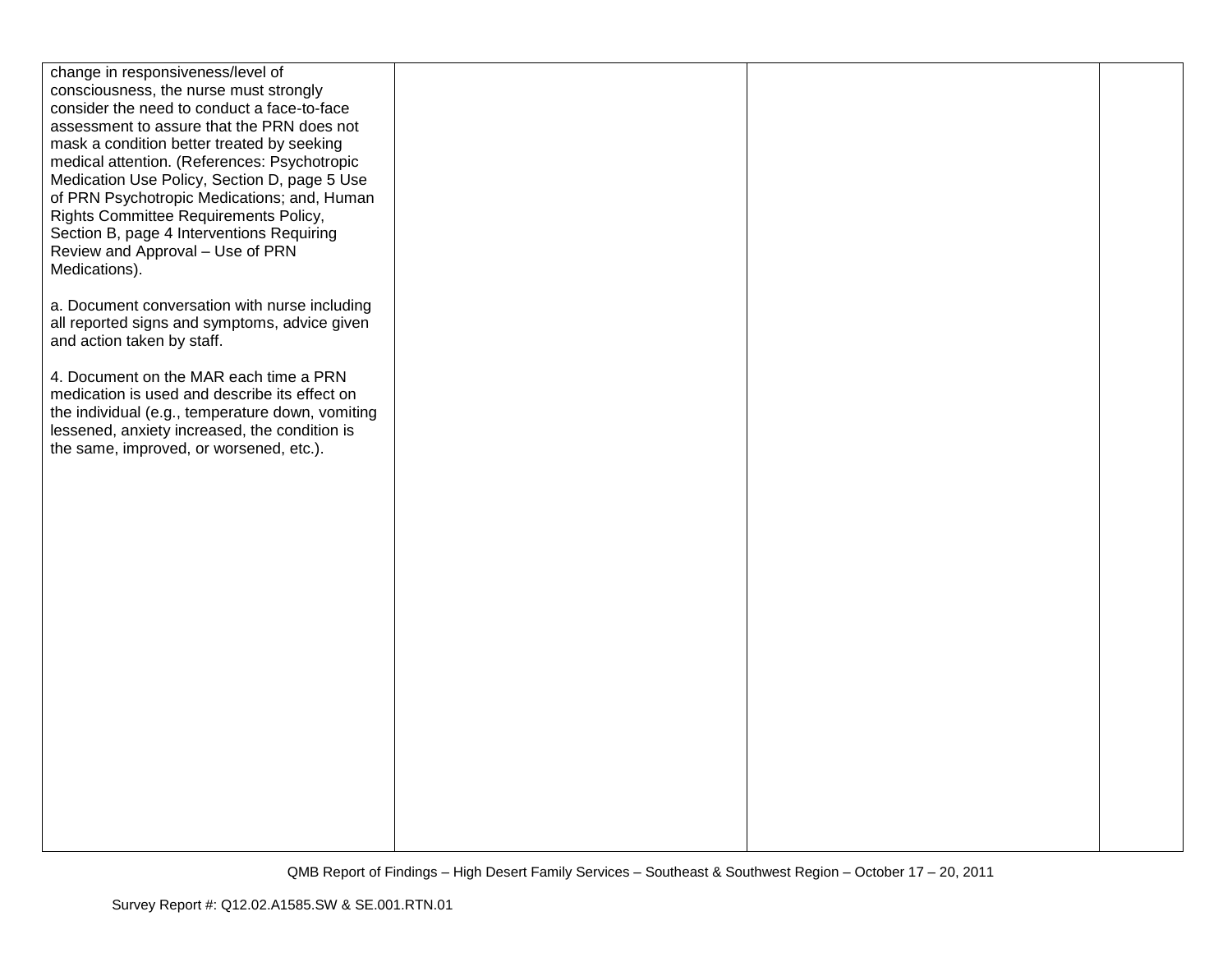| Tag # 1A15.2 & 5109 - Healthcare                                                                                                                                                                                                                                                                                                                                                                                                                                                                                                                                                                                                                                                                                                                                                                                                                                                                                                                                                                                                                                                                                                                                                                                                                   | <b>Standard Level Deficiency</b>                                                                                                                                                                                                                                                                                                                                                                                                                                                                                                                                                                                                                           |                                                                                                                                                                                                                        |  |
|----------------------------------------------------------------------------------------------------------------------------------------------------------------------------------------------------------------------------------------------------------------------------------------------------------------------------------------------------------------------------------------------------------------------------------------------------------------------------------------------------------------------------------------------------------------------------------------------------------------------------------------------------------------------------------------------------------------------------------------------------------------------------------------------------------------------------------------------------------------------------------------------------------------------------------------------------------------------------------------------------------------------------------------------------------------------------------------------------------------------------------------------------------------------------------------------------------------------------------------------------|------------------------------------------------------------------------------------------------------------------------------------------------------------------------------------------------------------------------------------------------------------------------------------------------------------------------------------------------------------------------------------------------------------------------------------------------------------------------------------------------------------------------------------------------------------------------------------------------------------------------------------------------------------|------------------------------------------------------------------------------------------------------------------------------------------------------------------------------------------------------------------------|--|
| <b>Documentation</b>                                                                                                                                                                                                                                                                                                                                                                                                                                                                                                                                                                                                                                                                                                                                                                                                                                                                                                                                                                                                                                                                                                                                                                                                                               |                                                                                                                                                                                                                                                                                                                                                                                                                                                                                                                                                                                                                                                            |                                                                                                                                                                                                                        |  |
| Developmental Disabilities (DD) Waiver<br>Service Standards effective 4/1/2007<br><b>CHAPTER 1. III. PROVIDER AGENCY</b><br><b>DOCUMENTATION OF SERVICE DELIVERY</b><br><b>AND LOCATION - Healthcare</b><br><b>Documentation by Nurses For Community</b><br><b>Living Services, Community Inclusion</b><br><b>Services and Private Duty Nursing</b><br>Services: Nursing services must be available<br>as needed and documented for Provider<br>Agencies delivering Community Living<br>Services, Community Inclusion Services and<br>Private Duty Nursing Services.                                                                                                                                                                                                                                                                                                                                                                                                                                                                                                                                                                                                                                                                               | Based on record review, the Agency failed to<br>maintain the required documentation in the<br>Individuals Agency Record as required per<br>standard for 3 of 13 individual<br>The following were not found, incomplete and/or<br>not current:<br>• Aspiration Risk Screening Tool (#7)<br>• Quarterly Nursing Review of HCP/Crisis<br>Plans:<br>• None found for $1/2011 - 9/2011$ (#2)                                                                                                                                                                                                                                                                    |                                                                                                                                                                                                                        |  |
| Chapter 1. III. E. (1 - 4) (1) Documentation of<br>nursing assessment activities<br>(a) The following hierarchy shall be used to<br>determine which provider agency is<br>responsible for completion of the HAT and<br>MAAT and related subsequent planning and<br>training:<br>(i) Community living services provider<br>agency;<br>(ii) Private duty nursing provider agency;<br>(iii) Adult habilitation provider agency;<br>(iv) Community access provider agency; and<br>(v) Supported employment provider agency.<br>(b) The provider agency must arrange for their<br>nurse to complete the Health Assessment Tool<br>(HAT) and the Medication Administration<br>Assessment Tool (MAAT) on at least an annual<br>basis for each individual receiving community<br>living, community inclusion or private duty<br>nursing services, unless the provider agency<br>arranges for the individual's Primary Care<br>Practitioner (PCP) to voluntarily complete these<br>assessments in lieu of the agency nurse.<br>Agency nurses may also complete these<br>assessments in collaboration with the Primary<br>Care Practitioner if they believe such<br>consultation is necessary for an accurate<br>assessment. Family Living Provider Agencies | • Special Health Care Needs:<br>• Comprehensive Aspiration Risk<br>Management Plan<br>° Individual #2 - According to IDT Minutes<br>and documentation of Individual Specific<br>Training the individual is required to have a<br>plan. No evidence of a plan found.<br>• Crisis Plans/Medical Emergency<br><b>Response Plans</b><br>• Cardiac Condition<br>° Individual #6 - As indicated by the IST<br>section of ISP the individual is required to<br>have a plan. No evidence of a plan found.<br>• Allergies<br>° Individual #6 - As indicated by the IST<br>section of ISP the individual is required to<br>have a plan. No evidence of a plan found. | Provider:<br>In addition to stating the Plan of Correction for<br>these findings, also please provide your<br>evidence of on-going Quality Assurance /<br>Quality Improvement specific to this tag below<br>this line. |  |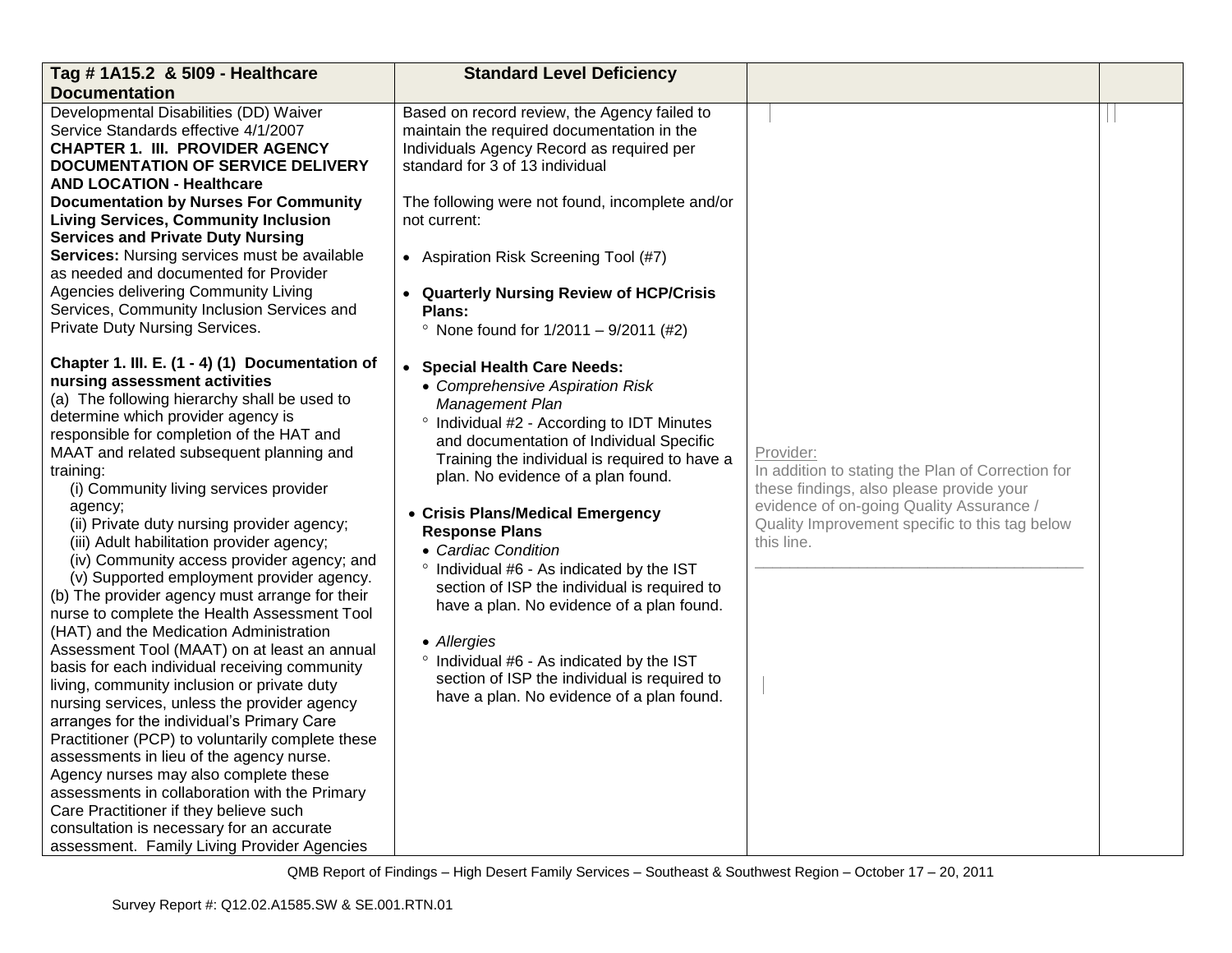| have the option of having the subcontracted       |  |  |
|---------------------------------------------------|--|--|
| caregiver complete the HAT instead of the         |  |  |
| nurse or PCP, if the caregiver is comfortable     |  |  |
| doing so. However, the agency nurse must be       |  |  |
| available to assist the caregiver upon request.   |  |  |
| (c) For newly allocated individuals, the HAT      |  |  |
| and the MAAT must be completed within             |  |  |
| seventy-two (72) hours of admission into direct   |  |  |
| services or two weeks following the initial ISP,  |  |  |
| whichever comes first.                            |  |  |
| (d) For individuals already in services, the HAT  |  |  |
| and the MAAT must be completed at least           |  |  |
| fourteen (14) days prior to the annual ISP        |  |  |
| meeting and submitted to all members of the       |  |  |
| interdisciplinary team. The HAT must also be      |  |  |
| completed at the time of any significant change   |  |  |
| in clinical condition and upon return from any    |  |  |
| hospitalizations. In addition to annually, the    |  |  |
| MAAT must be completed at the time of any         |  |  |
| significant change in clinical condition, when a  |  |  |
| medication regime or route change requires        |  |  |
| delivery by licensed or certified staff, or when  |  |  |
| an individual has completed additional training   |  |  |
| designed to improve their skills to support self- |  |  |
| administration (see DDSD Medication               |  |  |
| Assessment and Delivery Policy).                  |  |  |
| (e) Nursing assessments conducted to              |  |  |
| determine current health status or to evaluate a  |  |  |
| change in clinical condition must be              |  |  |
| documented in a signed progress note that         |  |  |
| includes time and date as well as subjective      |  |  |
| information including the individual complaints,  |  |  |
| signs and symptoms noted by staff, family         |  |  |
| members or other team members; objective          |  |  |
| information including vital signs, physical       |  |  |
| examination, weight, and other pertinent data     |  |  |
| for the given situation (e.g., seizure frequency, |  |  |
| method in which temperature taken);               |  |  |
| assessment of the clinical status, and plan of    |  |  |
| action addressing relevant aspects of all active  |  |  |
| health problems and follow up on any              |  |  |
| recommendations of medical consultants.           |  |  |
| (2) Health related plans                          |  |  |
| (a) For individuals with chronic conditions that  |  |  |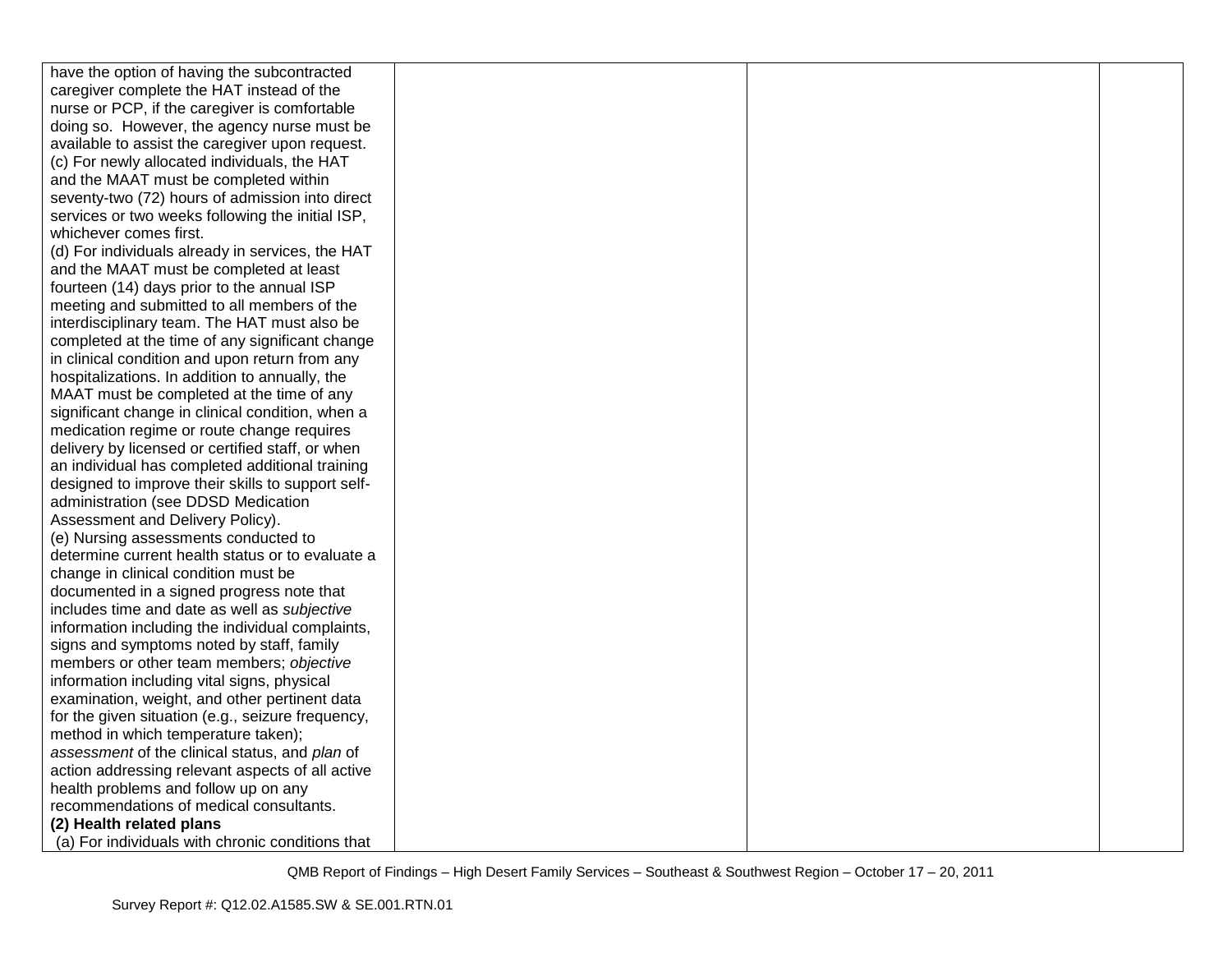| have the potential to exacerbate into a life-    |  |  |
|--------------------------------------------------|--|--|
| threatening situation, a medical crisis          |  |  |
| prevention and intervention plan must be         |  |  |
| written by the nurse or other appropriately      |  |  |
| designated healthcare professional.              |  |  |
| (b) Crisis prevention and intervention plans     |  |  |
| must be written in user-friendly language that   |  |  |
| is easily understood by those implementing       |  |  |
| the plan.                                        |  |  |
| (c) The nurse shall also document training       |  |  |
| regarding the crisis prevention and              |  |  |
| intervention plan delivered to agency staff and  |  |  |
| other team members, clearly indicating           |  |  |
| competency determination for each trainee.       |  |  |
| (d) If the individual receives services from     |  |  |
| separate agencies for community living and       |  |  |
| community inclusion services, nurses from        |  |  |
| each agency shall collaborate in the             |  |  |
| development of and training delivery for crisis  |  |  |
| prevention and intervention plans to assure      |  |  |
| maximum consistency across settings.             |  |  |
| (3) For all individuals with a HAT score of 4, 5 |  |  |
| or 6, the nurse shall develop a comprehensive    |  |  |
| healthcare plan that includes health related     |  |  |
| supports identified in the ISP (The healthcare   |  |  |
| plan is the equivalent of a nursing care plan;   |  |  |
| two separate documents are not required nor      |  |  |
| recommended):                                    |  |  |
| (a) Each healthcare plan must include a          |  |  |
| statement of the person's healthcare needs       |  |  |
| and list measurable goals to be achieved         |  |  |
| through implementation of the healthcare plan.   |  |  |
| Needs statements may be based upon               |  |  |
| supports needed for the individual to maintain   |  |  |
| a current strength, ability or skill related to  |  |  |
| their health, prevention measures, and/or        |  |  |
| supports needed to remediate, minimize or        |  |  |
| manage an existing health condition.             |  |  |
| (b) Goals must be measurable and shall be        |  |  |
| revised when an individual has met the goal      |  |  |
| and has the potential to attain additional goals |  |  |
| or no longer requires supports in order to       |  |  |
| maintain the goal.                               |  |  |
| (c) Approaches described in the plan shall be    |  |  |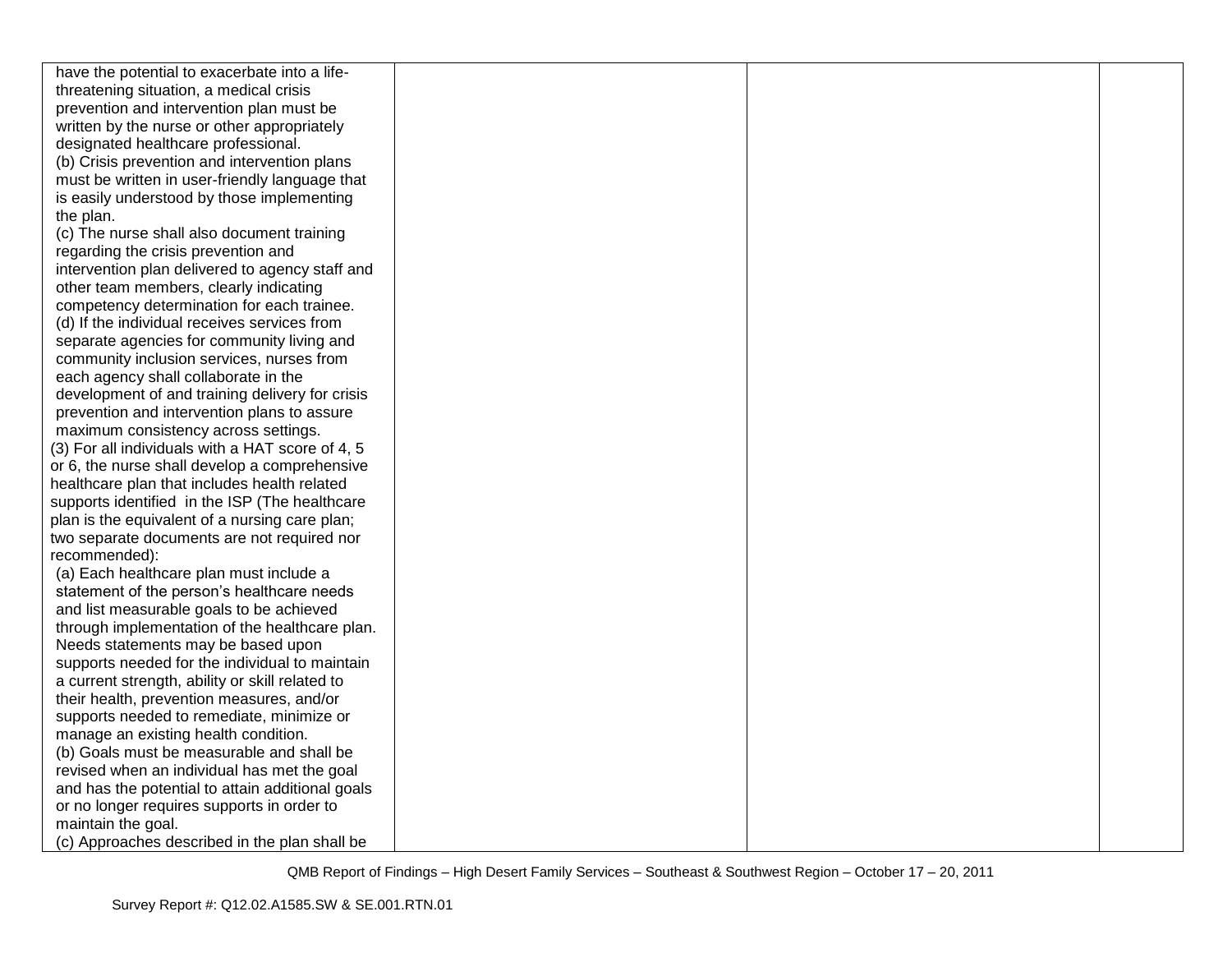| individualized to reflect the individual's unique                                                   |  |  |
|-----------------------------------------------------------------------------------------------------|--|--|
| needs, provide guidance to the caregiver(s)                                                         |  |  |
| and designed to support successful                                                                  |  |  |
| interactions. Some interventions may be                                                             |  |  |
| carried out by staff, family members or other                                                       |  |  |
| team members, and other interventions may                                                           |  |  |
| be carried out directly by the nurse - persons                                                      |  |  |
| responsible for each intervention shall be                                                          |  |  |
| specified in the plan.                                                                              |  |  |
| (d) Healthcare plans shall be written in                                                            |  |  |
| language that will be easily understood by the                                                      |  |  |
| person(s) identified as implementing the                                                            |  |  |
| interventions.                                                                                      |  |  |
| (e) The nurse shall also document training on                                                       |  |  |
| the healthcare plan delivered to agency staff                                                       |  |  |
| and other team members, clearly indicating                                                          |  |  |
| competency determination for each trainee. If                                                       |  |  |
| the individual receives services from separate                                                      |  |  |
| agencies for community living and community                                                         |  |  |
| inclusion services, nurses from each agency                                                         |  |  |
| shall collaborate in the development of and                                                         |  |  |
| training delivery for healthcare plans to assure                                                    |  |  |
| maximum consistency across settings.                                                                |  |  |
| (f) Healthcare plans must be updated to reflect                                                     |  |  |
| relevant discharge orders whenever an                                                               |  |  |
| individual returns to services following a                                                          |  |  |
| hospitalization.                                                                                    |  |  |
| (g) All crisis prevention and intervention plans                                                    |  |  |
| and healthcare plans shall include the                                                              |  |  |
| individual's name and date on each page and                                                         |  |  |
| shall be signed by the author.                                                                      |  |  |
| (h) Crisis prevention and intervention plans as                                                     |  |  |
| well as healthcare plans shall be reviewed by                                                       |  |  |
| the nurse at least quarterly, and updated as                                                        |  |  |
| needed.                                                                                             |  |  |
| (4) General Nursing Documentation                                                                   |  |  |
| (a) The nurse shall complete legible and                                                            |  |  |
| signed progress notes with date and time<br>indicated that describe all interventions or            |  |  |
|                                                                                                     |  |  |
| interactions conducted with individuals served<br>as well as all interactions with other healthcare |  |  |
|                                                                                                     |  |  |
| providers serving the individual. All<br>interactions shall be documented whether they              |  |  |
|                                                                                                     |  |  |
| occur by phone or in person.                                                                        |  |  |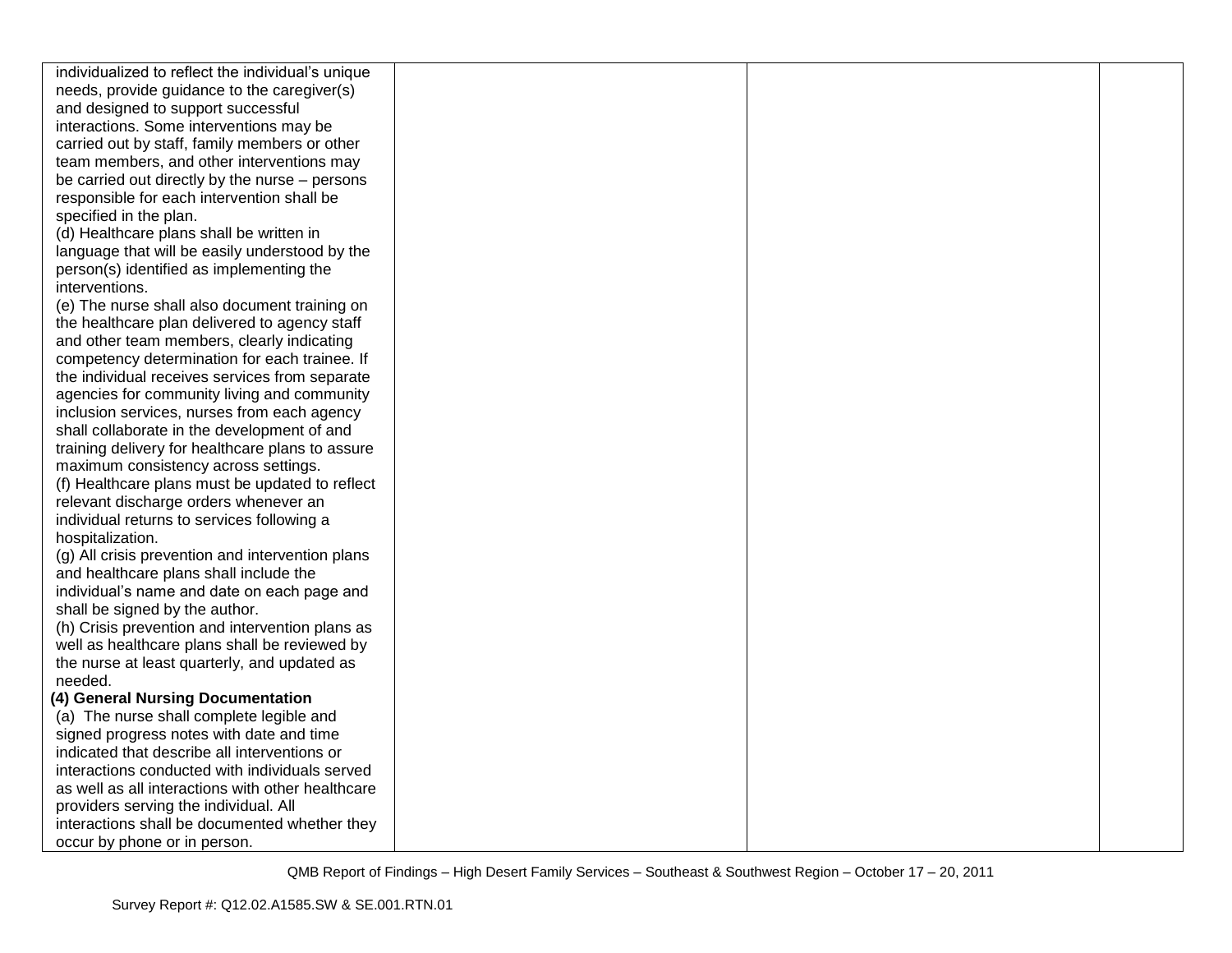| (b) For individuals with a HAT score of 4, 5 or<br>6, or who have identified health concerns in<br>their ISP, the nurse shall provide the<br>interdisciplinary team with a quarterly report<br>that indicates current health status and<br>progress to date on health related ISP desired<br>outcomes and action plans as well as<br>progress toward goals in the healthcare plan.                                                                                                |  |  |
|-----------------------------------------------------------------------------------------------------------------------------------------------------------------------------------------------------------------------------------------------------------------------------------------------------------------------------------------------------------------------------------------------------------------------------------------------------------------------------------|--|--|
| Developmental Disabilities (DD) Waiver<br>Service Standards effective 4/1/2007<br><b>CHAPTER 5 IV. COMMUNITY INCLUSION</b><br><b>SERVICES PROVIDER AGENCY</b><br><b>REQUIREMENTS</b><br><b>B. IDT Coordination</b><br>(1) Community Inclusion Services Provider<br>Agencies shall participate on the IDT as<br>specified in the ISP Regulations (7.26.5<br>NMAC), and shall ensure direct support staff<br>participation as needed to plan effectively for<br>the individual; and |  |  |
| (2) Coordinate with the IDT to ensure that<br>each individual participating in Community<br>Inclusion Services who has a score of 4, 5, or 6<br>on the HAT has a Health Care Plan developed<br>by a licensed nurse, and if applicable, a Crisis<br>Prevention/Intervention Plan.                                                                                                                                                                                                  |  |  |
| <b>Department of Health Developmental</b><br><b>Disabilities Supports Division Policy.</b><br><b>Medical Emergency Response Plan Policy</b><br>MERP-001 eff.8/1/2010                                                                                                                                                                                                                                                                                                              |  |  |
| F. The MERP shall be written in clear, jargon<br>free language and include at a minimum the<br>following information:<br>1. A brief, simple description of the condition<br>or illness.<br>2. A brief description of the most likely life<br>threatening complications that might occur and<br>what those complications may look like to an<br>observer.<br>3. A concise list of the most important                                                                               |  |  |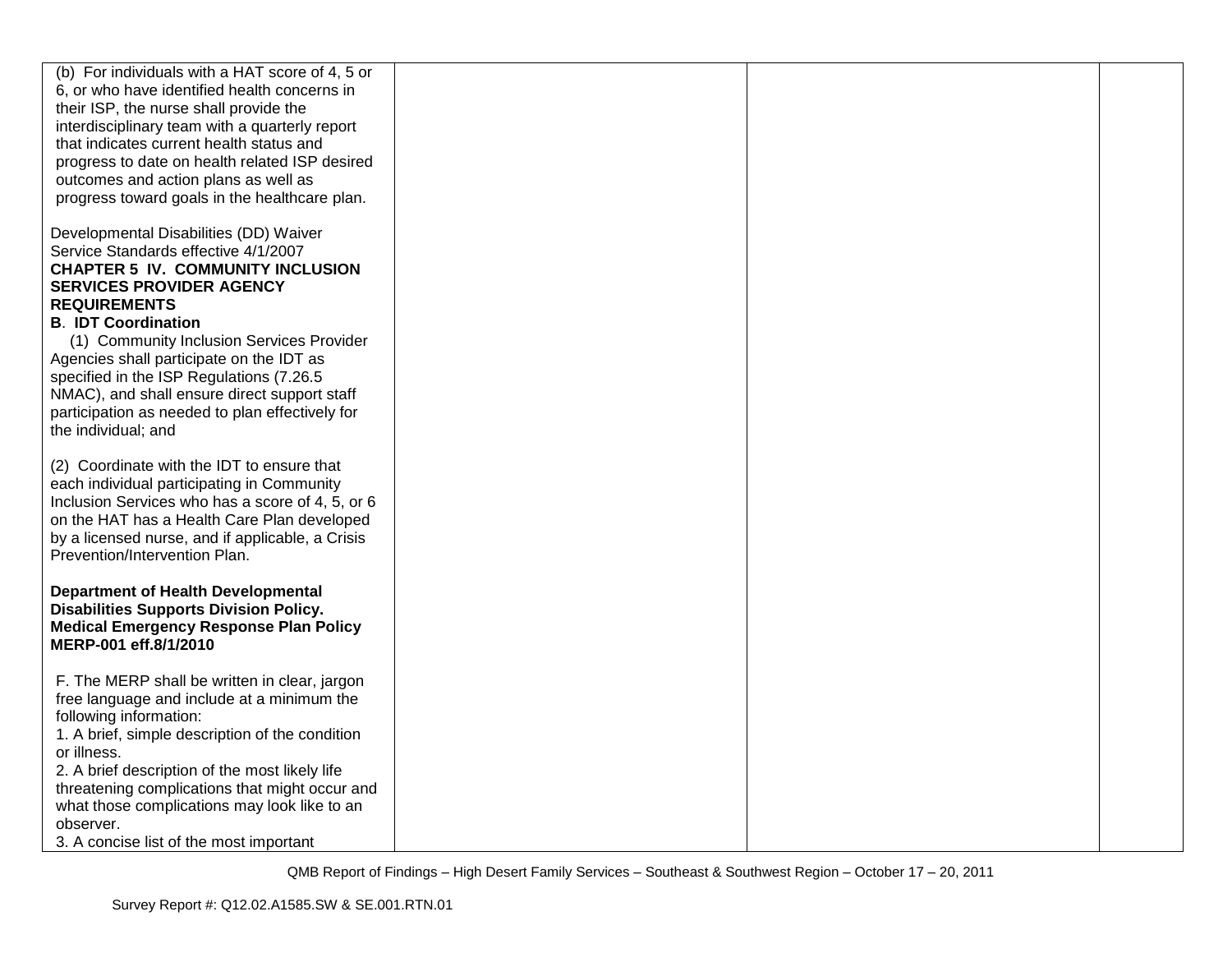| measures that may prevent the life threatening<br>complication from occurring (e.g., avoiding<br>allergens that trigger an asthma attack or<br>making sure the person with diabetes has<br>snacks with them to avoid hypoglycemia).<br>4. Clear, jargon free, step-by-step instructions<br>regarding the actions to be taken by direct<br>support personnel (DSP) and/or others to<br>intervene in the emergency, including criteria<br>for when to call 911.<br>5. Emergency contacts with phone numbers.<br>6. Reference to whether the individual has<br>advance directives or not, and if so, where the<br>advance directives are located. |  |  |
|------------------------------------------------------------------------------------------------------------------------------------------------------------------------------------------------------------------------------------------------------------------------------------------------------------------------------------------------------------------------------------------------------------------------------------------------------------------------------------------------------------------------------------------------------------------------------------------------------------------------------------------------|--|--|
|                                                                                                                                                                                                                                                                                                                                                                                                                                                                                                                                                                                                                                                |  |  |
|                                                                                                                                                                                                                                                                                                                                                                                                                                                                                                                                                                                                                                                |  |  |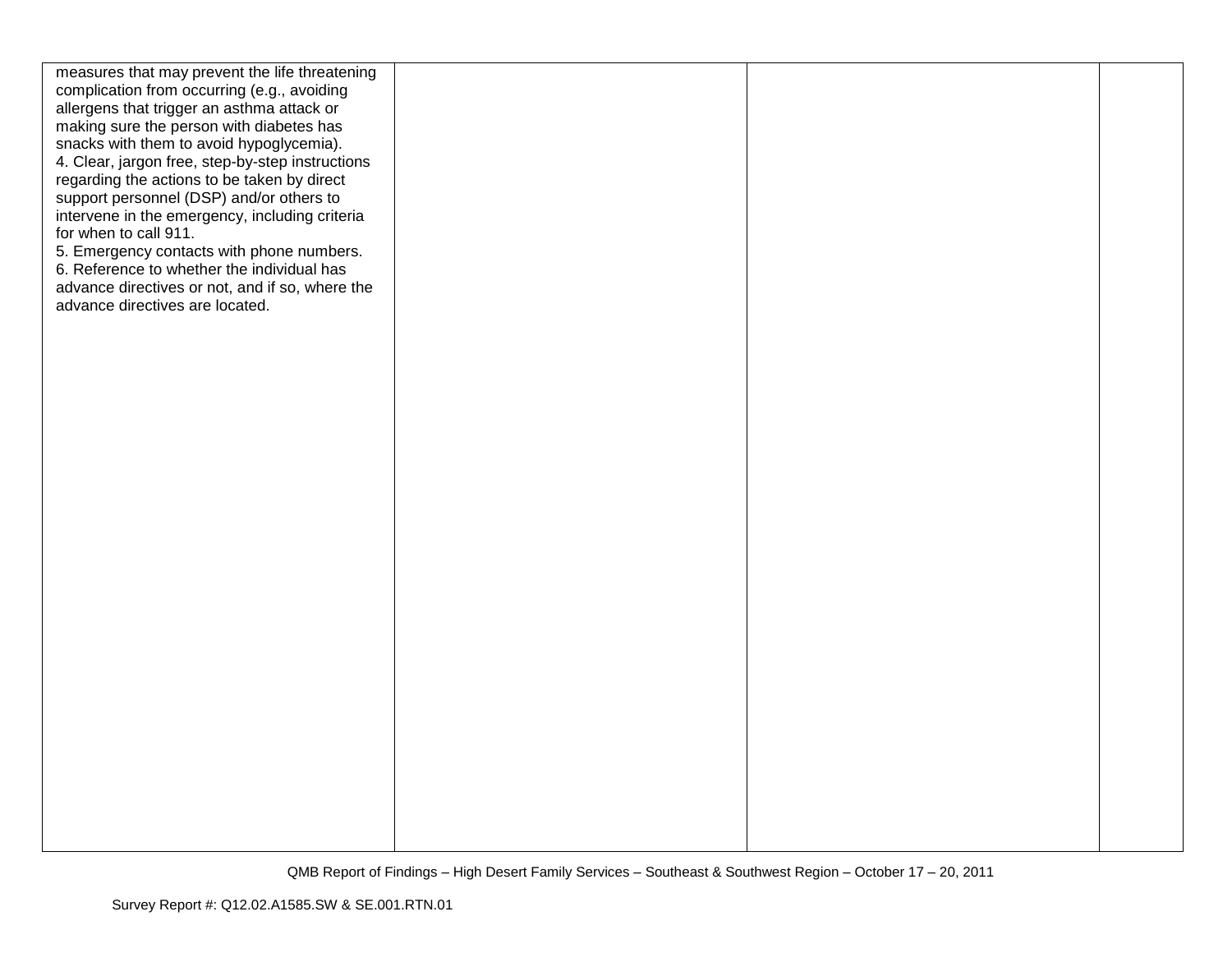| Tag #1A33.1 Board of Pharmacy - Lic                                                                                                                                                                                                                                                                                                                                                                                            | <b>Standard Level Deficiency</b>                                                                                                                                                                                                                                                                                                                                                                                                                                                                                       |                                                                                                                                                                                                                        |  |
|--------------------------------------------------------------------------------------------------------------------------------------------------------------------------------------------------------------------------------------------------------------------------------------------------------------------------------------------------------------------------------------------------------------------------------|------------------------------------------------------------------------------------------------------------------------------------------------------------------------------------------------------------------------------------------------------------------------------------------------------------------------------------------------------------------------------------------------------------------------------------------------------------------------------------------------------------------------|------------------------------------------------------------------------------------------------------------------------------------------------------------------------------------------------------------------------|--|
| <b>New Mexico Board of Pharmacy Model</b><br><b>Custodial Drug Procedures Manual</b><br>6. Display of License and Inspection<br><b>Reports</b><br>A. The following are required to be publicly<br>displayed:<br>□ Current Custodial Drug Permit from the<br>NM Board of Pharmacy<br>$\Box$ Current registration from the consultant<br>pharmacist<br><b>Current NM Board of Pharmacy</b><br>$\Box$<br><b>Inspection Report</b> | Based on observation, the Agency failed to<br>provide the current Custodial Drug Permit from<br>the New Mexico Board of Pharmacy, the current<br>registration from the Consultant Pharmacist, or<br>the current New Mexico Board of Pharmacy<br>Inspection Report for 1 of 8 residences:<br>Individual Residence:<br>• Current Custodial Drug Permit from the NM<br>Board of Pharmacy (#11)<br>• Current Registration of Consulting<br>Pharmacist (#11)<br>• Current NM Board of Pharmacy Inspection<br>report $(#11)$ | Provider:<br>In addition to stating the Plan of Correction for<br>these findings, also please provide your<br>evidence of on-going Quality Assurance /<br>Quality Improvement specific to this tag below<br>this line. |  |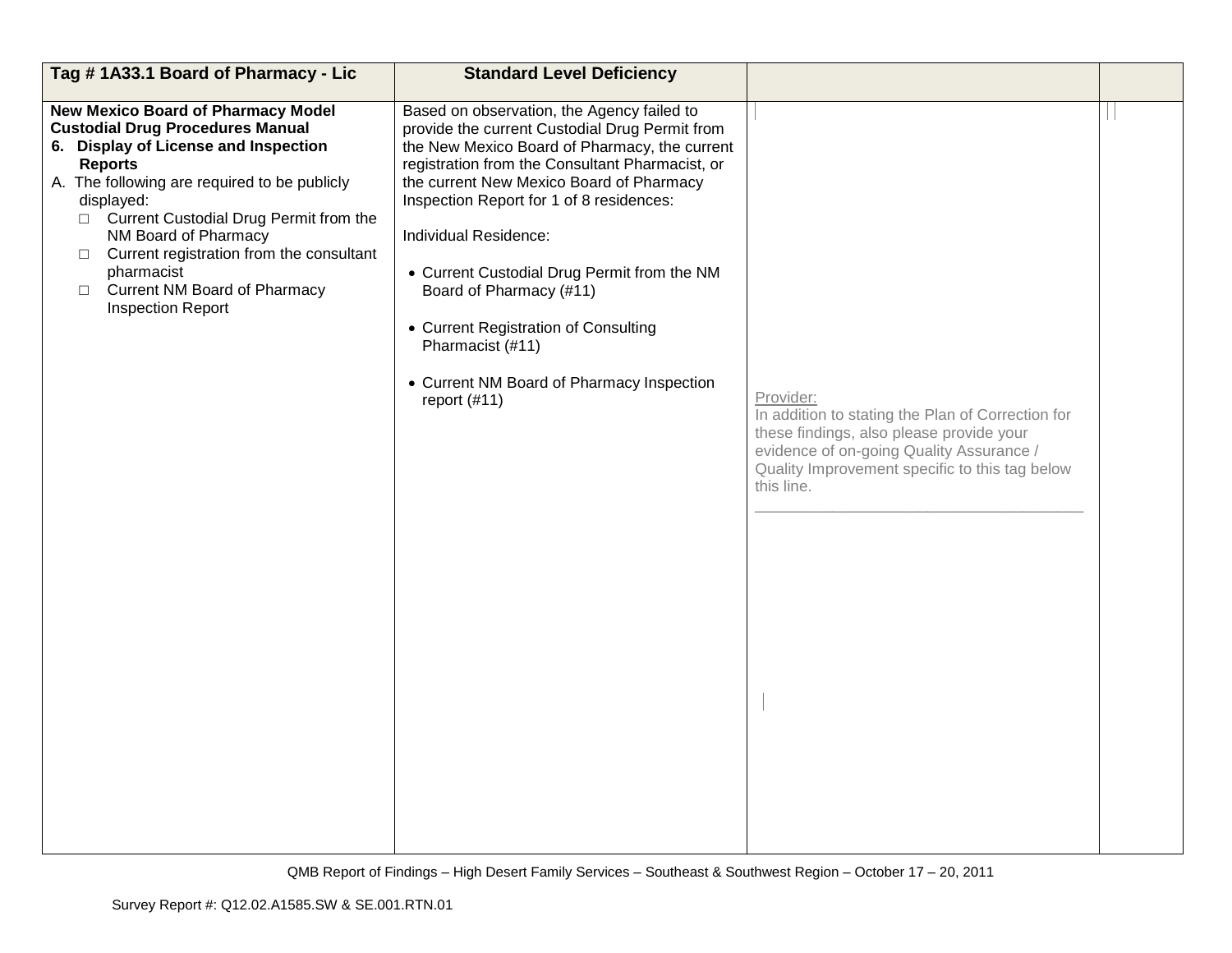| Tag # 6L25 Residential Health & Safety                                      | <b>Standard Level Deficiency</b>                 |                                                   |  |
|-----------------------------------------------------------------------------|--------------------------------------------------|---------------------------------------------------|--|
| <b>(Supported Living &amp; Family Living)</b>                               |                                                  |                                                   |  |
| Developmental Disabilities (DD) Waiver                                      | Based on observation, the Agency failed to       |                                                   |  |
| Service Standards effective 4/1/2007                                        | ensure that each individual's residence met all  |                                                   |  |
| <b>CHAPTER 6. VIII. COMMUNITY LIVING</b>                                    | requirements within the standard for 7 of 8      |                                                   |  |
| <b>SERVICE PROVIDER AGENCY</b>                                              | Supported Living & Family Living residences.     |                                                   |  |
| <b>REQUIREMENTS</b>                                                         |                                                  |                                                   |  |
| L. Residence Requirements for Family                                        | The following items were not found, not          |                                                   |  |
| <b>Living Services and Supported Living</b>                                 | functioning or incomplete:                       |                                                   |  |
| <b>Services</b>                                                             |                                                  |                                                   |  |
| (1) Supported Living Services and Family                                    | <b>Family Living Requirements:</b>               |                                                   |  |
| Living Services providers shall assure that                                 |                                                  |                                                   |  |
| each individual's residence has:                                            | • Accessible written procedures for the safe     |                                                   |  |
| (a) Battery operated or electric smoke                                      | storage of all medications with dispensing       |                                                   |  |
| detectors, heat sensors, or a sprinkler                                     | instructions for each individual that are        |                                                   |  |
| system installed in the residence;                                          | consistent with the Assisting with Medication    |                                                   |  |
| (b) General-purpose first aid kit;                                          | Administration training or each individual's ISP |                                                   |  |
| (c) When applicable due to an individual's                                  | (#1, 8, 9, 10, 11 & 8 12)                        |                                                   |  |
| health status, a blood borne pathogens kit;                                 |                                                  |                                                   |  |
| (d) Accessible written procedures for                                       | • Accessible written procedures for emergency    |                                                   |  |
| emergency evacuation e.g. fire and                                          | placement and relocation of individuals in the   |                                                   |  |
| weather-related threats;                                                    | event of an emergency evacuation that makes      |                                                   |  |
| (e) Accessible telephone numbers of poison                                  | the residence unsuitable for occupancy. The      | Provider:                                         |  |
| control centers located within the line of                                  | emergency evacuation procedures shall            | In addition to stating the Plan of Correction for |  |
| sight of the telephone;                                                     | address, but are not limited to, fire, chemical  | these findings, also please provide your          |  |
| Accessible written documentation of actual<br>(f)                           | and/or hazardous waste spills, and flooding      | evidence of on-going Quality Assurance /          |  |
| evacuation drills occurring at least three                                  | (#1, 7, 8, 9 & 11)                               | Quality Improvement specific to this tag below    |  |
| (3) times a year. For Supported Living                                      |                                                  | this line.                                        |  |
| evacuation drills shall occur at least once                                 |                                                  |                                                   |  |
| a year during each shift;<br>(g) Accessible written procedures for the safe |                                                  |                                                   |  |
| storage of all medications with dispensing                                  |                                                  |                                                   |  |
| instructions for each individual that are                                   |                                                  |                                                   |  |
| consistent with the Assisting with                                          |                                                  |                                                   |  |
| Medication Administration training or each                                  |                                                  |                                                   |  |
| individual's ISP; and                                                       |                                                  |                                                   |  |
| (h) Accessible written procedures for                                       |                                                  |                                                   |  |
| emergency placement and relocation of                                       |                                                  |                                                   |  |
| individuals in the event of an emergency                                    |                                                  |                                                   |  |
| evacuation that makes the residence                                         |                                                  |                                                   |  |
| unsuitable for occupancy. The emergency                                     |                                                  |                                                   |  |
| evacuation procedures shall address, but                                    |                                                  |                                                   |  |
| are not limited to, fire, chemical and/or                                   |                                                  |                                                   |  |
| hazardous waste spills, and flooding.                                       |                                                  |                                                   |  |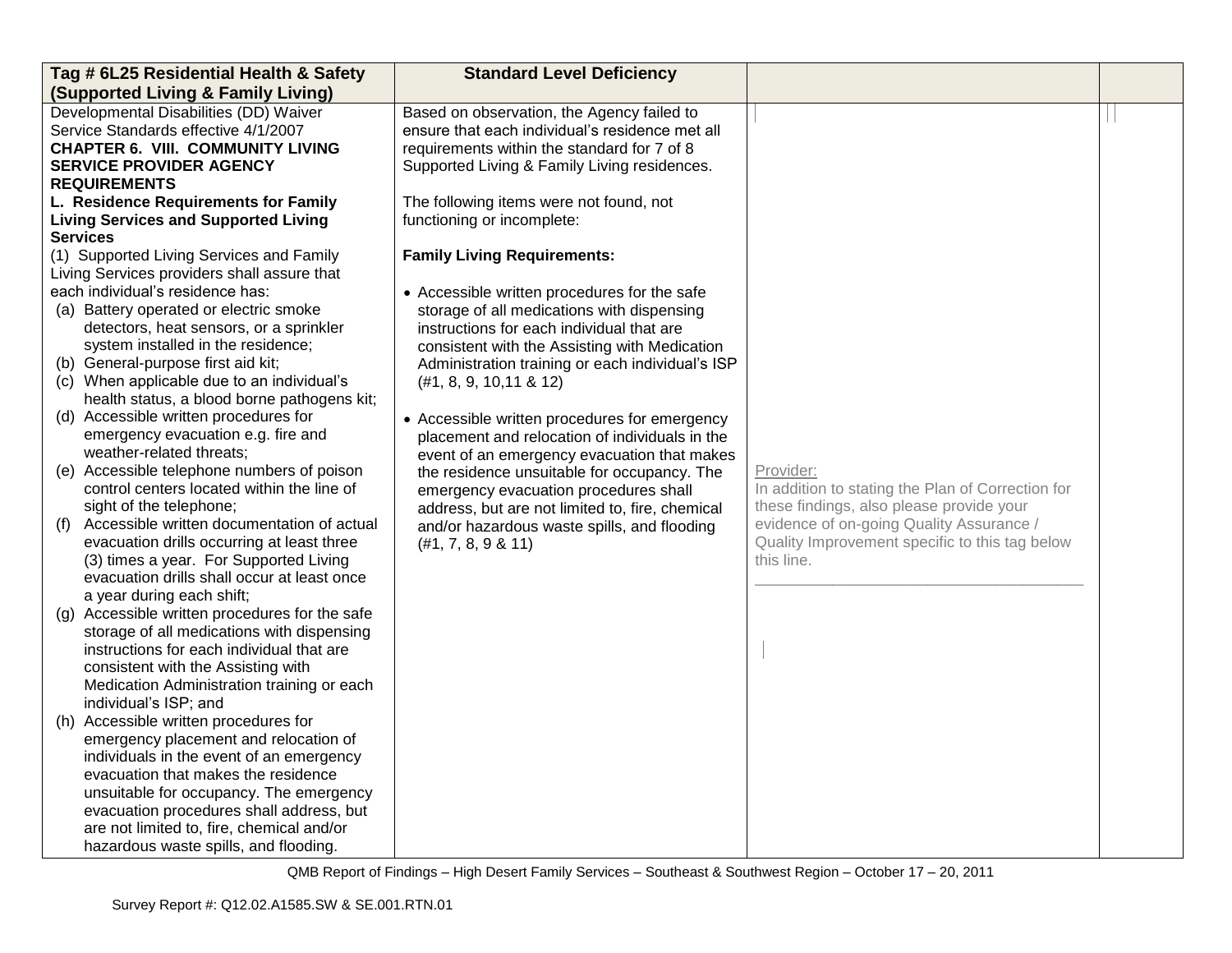| <b>Standard of Care</b>                                                                                                                                                                                                                                                                                                                                                                                                                                                                                                                                                                                                                                                                                                                                                                                                                                                                                                                                                                                                                                                                                                                                                                                                                                        | <b>Deficiencies</b>                                                                                                                                                                                                                                                                                                                                                                                                                                                                                                                                                                                                                                                                                                                                                                                                                                                                                                                                                                                                               | <b>Agency Plan of Correction, On-going</b><br><b>QA/QI &amp; Responsible Party</b>                                                                                                                                     | <b>Date</b><br><b>Due</b> |  |
|----------------------------------------------------------------------------------------------------------------------------------------------------------------------------------------------------------------------------------------------------------------------------------------------------------------------------------------------------------------------------------------------------------------------------------------------------------------------------------------------------------------------------------------------------------------------------------------------------------------------------------------------------------------------------------------------------------------------------------------------------------------------------------------------------------------------------------------------------------------------------------------------------------------------------------------------------------------------------------------------------------------------------------------------------------------------------------------------------------------------------------------------------------------------------------------------------------------------------------------------------------------|-----------------------------------------------------------------------------------------------------------------------------------------------------------------------------------------------------------------------------------------------------------------------------------------------------------------------------------------------------------------------------------------------------------------------------------------------------------------------------------------------------------------------------------------------------------------------------------------------------------------------------------------------------------------------------------------------------------------------------------------------------------------------------------------------------------------------------------------------------------------------------------------------------------------------------------------------------------------------------------------------------------------------------------|------------------------------------------------------------------------------------------------------------------------------------------------------------------------------------------------------------------------|---------------------------|--|
|                                                                                                                                                                                                                                                                                                                                                                                                                                                                                                                                                                                                                                                                                                                                                                                                                                                                                                                                                                                                                                                                                                                                                                                                                                                                | CMS Assurance - Financial Accountability - State financial oversight exists to assure that claims are coded and paid for in                                                                                                                                                                                                                                                                                                                                                                                                                                                                                                                                                                                                                                                                                                                                                                                                                                                                                                       |                                                                                                                                                                                                                        |                           |  |
| accordance with the reimbursement methodology specified in the approved waiver.                                                                                                                                                                                                                                                                                                                                                                                                                                                                                                                                                                                                                                                                                                                                                                                                                                                                                                                                                                                                                                                                                                                                                                                |                                                                                                                                                                                                                                                                                                                                                                                                                                                                                                                                                                                                                                                                                                                                                                                                                                                                                                                                                                                                                                   |                                                                                                                                                                                                                        |                           |  |
| Tag # 6L27 Family Living                                                                                                                                                                                                                                                                                                                                                                                                                                                                                                                                                                                                                                                                                                                                                                                                                                                                                                                                                                                                                                                                                                                                                                                                                                       | <b>Standard Level Deficiency</b>                                                                                                                                                                                                                                                                                                                                                                                                                                                                                                                                                                                                                                                                                                                                                                                                                                                                                                                                                                                                  |                                                                                                                                                                                                                        |                           |  |
| <b>Reimbursement</b><br>Developmental Disabilities (DD) Waiver<br>Service Standards effective 4/1/2007<br><b>CHAPTER 1 III. PROVIDER AGENCY</b><br>DOCUMENTATION OF SERVICE DELIVERY<br><b>AND LOCATION</b><br><b>General: All Provider Agencies shall</b><br>А.<br>maintain all records necessary to fully<br>disclose the service, quality, quantity and<br>clinical necessity furnished to individuals<br>who are currently receiving services. The<br>Provider Agency records shall be<br>sufficiently detailed to substantiate the<br>date, time, individual name, servicing<br>Provider Agency, level of services, and<br>length of a session of service billed.<br>В.<br><b>Billable Units:</b> The documentation of the<br>billable time spent with an individual shall<br>be kept on the written or electronic record<br>that is prepared prior to a request for<br>reimbursement from the HSD. For each<br>unit billed, the record shall contain the<br>following:<br>Date, start and end time of each service<br>(1)<br>encounter or other billable service<br>interval;<br>A description of what occurred during the<br>(2)<br>encounter or service interval; and<br>The signature or authenticated name of<br>(3)<br>staff providing the service. | Based on record review, the Agency failed to<br>provide written or electronic documentation as<br>evidence for each unit billed for Family Living<br>Services for 2 of 13 individuals.<br>Individual #6<br><b>July 2011</b><br>• The Agency billed 31 units of Family Living<br>from 7/1/2011 through 7/31/2011.<br>Documentation did not contain a<br>signature/authenticated name of the staff<br>providing the service on $7/1 - 31$ to justify<br>billing for 31 units billed.<br>August 2011<br>• The Agency billed 31 units of Family Living<br>from 8/1/2011 through 8/31/2011.<br>Documentation did not contain a<br>signature/authenticated name of the staff<br>providing the service on $8/1 - 31$ to justify<br>billing for 31 units billed.<br>September 2011<br>• The Agency billed 30 units of Family Living<br>from 9/1/2011 through 9/30/2011.<br>Documentation did not contain a<br>signature/authenticated name of the staff<br>providing the service on $9/1 - 30$ to justify<br>billing for 30 units billed. | Provider:<br>In addition to stating the Plan of Correction for<br>these findings, also please provide your<br>evidence of on-going Quality Assurance /<br>Quality Improvement specific to this tag below<br>this line. |                           |  |
| MAD-MR: 03-59 Eff 1/1/2004<br>8.314.1 BI RECORD KEEPING AND<br><b>DOCUMENTATION REQUIREMENTS:</b><br>Providers must maintain all records necessary<br>to fully disclose the extent of the services<br>provided to the Medicaid recipient. Services                                                                                                                                                                                                                                                                                                                                                                                                                                                                                                                                                                                                                                                                                                                                                                                                                                                                                                                                                                                                             | Individual #13<br><b>July 2011</b><br>• The Agency billed 31 units of Family Living<br>from 7/1/2011 through 7/31/2011.<br>Documentation did not contain a<br>signature/authenticated name of the staff                                                                                                                                                                                                                                                                                                                                                                                                                                                                                                                                                                                                                                                                                                                                                                                                                           |                                                                                                                                                                                                                        |                           |  |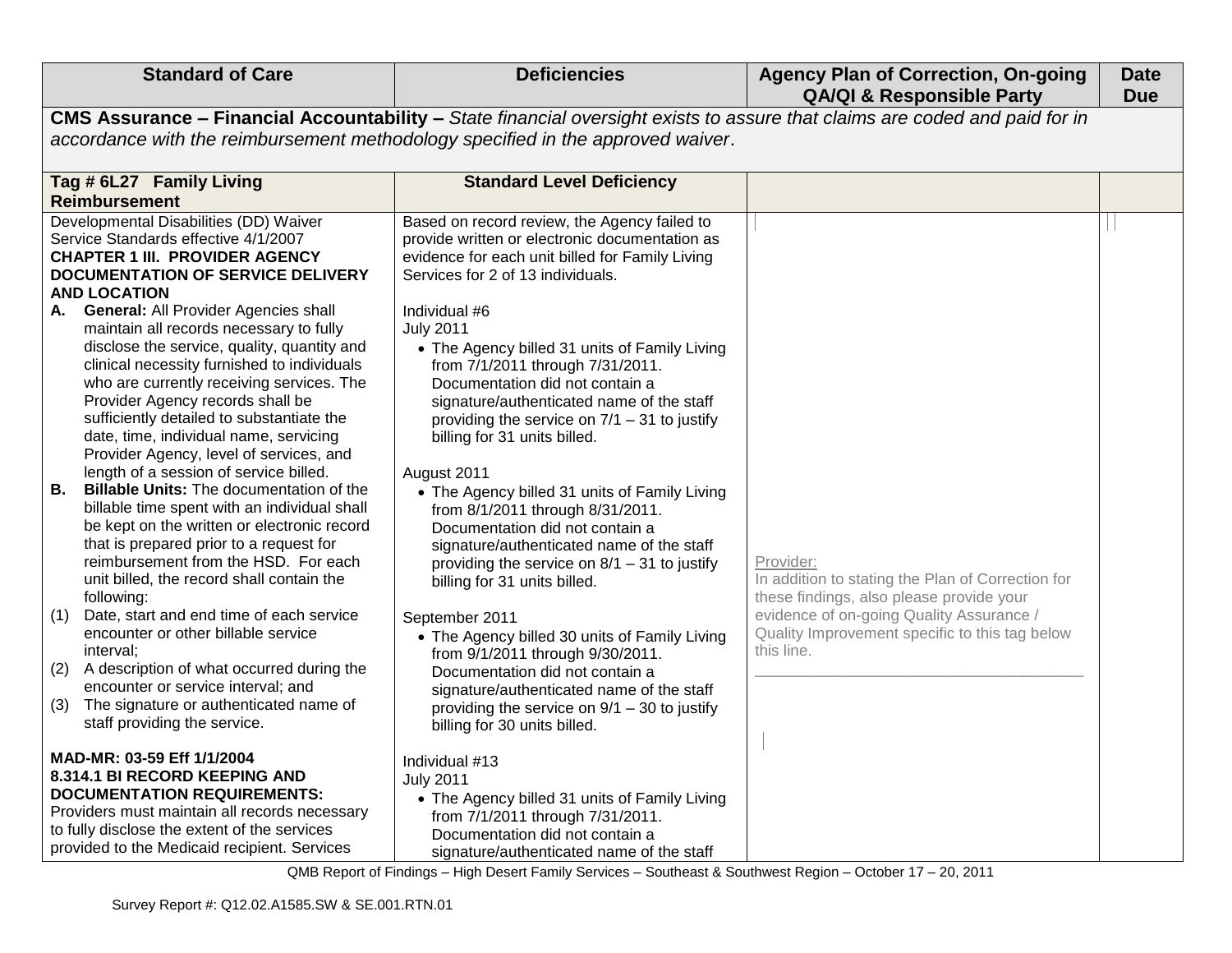| that have been billed to Medicaid, but are not   | providing the service on $7/1 - 31$ to justify |  |
|--------------------------------------------------|------------------------------------------------|--|
| substantiated in a treatment plan and/or         | billing for 31 units billed.                   |  |
| patient records for the recipient are subject to |                                                |  |
| recoupment.                                      | August 2011                                    |  |
|                                                  | • The Agency billed 31 units of Family Living  |  |
| Developmental Disabilities (DD) Waiver           | from 8/1/2011 through 8/31/2011.               |  |
| Service Standards effective 4/1/2007             | Documentation did not contain a                |  |
| <b>CHAPTER 6. IX. REIMBURSEMENT FOR</b>          | signature/authenticated name of the staff      |  |
| <b>COMMUNITY LIVING SERVICES</b>                 | providing the service on $8/1 - 31$ to justify |  |
| B. Reimbursement for Family Living Services      | billing for 31 units billed.                   |  |
| (1) Billable Unit: The billable unit for Family  |                                                |  |
| Living Services is a daily rate for each         |                                                |  |
| individual in the residence. A maximum of        | September 2011                                 |  |
|                                                  | • The Agency billed 30 units of Family Living  |  |
| 340 days (billable units) are allowed per        | from 9/1/2011 through 9/30/2011.               |  |
| ISP year.                                        | Documentation did not contain a                |  |
|                                                  | signature/authenticated name of the staff      |  |
| (2) Billable Activities shall include:           | providing the service on $9/1 - 30$ to justify |  |
| (a) Direct support provided to an individual     | billing for 30 units billed.                   |  |
| in the residence any portion of the day;         |                                                |  |
| (b) Direct support provided to an individual     |                                                |  |
| by the Family Living Services direct             |                                                |  |
| support or substitute care provider              |                                                |  |
| away from the residence (e.g., in the            |                                                |  |
| community); and                                  |                                                |  |
| (c) Any other activities provided in             |                                                |  |
| accordance with the Scope of Services.           |                                                |  |
|                                                  |                                                |  |
| (3) Non-Billable Activities shall include:       |                                                |  |
| (a) The Family Living Services Provider          |                                                |  |
| Agency may not bill the for room and             |                                                |  |
| board:                                           |                                                |  |
| (b) Personal care, nutritional counseling        |                                                |  |
| and nursing supports may not be billed           |                                                |  |
| as separate services for an individual           |                                                |  |
|                                                  |                                                |  |
| receiving Family Living Services; and            |                                                |  |
| (c) Family Living services may not be            |                                                |  |
| billed for the same time period as               |                                                |  |
| Respite.                                         |                                                |  |
| (d) The Family Living Services Provider          |                                                |  |
| Agency may not bill on days when an              |                                                |  |
| individual is hospitalized or in an              |                                                |  |
| institutional care setting. For this             |                                                |  |
| purpose a day is counted from one                |                                                |  |
| midnight to the following midnight.              |                                                |  |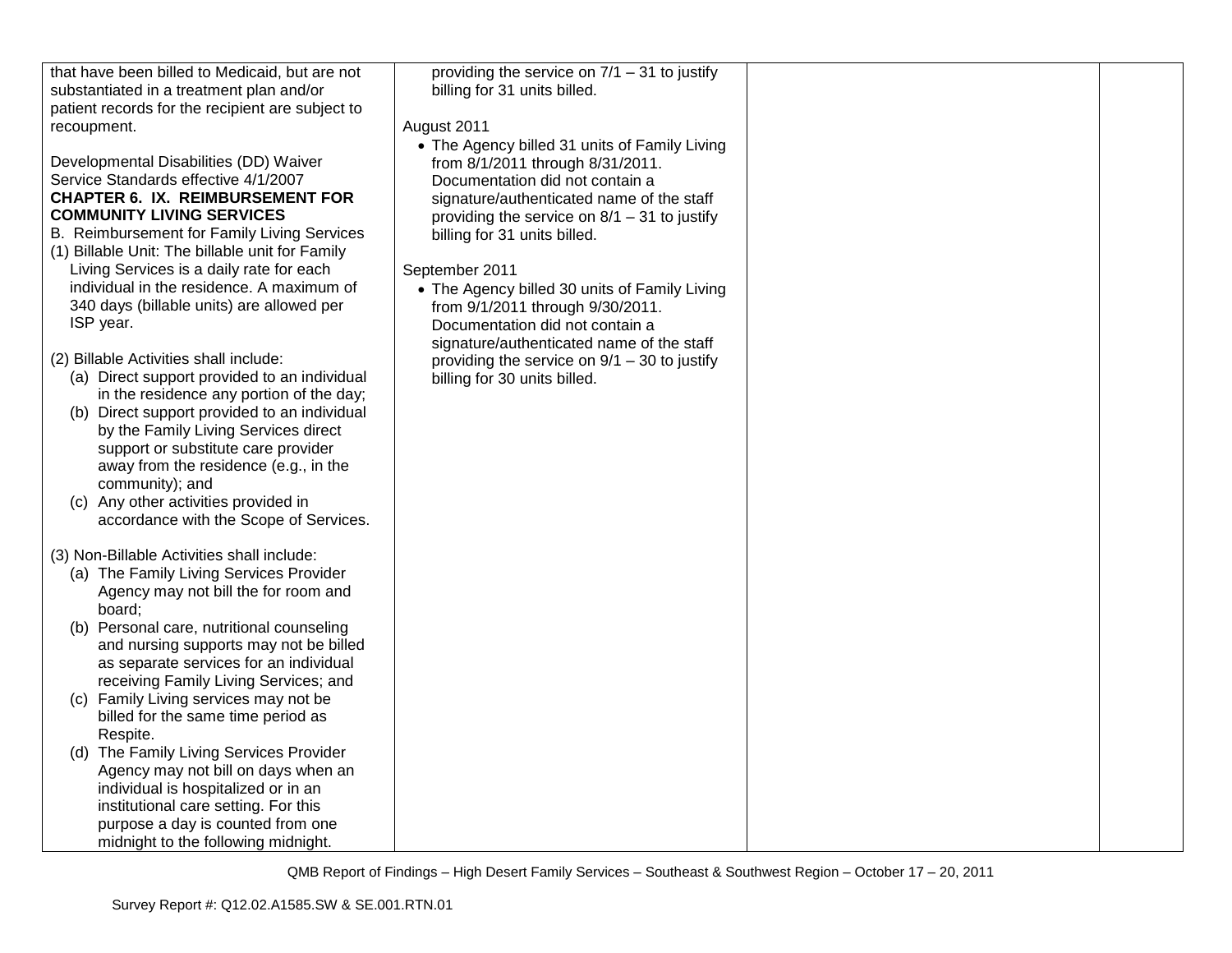| <b>LIVING SERVICES</b>                                                                                                                                                                                                                                                                                                                                                                                                                 |  |
|----------------------------------------------------------------------------------------------------------------------------------------------------------------------------------------------------------------------------------------------------------------------------------------------------------------------------------------------------------------------------------------------------------------------------------------|--|
| C. Service Limitations. Family Living<br>Services cannot be provided in conjunction<br>with any other Community Living Service,<br>Personal Support Service, Private Duty<br>Nursing, or Nutritional Counseling. In<br>addition, Family Living may not be delivered<br>during the same time as respite; therefore, a<br>specified deduction to the daily rate for Family<br>Living shall be made for each unit of respite<br>received. |  |
| Developmental Disabilities (DD) Waiver<br>Service Standards effective 4/1/2007 -<br><b>DEFINITIONS</b><br><b>SUBSTITUTE CARE</b> means the provision of<br>family living services by an agency staff or<br>subcontractor during a planned/scheduled or<br>emergency absence of the direct service<br>provider.                                                                                                                         |  |
| <b>RESPITE</b> means a support service to allow<br>the primary caregiver to take a break from<br>care giving responsibilities while maintaining<br>adequate supervision and support to the<br>individual during the absence of the primary<br>caregiver.                                                                                                                                                                               |  |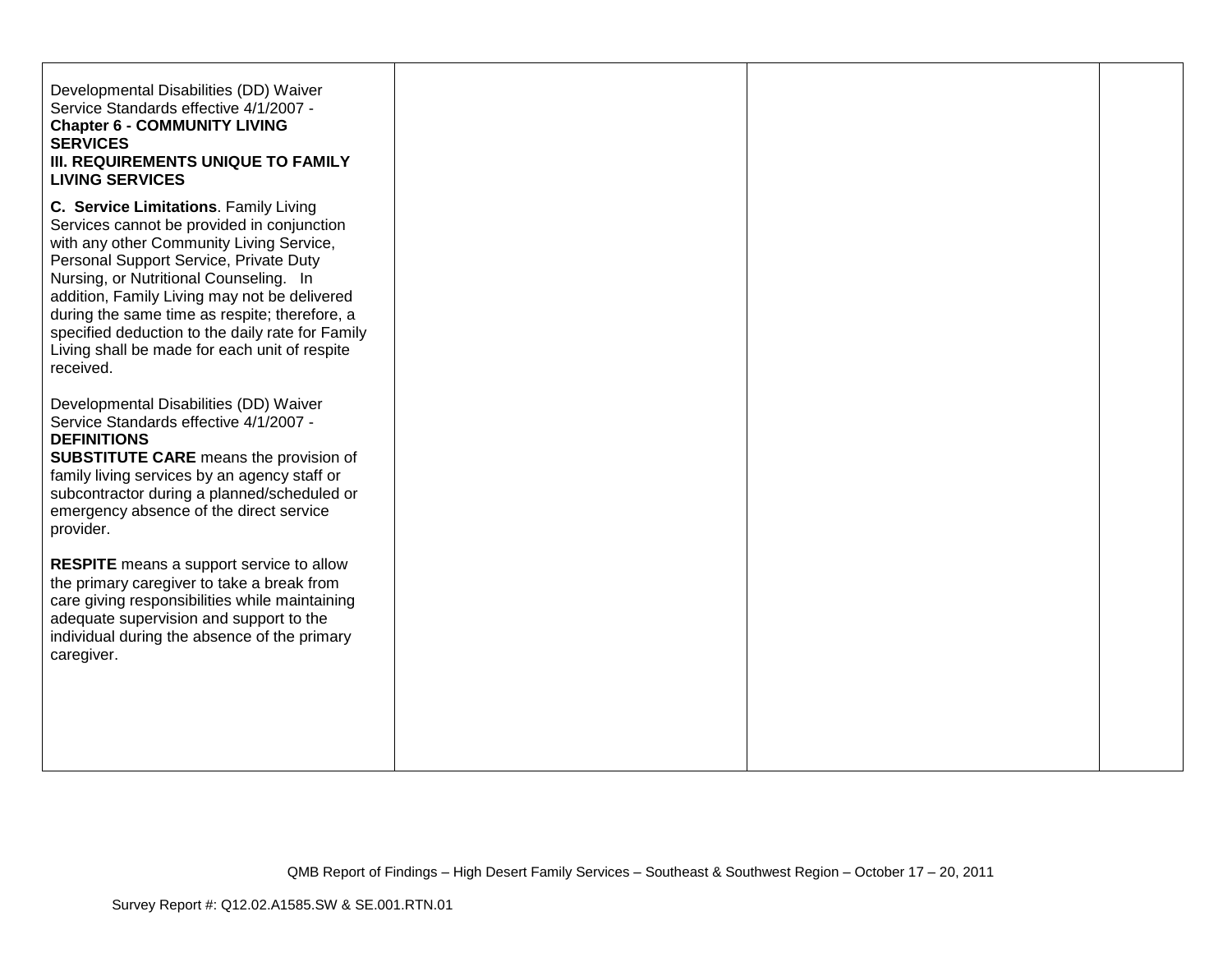| Date:                                                              | February 27, 2012                                                                                                                                                                                                 |
|--------------------------------------------------------------------|-------------------------------------------------------------------------------------------------------------------------------------------------------------------------------------------------------------------|
| To:                                                                | Mr. C. Dennis James, President/CEO                                                                                                                                                                                |
| Provider:<br>Address:<br>State/Zip:                                | High Desert Family Services, Inc.<br>7001 Prospect Place NE<br>Albuquerque, New Mexico 87110                                                                                                                      |
| CC (email):                                                        | Ms. Sheilla Allen, HDFS, Director of Quality                                                                                                                                                                      |
| Region:<br>Survey Date:<br>Program Surveyed:<br>Services Surveyed: | Southeast & Southwest<br>October 17 - 20, 2011<br>Developmental Disabilities Waiver<br>Community Living (Family Living & Independent Living) & Community<br>Inclusion (Community Access and Supported Employment) |
| Survey Type:                                                       | Routine                                                                                                                                                                                                           |

#### Dear Mr. James:

The Division of Health Improvement Quality Management Bureau received, reviewed and approved the documents you submitted for your SE/SW Regions Plan of Correction.

#### **Your Plan of Correction is closed.**

To maintain ongoing compliance with Standards and regulations, continue to use the Quality Assurance/Quality Improvement processes described in your POC, including:

- The Clinical Review monitors compliance regarding the receipt of documentation from case management and therapists. The Service Coordinator and Program Supervisor will utilize the monthly Clinical review process to monitor receipt of documents, request missing documents from case management and ancillary providers.
- The Clinical Review will on a monthly basis monitor the compliance of data collection for each consumer. The Service Coordinators and Program Supervisors will review and document individual records on the Clinical Review form. Data will be collected from Clinical Review forms for analysis by the Quality Committee.
- The Quarterly Residential Inspection will be expanded to include a Residential Case File audit. Service Coordinators will conduct this audit and submit to the Program Supervisor. Program Supervisor will collect data on compliance and present to Quality Committee for performance analysis.
- Compliance with transportation training will be included in the 2012 Quality Plan and will be reviewed on a monthly basis by the Quality Committee. Program Supervisors will monitor training compliance on an on going basis.
- The Program Supervisor reviews the training compliance grid on a monthly basis to schedule required trainings. The Quality Committee reviews compliance data to analyze performance related to quality indicators regarding training.